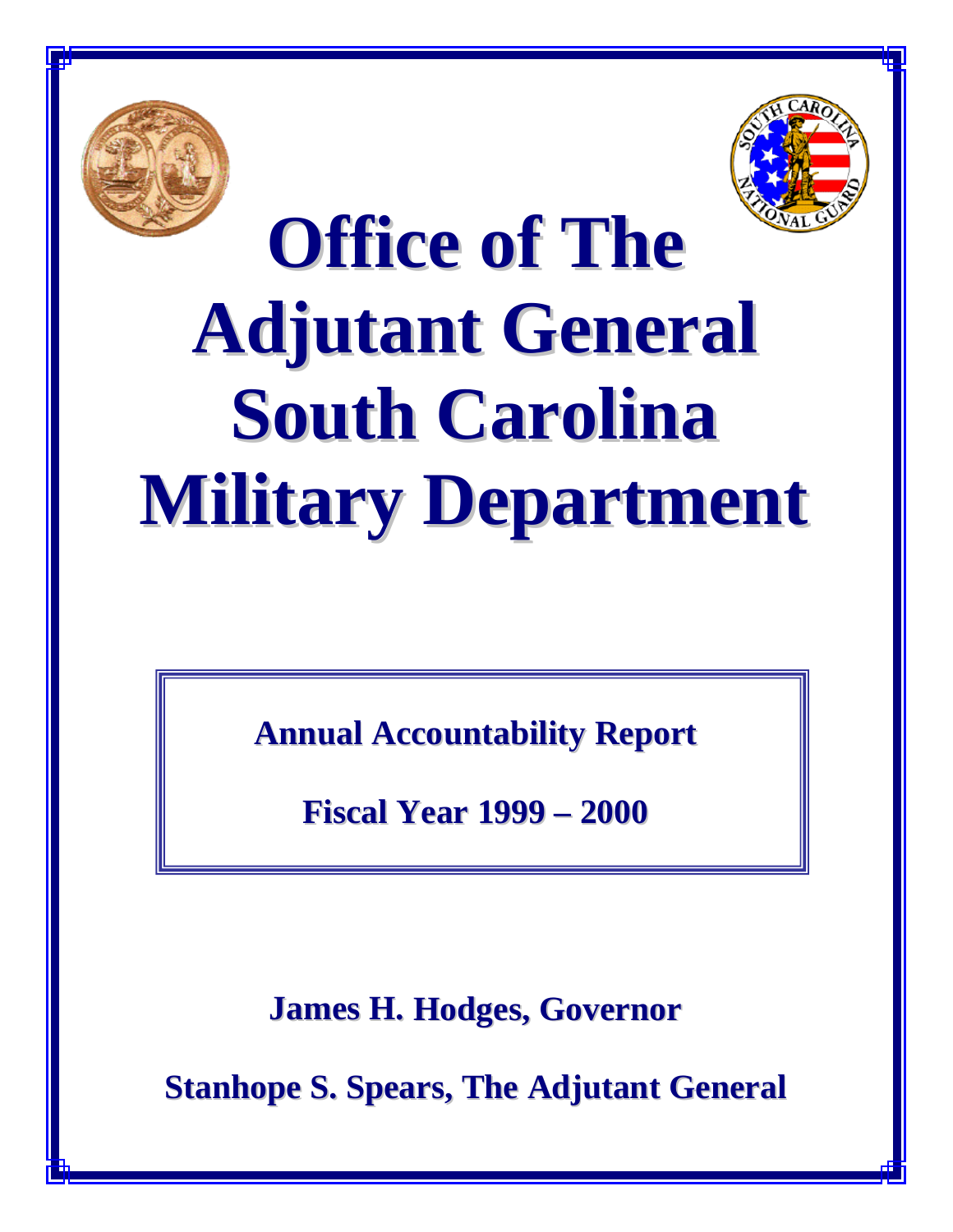## **TABLE OF CONTENTS**

| <b>CUSTOMER FOCUS AND SATISFACTION-----------------------------18</b>        |  |
|------------------------------------------------------------------------------|--|
|                                                                              |  |
|                                                                              |  |
|                                                                              |  |
|                                                                              |  |
|                                                                              |  |
| South Carolina Emergency Preparedness Division / South Carolina Disaster     |  |
|                                                                              |  |
| South Carolina Emergency Preparedness Division / Operations --------------43 |  |
|                                                                              |  |
|                                                                              |  |
|                                                                              |  |
|                                                                              |  |
|                                                                              |  |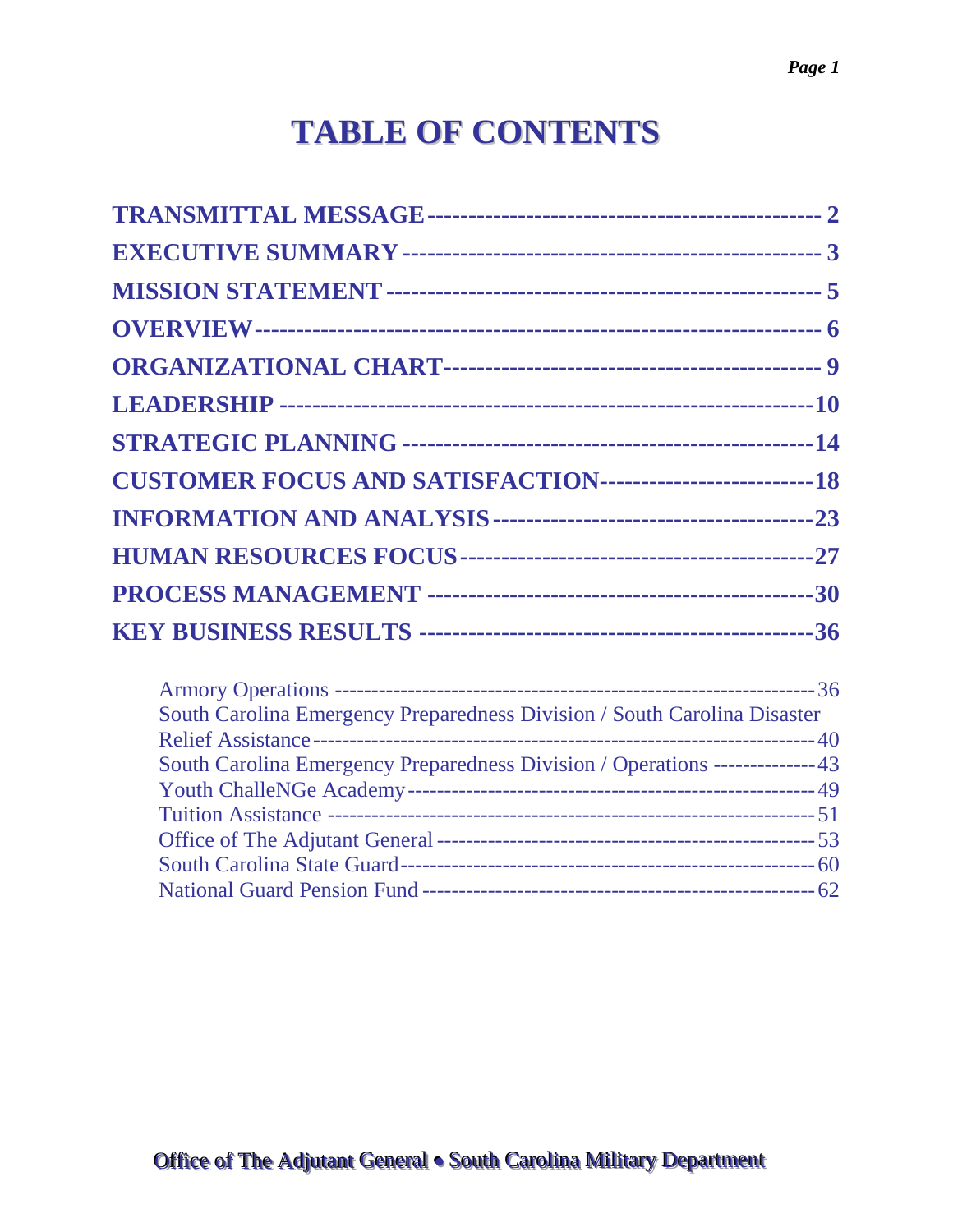#### **TRANSMITTAL MESSAGE**

<span id="page-2-0"></span>Submitted herewith is the Fiscal Year 1999-2000 Annual Accountability Report for the South Carolina Military Department.

The Military Department began its strategic planning process several years ago in accordance with Presidential Executive Order 12862 dated August 3, 1993. This order required an annual strategic planning meeting that would address long range planning, mission, vision, values, goals, objectives and performance measures.

The Military Department's initial strategic plan evolved from an examination of strengths, weaknesses, opportunities and threats (SWOT). Recently, the agency conducted its first **Malcolm Baldrige-based assessment.** The results of this assessment confirmed many of the agency's strengths but at the same time revealed areas where there are **opportunities for improvement**, e.g., additional State employee training, better communications within the organization, enhanced public awareness and information dissemination, the need for detailed customer surveys – both internally and externally – and improvement in process management.

This report is "a work in progress" providing **a basis for future agency process improvements that effect efficiency, productivity, accountability and customer satisfaction**. It represents the input of many individuals, both Federal and State, in order to cover the diverse activities of the Military Department.

The agency contact for this report is Mr. Carson Raichle, South Carolina Military Department's Strategic Development Center, 1 National Guard Road, Columbia, South Carolina 29201. Mr. Raichle can be reached at 803-806-4445.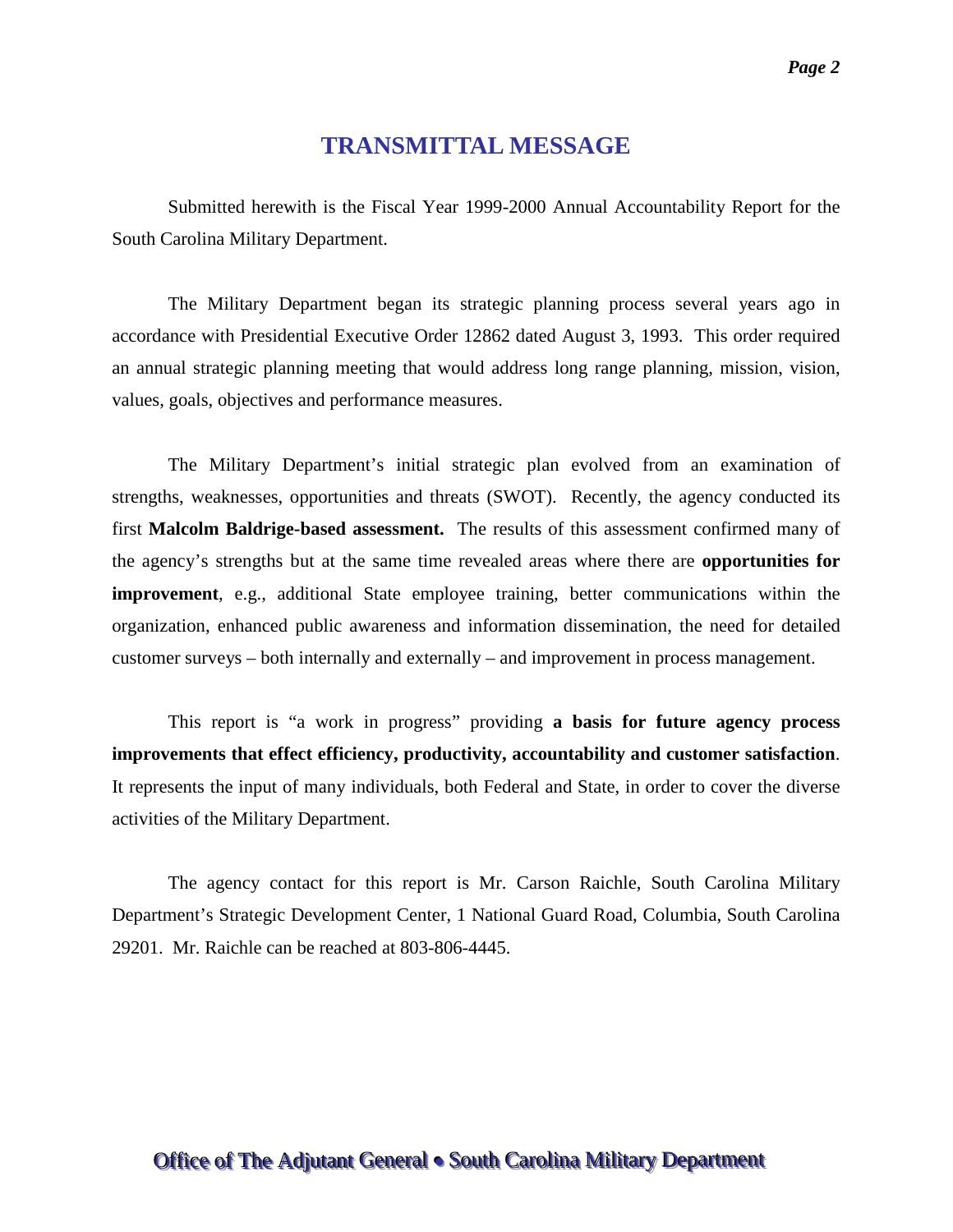#### **EXECUTIVE SUMMARY**

<span id="page-3-0"></span>The South Carolina Military Department is composed of the South Carolina Army National Guard (SCARNG), the South Carolina Air National Guard (SCANG), and State Operations (DSO), which includes the Emergency Preparedness Division (EPD), the South Carolina State Guard (SCSG) and the Youth ChalleNGe Academy (YCA). All of these agency elements have made significant progress in addressing the key issues of our strategic plan in order to accomplish their respective missions. These missions impact every citizen of the State as well as the security of the Nation. **It is important that all agency employees perform their work in a fair, effective, and customer-focused manner that is constantly motivated by process improvement**.

In doing business, the South Carolina Military Department is committed to process improvement by: (1) strategic and annual business planning; (2) quality management; and (3) measurement of key performance indicators. All three of these components are "in line of sight" with the agency's goals as expressed in the strategic plan.

The strategic plan sets the agency's direction long-term, while the annual business plan represents short-term initiatives backed-up by measurable action plans. All major work groups participate in this important annual planning process. With the identification and tracking of key performance indicators, the agency is able to gauge its effectiveness and efficiency. When analyzed, these same key performance indicators give management the tools necessary to make sound and business-like decisions.

To accomplish the strategic plan, an Executive Council, comprised of senior leadership from the South Carolina Military Department's three major elements, was established. This Council not only develops long-term policies based on the strategic plan but also serves as a catalyst for process improvement throughout the organization. This has resulted in the formation of Quality Councils for the Army National Guard (known as the Army Readiness Council), the Air National Guard and State Operations. These Councils ensure that the strategic plan, goals and objectives are communicated to every employee.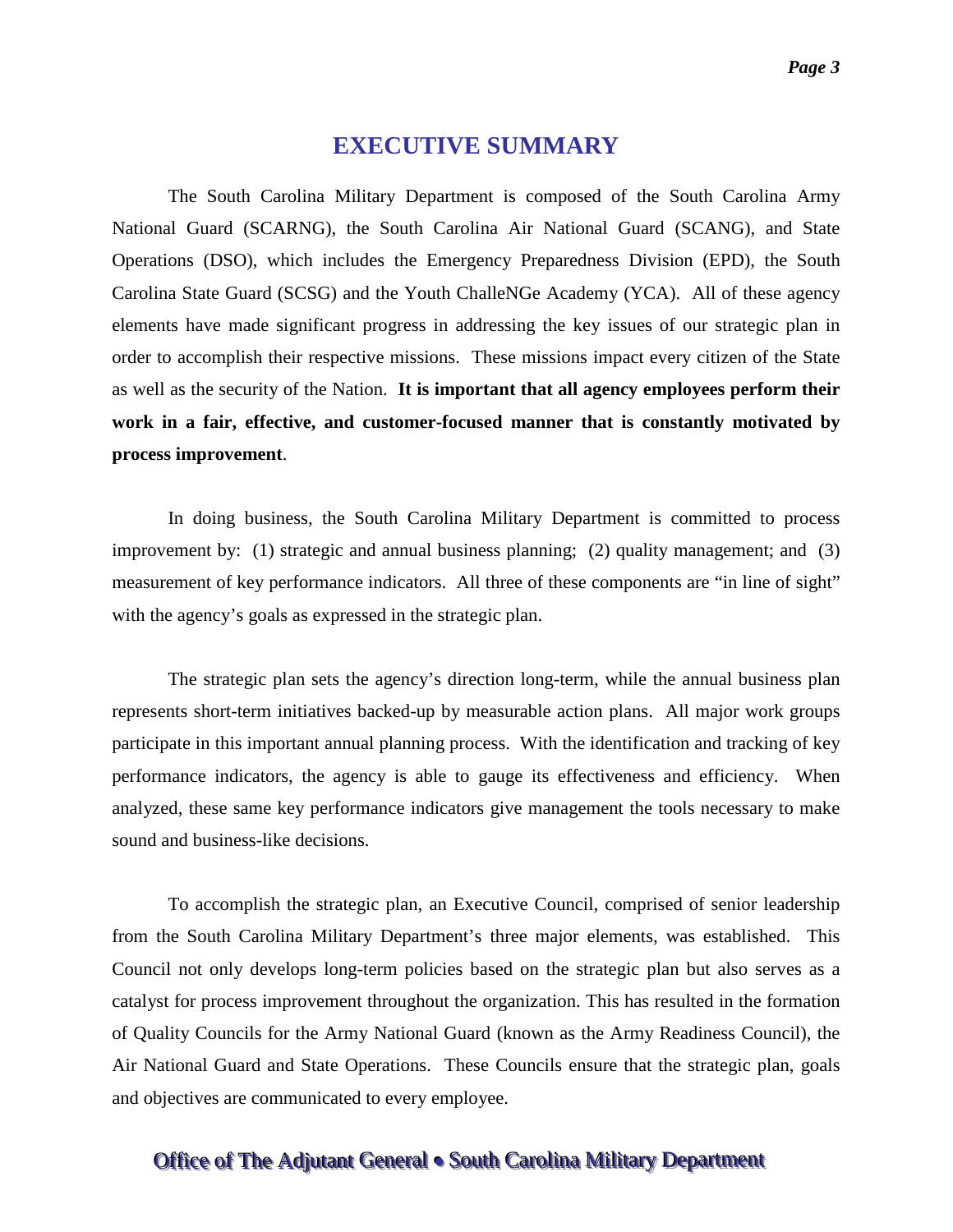This **quality management** lends itself to **empowerment**, **innovation** and **entrepreneurship**. It has promoted partnering with other State and Federal agencies and the private sector for mutual advantage. As we benchmark against others for best practices, others benchmark against this agency. Here are a few examples from this past year: (1) the successful deployment of over 4,000 Army Guard men and women and their equipment to the National Training Center in California's Mojave Desert without a single fatality is **serving as a model for the National Guard Bureau and future deployments**; (2) Army and Air Guard engineer units created access roads and built a new information center at the Congaree Swamp National Monument to **enhance tourism and build community relations**; (3) **a State Guard considered "tops in the country"** is used by other States as a model for success in organization, leadership and quality of missions; (4) Air Guard fighter elements are deployed to Turkey in Operation Northern Watch entering into real combat situations with the Iraqis **without a single loss in life or equipment**; (5) a Youth ChalleNGe program for at-risk youth with **a postgraduation success rate of 88%**; (6) a continuing relationship with the SCANA Corporation **that produces \$150,000 per year for the agency** through the leasing of out-dated maintenance facilities and the creation of a new conference center at McCrady Training Center **at no cost to the State**; and (7) at a time of diminishing resources, **this agency is the first** of 21 State agencies using the SABAR accounting system to implement the Citrix version of terminal server to improve remote access. This resulted in a **50% improvement in data access and reporting**. These are but a few of this past year's accomplishments made possible by this agency's commitment to **quality management and to self assessment using the Malcolm Baldrige criteria for excellence**.

The South Carolina Military Department continues to work with the Governor's Office, the General Assembly and other State agencies and local governments to ensure that the citizens of South Carolina are served as effectively as possible and treated as valued customers.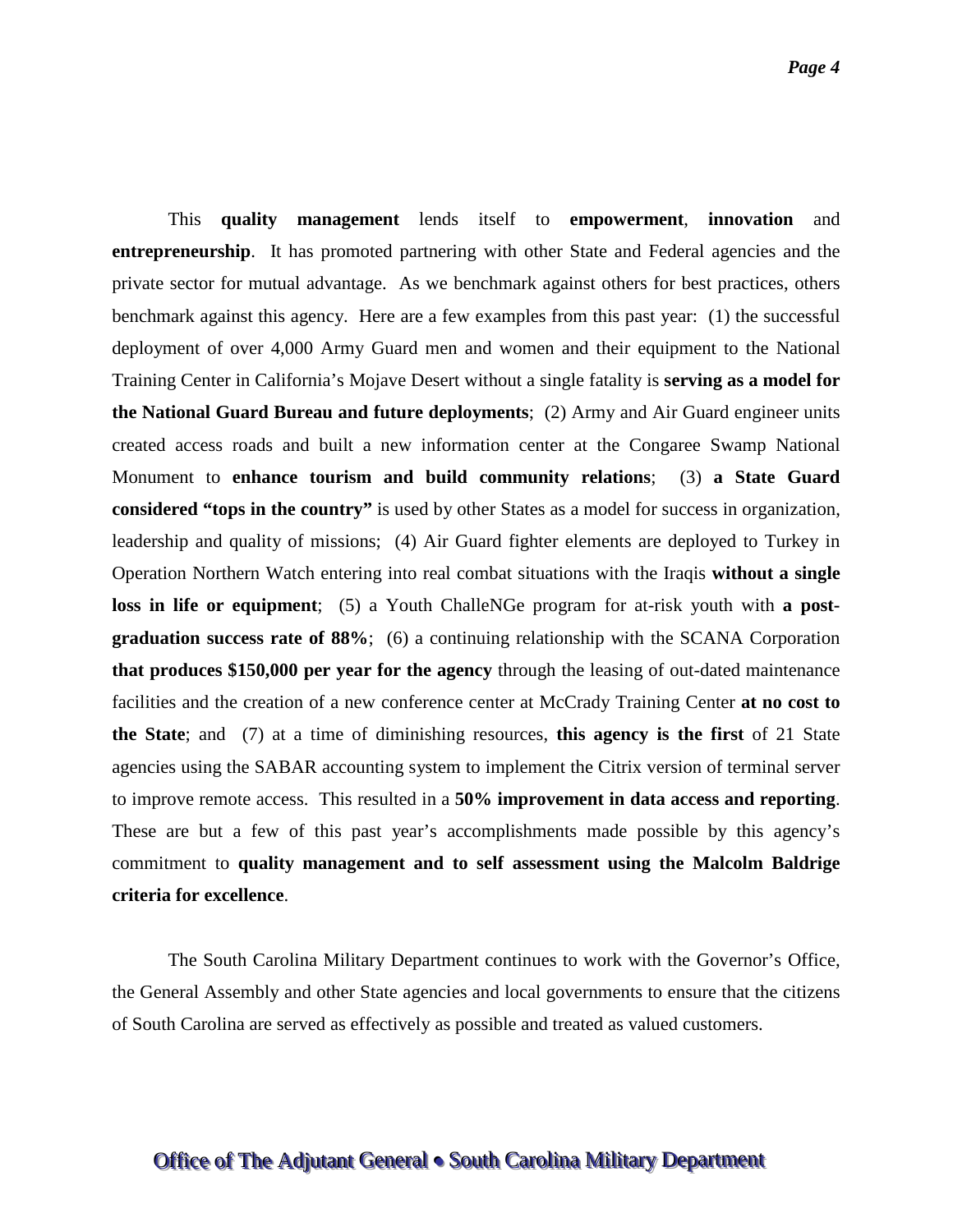## **MISSION STATEMENT**

<span id="page-5-0"></span>Mission is the reason for an organization's existence, or what it does. The South Carolina Military Department's mission is to:

- *Provide combat-ready units to the US Army and US Air Force.*
- *Provide planning, coordination and military capabilities in response to State emergencies.*
- *Add value to State and Nation with community-based organizations, soldiers and airmen*

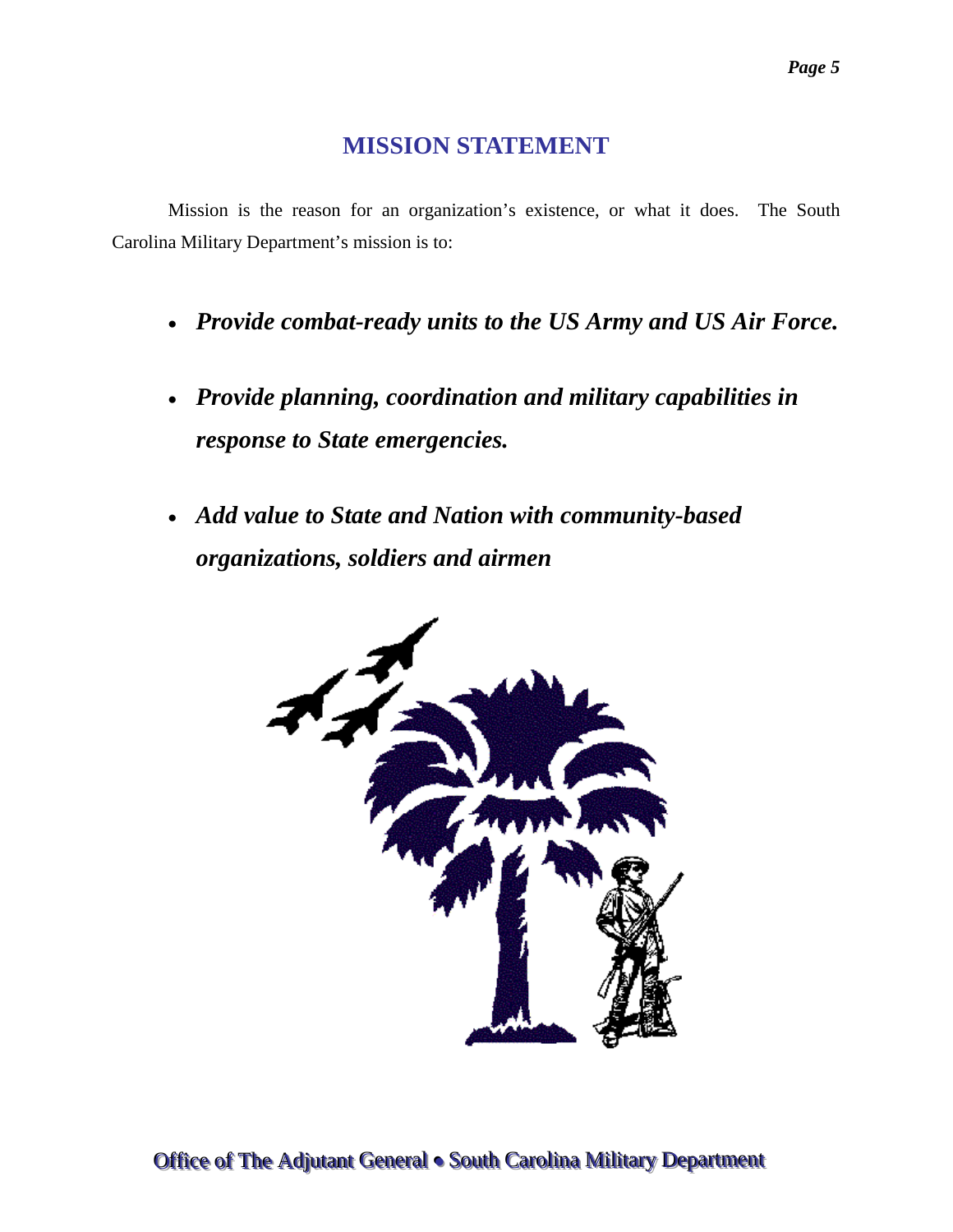#### **OVERVIEW**

<span id="page-6-0"></span>The South Carolina Constitution established the Office of the Adjutant General in 1792 to develop and maintain the militia of the State. Its support to the State includes providing personnel and equipment to assist local agencies and the citizens of South Carolina in times of need. The overall annual budget is \$191 million: \$181.5 million in Federal assistance and \$9.5 million in State appropriations

**Responsibilities:** Provide trained military personnel and equipment to support the requirements of the President of the United States and the Governor of South Carolina.

**Customers:** The agency's primary customers are the citizens of South Carolina and the Nation at large. Additionally, through State Operations, military functions and facilities are supported as well as the Governor's Office. The accounting department of State Operations processes payments to all types of business and customers in South Carolina.

**Vision Statement:** A vision represents a clear picture of the desired state of an organization at some time in the future. Our vision statement is:

#### *Community-based, relevant, ready...to meet the challenges of the 21<sup>st</sup> century.*

- *Community-based* organization consisting of Army, Air and State Operations supporting the communities where the South Carolina Military Department is located, not only in times of emergency, but also in the daily activities of that community and its citizens;
- **Relevant** force structure that will support the Army and Air Force and support the State during State emergencies when needed;
- *Ready* to meet the needs of this Nation and State with units consisting of trained and properly equipped soldier and airmen.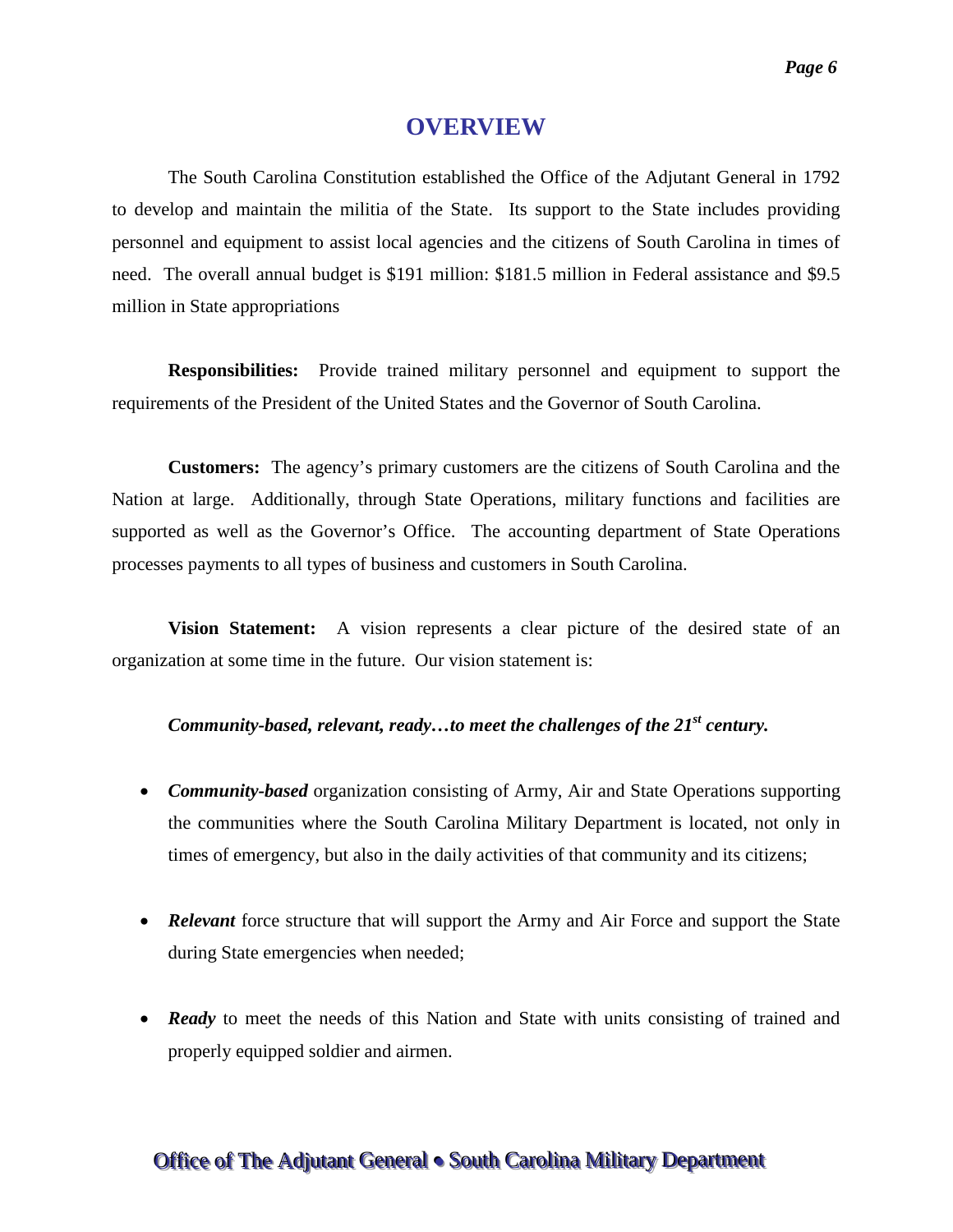**Goals:** Goals are long-range statements of purpose, aim and intent which, when accomplished, collectively will enable the organization to achieve its vision. Goals are not necessarily quantified nor limited in time. The South Carolina Military Department's goals are:

- *Strength*
- *Training Readiness*
- *Equipment Readiness*
- *Promote the South Carolina Military Department*
- *Enhance Resource Management*
- *Support State Missions*

**Business Imperatives:** Business imperatives are what an organization has to do well to stay in business and be successful. The South Carolina Military Department's imperatives are:

- *Committed Leadership.* Leaders at every level must be fully committed to our vision, mission, values and excellence.
- *Quality People.* We must attract South Carolina's best and brightest, retain them and develop them to their fullest potential.
- *Operational Excellence*. We must achieve operational excellence at every level in every activity – soldier support, leader development, training, tactical operations, maintenance of equipment and facilities, resource management (human, fiscal and property) and support of State missions.
- *Relevant Force Structure.* We must ensure that every unit is relevant to State and National needs and is fully resourced.

**Key Business Indicators:** Key business indicators are those critical few key indicators that, with associated metrics, help determine success and identify how well the organization is progressing. The South Carolina Military Department's key business indicators are: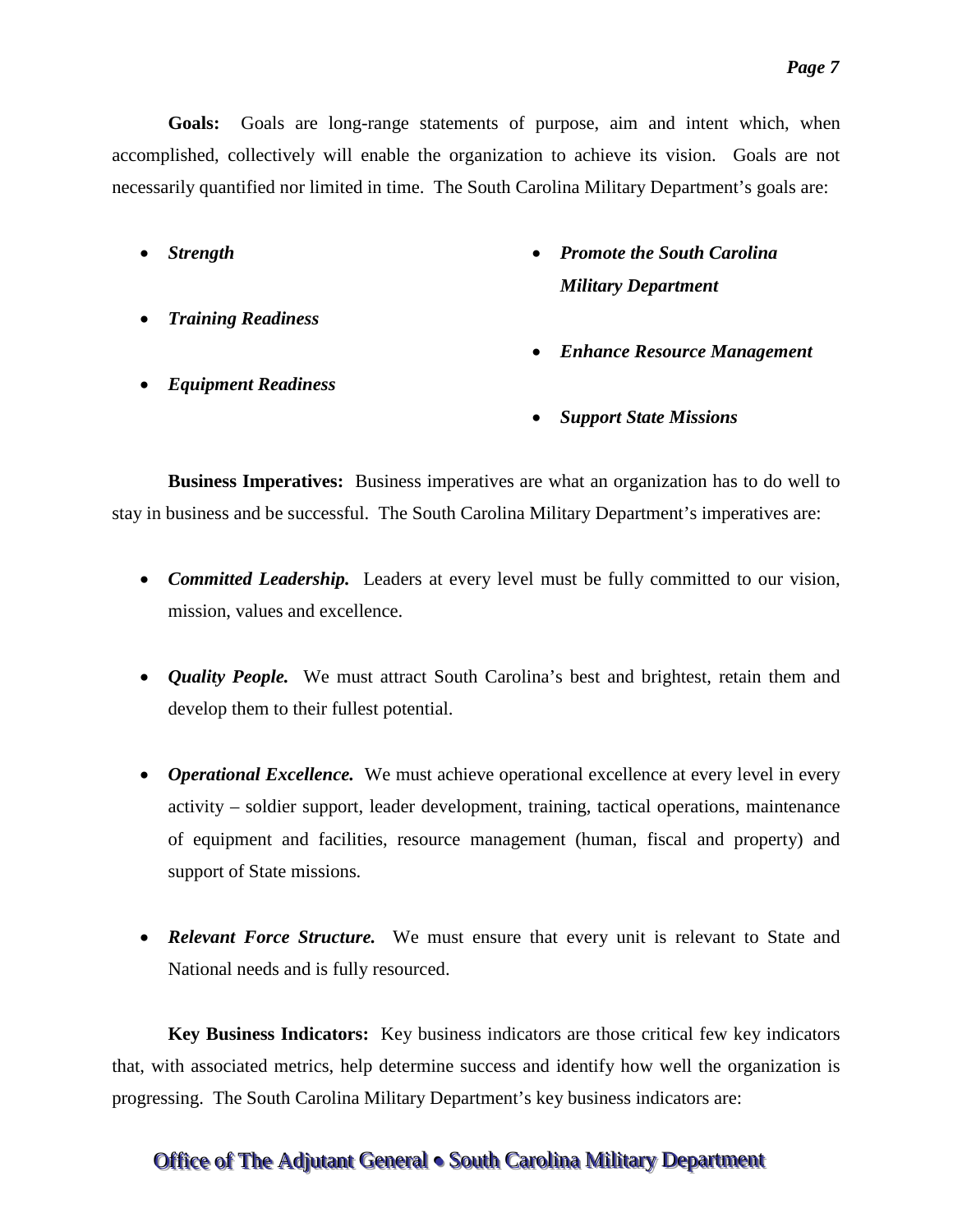#### • *Personnel Readiness*

#### • *Equipment Readiness*

• *Training Readiness*

#### • *Supply Readiness*

**Workforce:** The Adjutant General's staffing includes approximately 12,784 men and women of whom 10,759 are traditional National Guard members. Forty-five personnel are employed in the Emergency Preparedness Division. There are 929 unpaid volunteer members of the State Guard.

**Position:** The South Carolina Military Department is considered one of the premier military departments in the United States. It is ranked  $6<sup>th</sup>$  in the Nation in size. Army Guard and Air Guard units are tasked to be in a continuous state of readiness for deployment. During the past Fiscal Year, units were deployed to Korea, Kuwait, Turkey, Japan, Germany and various locations within the United States.

**Facilities:** The agency maintains 82 armories, valued at \$311 million; two Army National Guard training installations; and an Air National Guard training base.

**Technology:** Because of the vast number of facilities and vendors, the agency is highly dependent on information technology. Processing payments and providing Federal program managers up-to-date financial information requires automation support. Automation is an essential link to other State agencies as well as the Federal Government.

**Comments:** Personnel and facilities will continue to be the driving forces of our organization. Without trained and qualified employees, the citizens of South Carolina will not receive the quality support they require and deserve. **Facilities must be properly maintained to provide acceptable conditions for continual military training. Unfortunately, most facilities do not meet minimum Federal guidelines for usability.**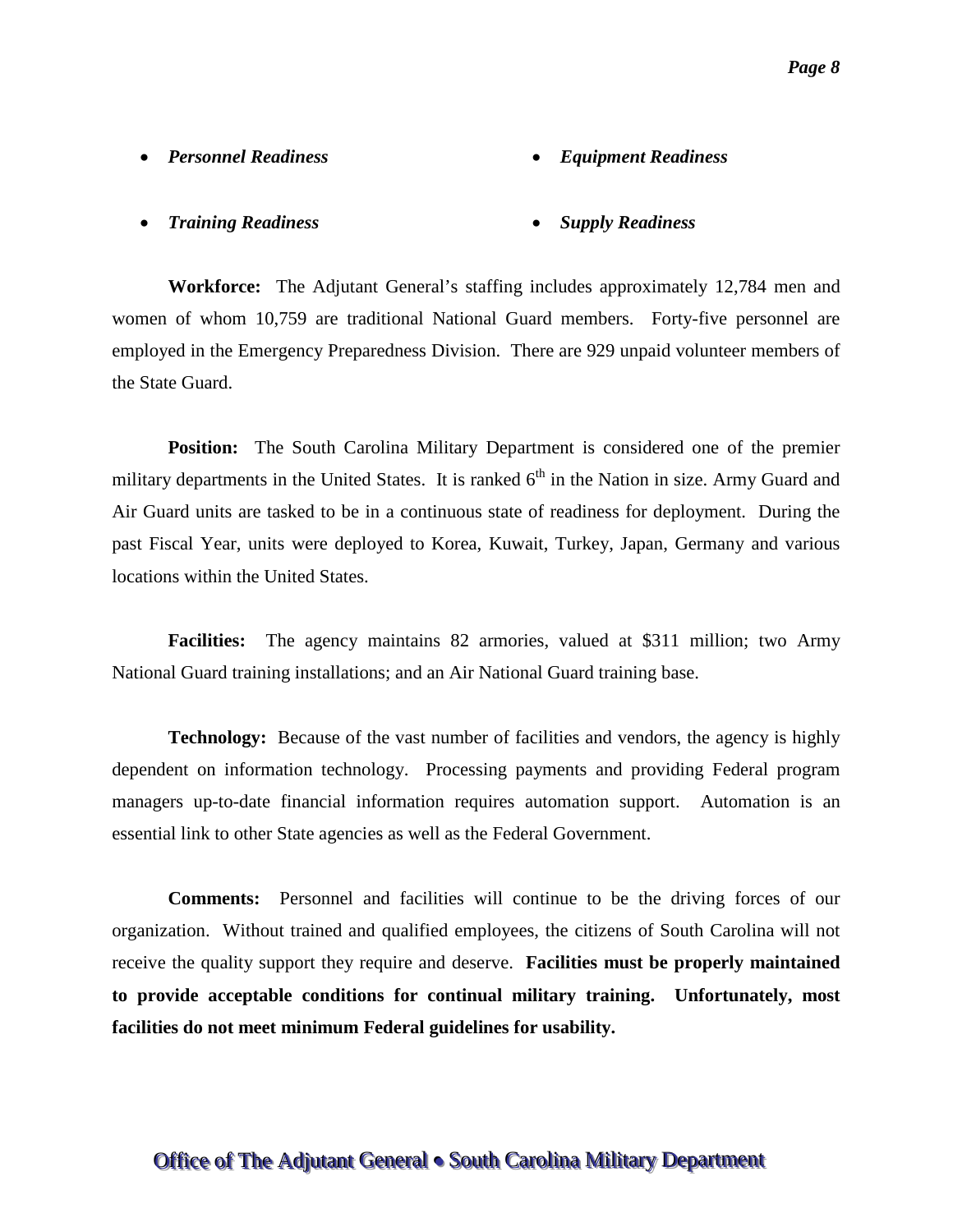<span id="page-9-0"></span>

#### **ORGANIZATIONAL CHART**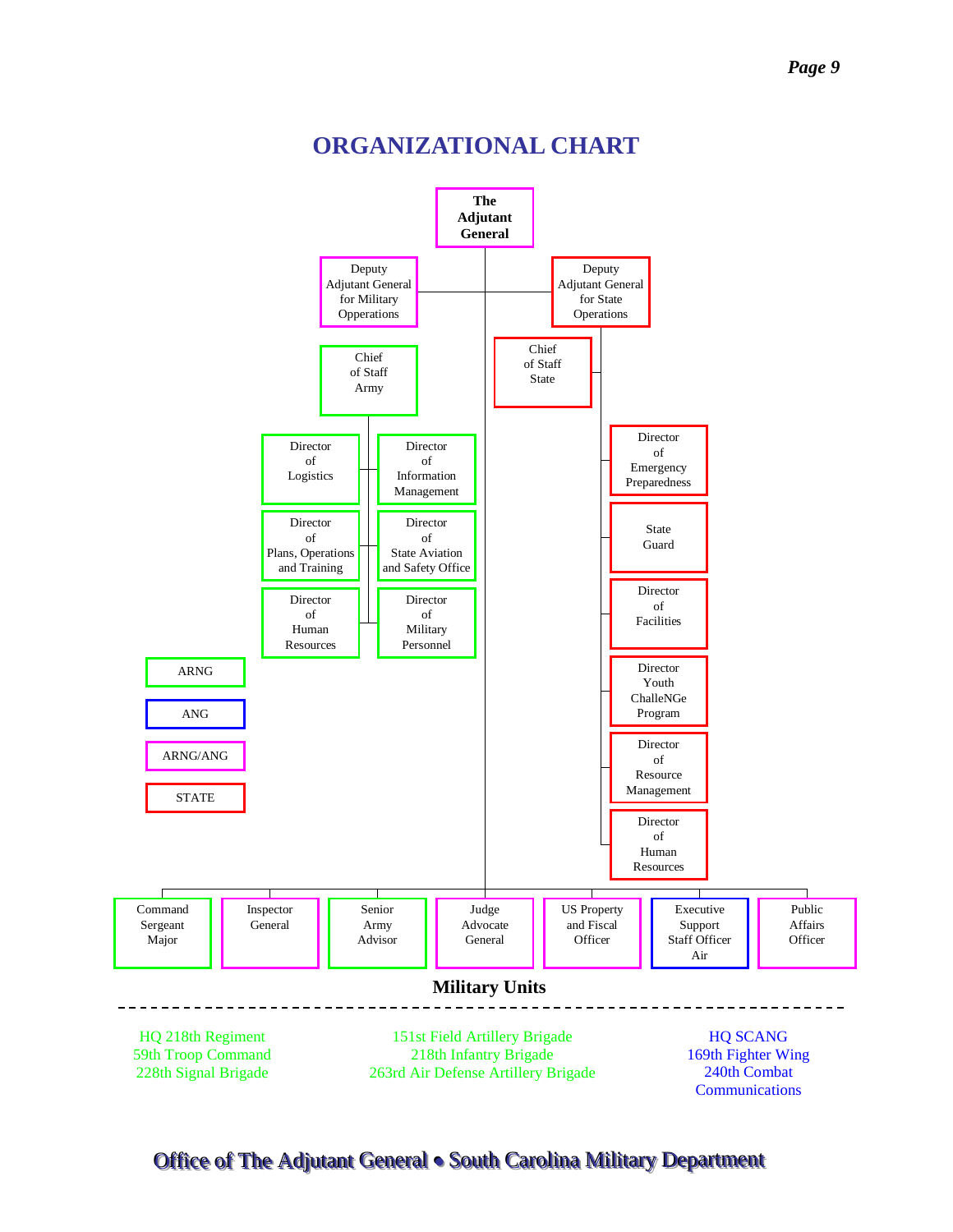#### **LEADERSHIP**

<span id="page-10-0"></span>Led by the Adjutant General, Major General Stanhope S. Spears, the senior leadership in the South Carolina Military Department, through its Executive Council, the Air Guard and State Quality Councils and the Army Guard Readiness Council, is vitally involved in many areas. These include guiding the agency's long range strategic planning, development of the annual business plans, seeking innovative business-like practices, insuring that performance measures are monitored for excellence and serving as role models for all employees of the organization. It is the leadership's responsibility to ensure that participation in these activities extends to all levels of the organization and is communicated throughout the organization. In turn, feedback from these organizational processes is used to improve the agency's leadership.

The "Vision Statement," as mentioned earlier, is the sole product of the organization's leadership. The South Carolina Military Department's vision statement is:

#### *Community-based, relevant, ready...to meet the challenges of the 21<sup>st</sup> century.*

Our "Mission Statement" is on Page 5 of this report.

#### **Values**

Mission and vision are enhanced by the values adopted by the agency. These values, or guiding principles, express those things we care most about and drive behavior at all levels. They serve as **guides to doing the right things** as we carry out our mission. Our values are:

- *Communication* open, honest and timely dialogue with respectful exchange of views with everyone working together for a common purpose.
- *Honesty* telling the unbiased truth with sincerity, compassion and without hidden agendas.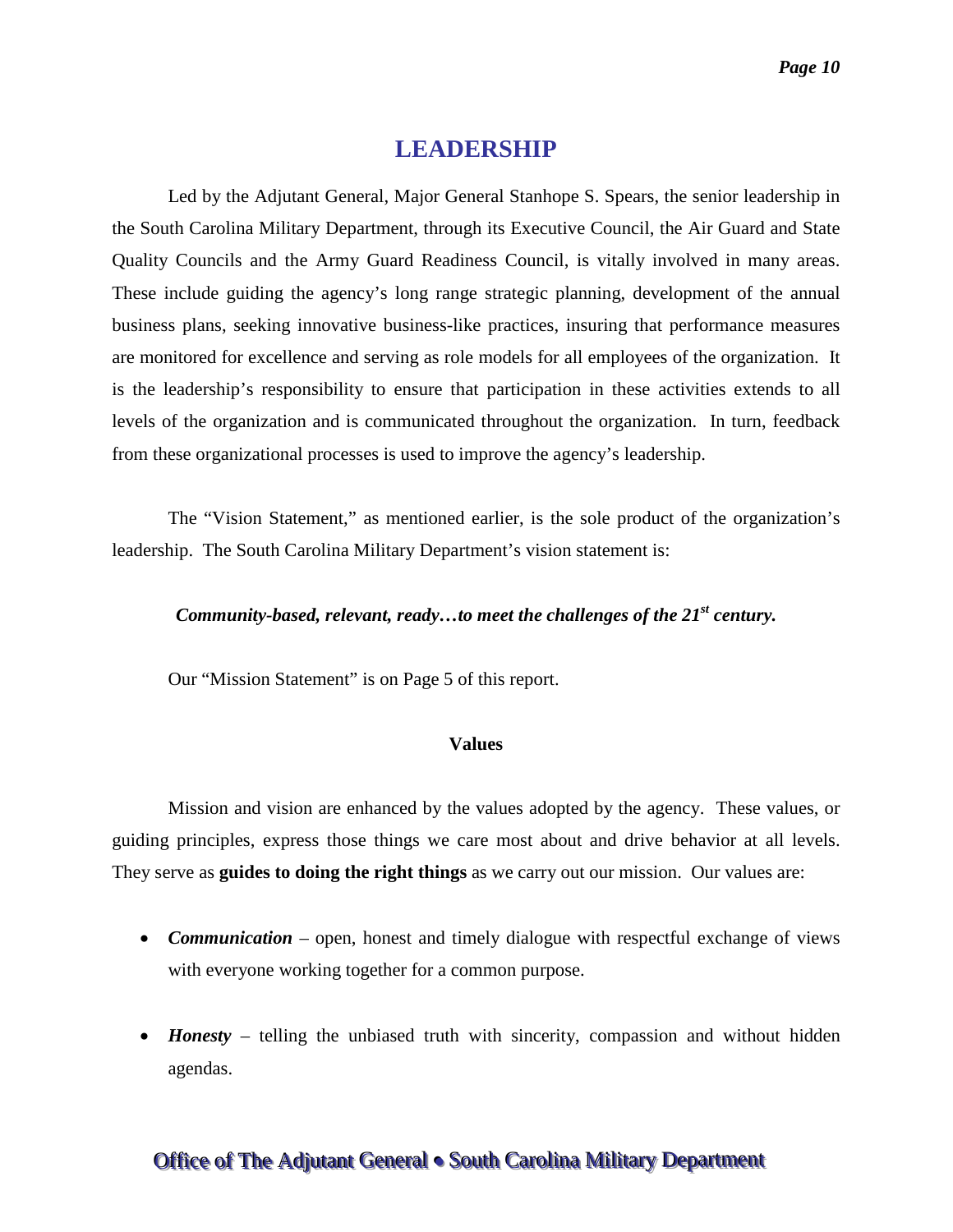- *Integrity* doing the right thing every time; loyal to the organization and to each other.
- *Competence* qualified, capable, effective and dedicated professionals who meet the expectations of our members.
- *Teamwork* working together as a team with cooperation, shared goals, mutual support and unity of purpose.
- *Fairness* equal opportunity for everyone through consistent actions, equal recognition for equal accomplishments and treating everyone the same.
- *Family* taking care of and supporting each other and our loved ones, keeping them informed, making them feel like they belong and putting them first.
- *Patriotism* supportive of the U.S. and S.C. constitutions and democracy.

The South Carolina Military Department's goals are the means by which mission is accomplished and vision achieved. Again, those goals are: *Strength, Training Readiness, Equipment Readiness, Promote the South Carolina Military Department, Enhance Resource Management and Support State Missions.*

Leading by example, the senior leadership provides the environment for innovation and improvement within the agency. The Adjutant General is currently a member of the Executive Council of the National Guard Association of the United States, a member of the Reserves Forces Policy Board and Chairman of the Safety and Occupational Health Committee of the National Guard Bureau. The senior leaders on the military side of the agency have been trained in management principles, team leadership and **Malcolm Baldrige-type criteria**, viz., Quality Air Force Assessment and Army Performance Improvement Criteria, **all at Federal expense**. Leaders in State Operations receive Malcolm Baldrige training as an on-going project in addition to the courses available through the Budget and Control Board's Human Resources Office, especially the Executive Institute. That their leadership abilities are recognized is evidenced by the Director of the Emergency Preparedness Division who has served as Chairman of the National Emergency Management Association Terrorist Committee and who is currently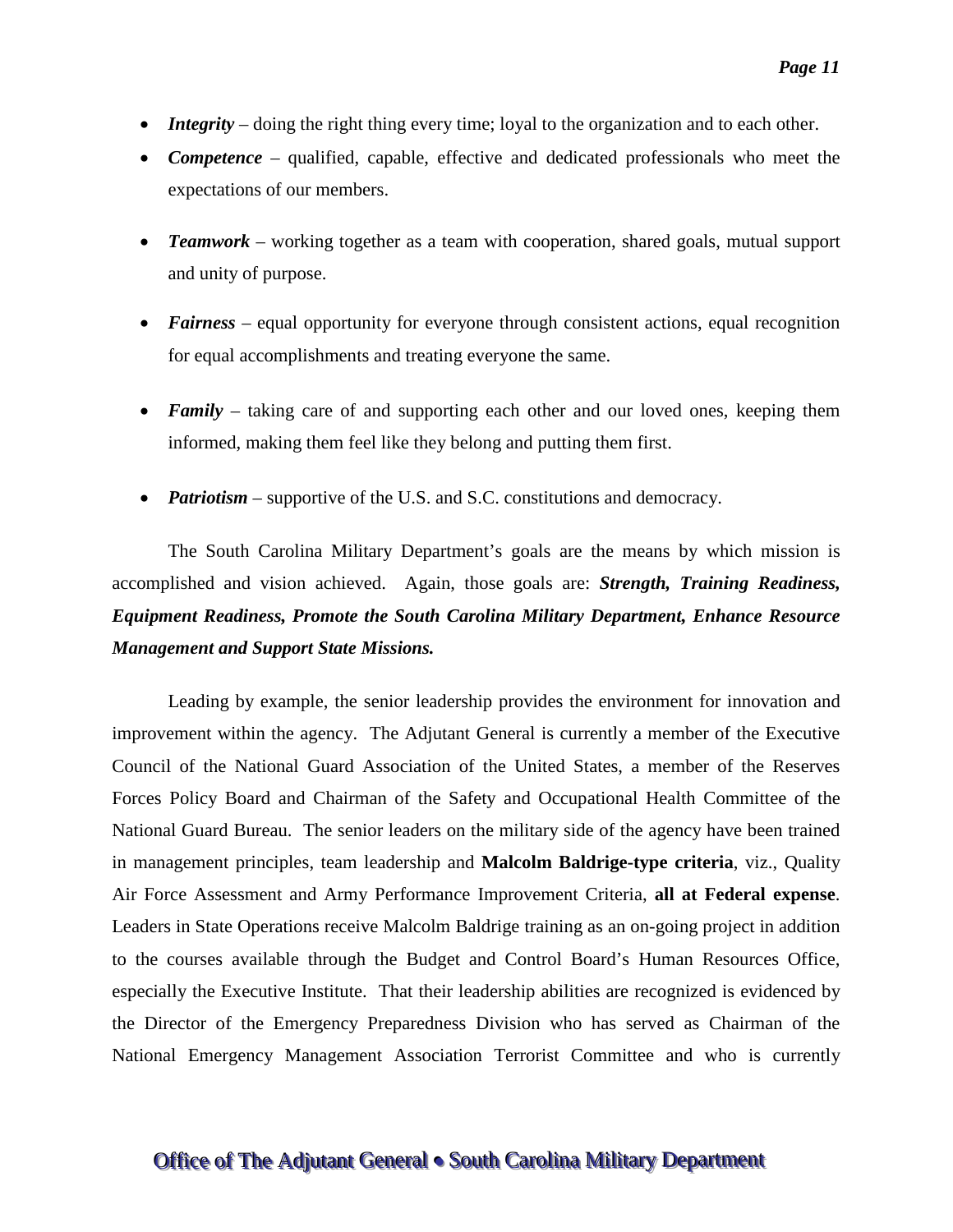Chairman of the State's Hurricane Task Force that focuses on improving communities' survival from the effects of hurricanes.

Senior leadership has also ensured that all employees of the agency have an opportunity to receive training that will enhance their value to the agency and their own quality of life. The agency's Strategic Development Center is charged with preparing and instructing courses such as Culture For Change, Meeting Management, Statistical Process Controls, Strategic Planning, Process Action Teams and a nationally accredited Facilitator program. Training of this nature ensures that future leaders have both the skills and experience to excel and continue a tradition of excellence in leadership.

The South Carolina Military Department demonstrates its public responsibilities and practices in many ways. In the past year, the Emergency Preparedness Division has published and distributed 500,000 public information brochures to over half the State; presented briefings to local citizen groups, municipal and county officials and private enterprises concerning individual and community actions prior to, during and after disasters; and has hosted the **largest State Hurricane Conference to date**. The State Operations' accounting department has reduced payroll preparation for State Active Duty personnel **from three weeks to three days** – a significant achievement in the agency's responsibility to the citizen soldier and customer. On the

cutting edge of technology and leadership in its field, the agency's Office of Information Technology was the **first of 21 State agencies** to show that SABAR access could be **improved by as much as 50%**. Additionally, the little publicized Army Guard's Governor's Counterdrug Task Force **(100% Federally funded)** addressed **over 47,000 school children throughout the State** on the dangers of drug abuse.

thank vaa comem. rarned not  $\circ$  do druns,  $\circ$  $+$   $\kappa$  then sthers and teacher and a cheer leader, And r ame: lasmine Luashington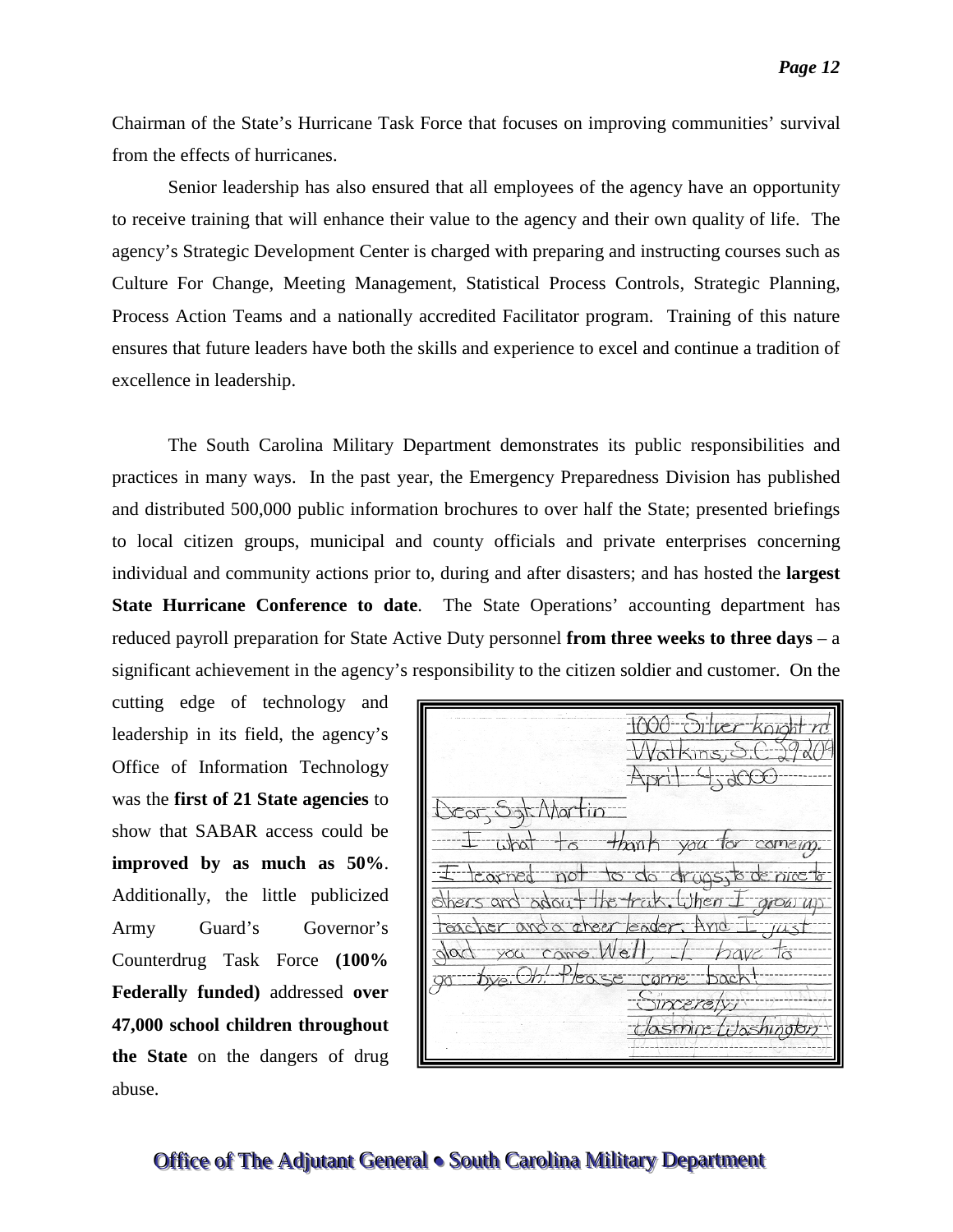March 7,2000

The South Carolina Military Department also partners with other State agencies such as the Department of Transportation, SLED, the University of South Carolina and Clemson University. A Federal partnership with the National Park Service resulted in the construction of a new \$750,000 **(100% Federally funded and exclusive of Army and Air Guard labor and equipment)** 

information/exhibit center at the Congaree Swamp National Monument. A private sector partnership with SCANA Corporation has resulted in an innovative use of a militarily outdated facility that now **produces \$150,000 in revenue for facility maintenance** each year for the agency. On-going negotiations with SCANA include storage facilities at various National Guard armories along the coast in the event of emergencies.

The agency actively supports and encourages employee participation with such community groups as the United Way, the March of Dimes and the Good Health Appeal.

Finally, the senior leadership is committed to public responsibility and good citizenship practices. They serve as models for all employees in the organization. Their participation and policies reinforce this agency's responsibilities to its customers and the citizens of South Carolina.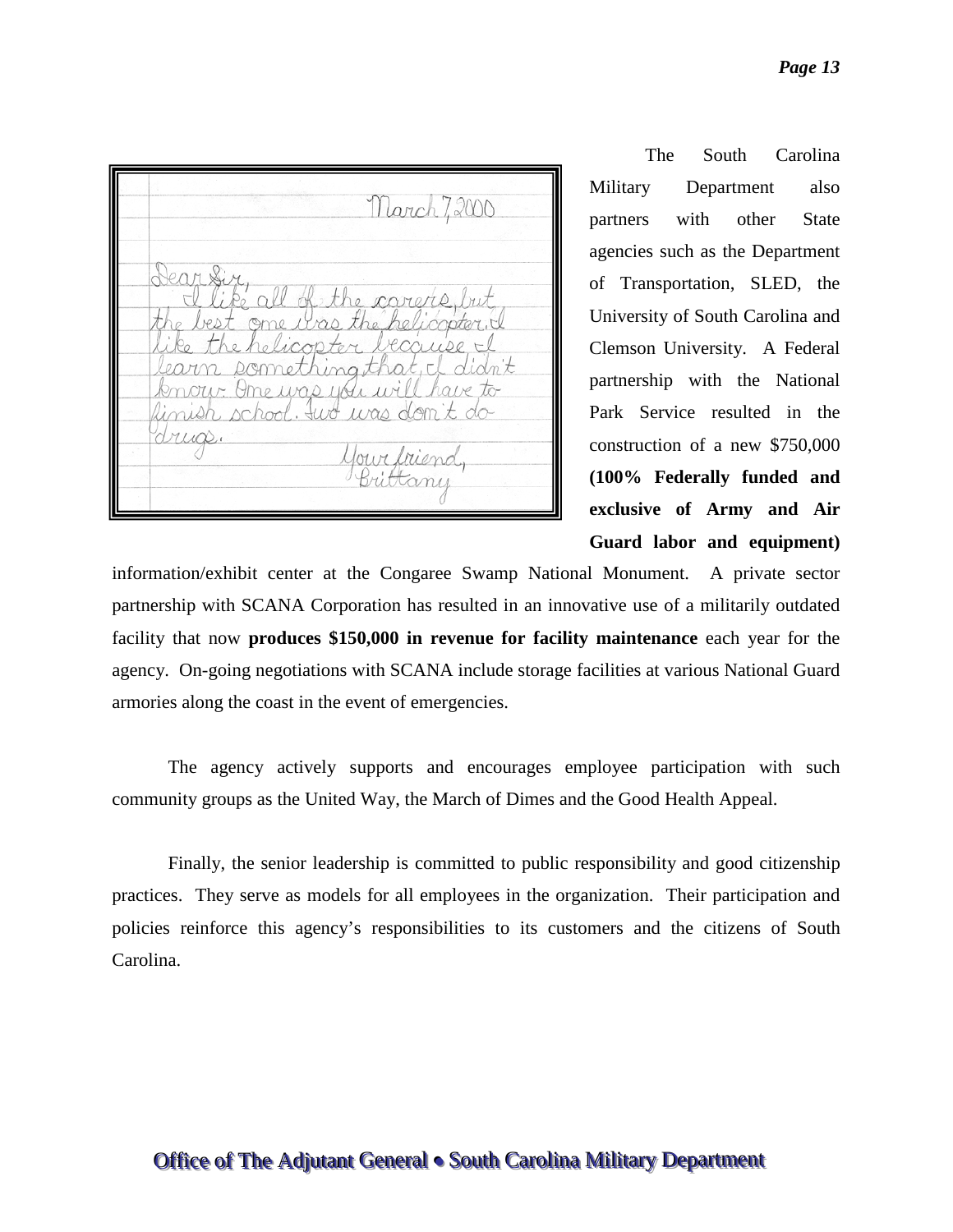#### **STRATEGIC PLANNING**

<span id="page-14-0"></span>The South Carolina Military Department's strategic plan is the basis for both its long range and short term planning. The agency is now in its seventh year of strategic planning as mandated by Presidential Executive Order. The original strategic plan began with an analysis of our **strengths, weaknesses, opportunities and threats or SWOT**. The process involved an intense study of both internal and external customers. The internal scan covered opportunities for improvement in our culture, human resources, structure, systems and processes and technology. Covered externally were Federal and State mandates that affect our vision and mission, demographic trends, technology trends and other relevant topics.

Using input from all sources, leadership formulated statements of mission, vision and values to reflect the agency's strategic direction. Goals were developed that are key issues for the agency: **Strength, Training Readiness, Equipment Readiness, Promote the South Carolina Military Department, Enhance Resource Management and Support State Missions**.

Our strategic plan is reviewed annually and updated as necessary in order to remain a viable plan of action for the agency. The model to the right is used in the strategic planning process.

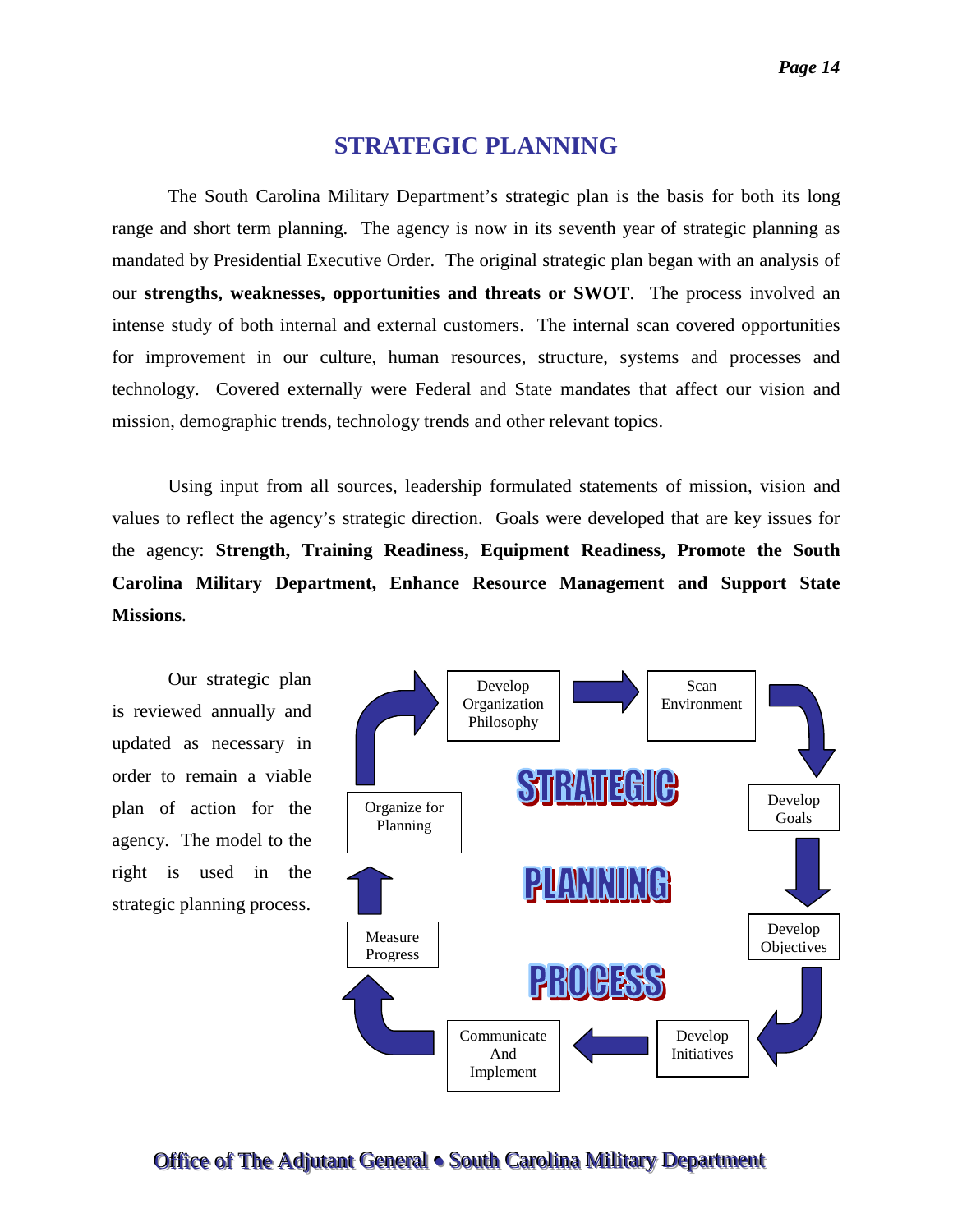An understanding of the **strategic plan's linkages to the Malcolm Baldrige Criteria** is critical for the plan to be a success:



#### **Goal No. 2 – TRAINING READINESS:**

#### **Goal No. 1 – STRENGTH:**

- Achieve and maintain 100% authorized strength in the South Carolina Army National Guard.
- Achieve and maintain 100% authorized strength in the South Carolina Air National Guard.
- Establish optimum number of State Employees to support Army and Air Guard, the Emergency Preparedness Division and the Youth ChalleNGe Academy.
- Achieve and maintain 100% of cadre strength objectives for the State Guard.
- Achieve the standard of readiness in training as prescribed by the National Guard Bureau for the South Carolina Army National Guard.
- Achieve the standard of readiness in training as prescribed by the National Guard Bureau for the South Carolina Air Guard.
- Ensure that State Employees are adequately trained to perform and excel in their jobs to include training and field exercises for personnel in the Emergency Preparedness Division and the State Guard.
- Ensure that armories and other military facilities are maintained to a level set by Federal standards in order to be fully mission capable.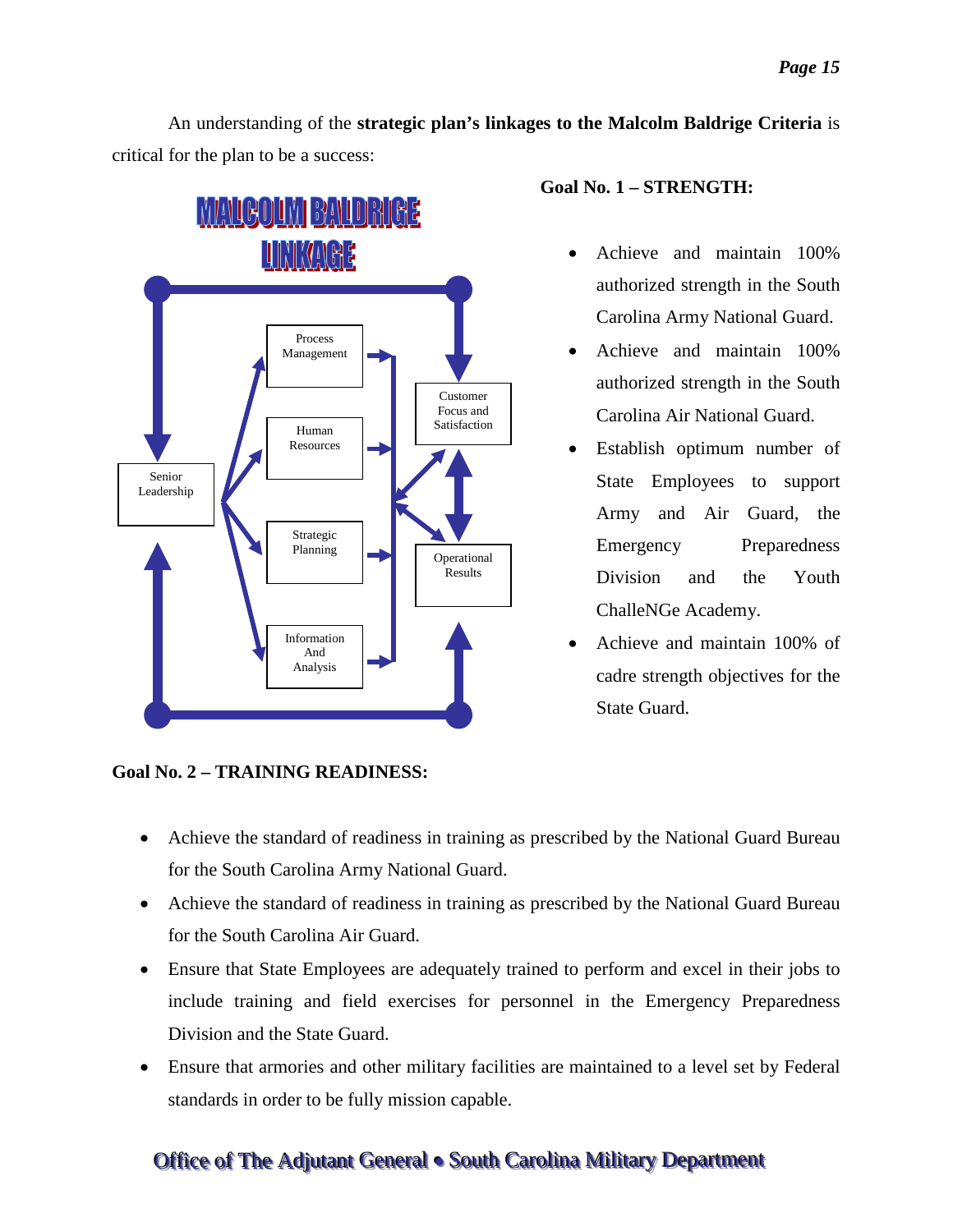#### **Goal No. 3 – EQUIPMENT READINESS:**

- Achieve the desired standard of equipment readiness as prescribed by the National Guard Bureau for the South Carolina Army National Guard.
- Achieve the desired standard of equipment readiness as prescribed by the National Guard Bureau for the South Carolina Air Guard.
- Ensure that State Employees are equipped with the most advanced information technology available within budget constraints.

#### **Goal No. 4 – PROMOTE THE SOUTH CAROLINA MILITARY DEPARTMENT**

- Ensure that all agency personnel are kept fully informed at all times.
- Ensure that the citizens of South Carolina are kept aware of "their Guard's" activities and success stories.
- Educate all agency personnel to become "spokespersons" for the South Carolina National Guard.
- Promote the benefits of Guard membership by word of mouth and the media.
- Promote the benefits of Guard membership through the Tuition Assistance Program.
- Promote a strong Employer Support for Guard and Reserve program.
- Enhance and extend the benefits of Family Support Groups.

#### **Goal No. 5 – ENHANCE RESOURCE MANAGEMENT**

- Initiate energy conservation programs for every South Carolina National Guard facility and educate employees in sound energy practices.
- Enter into partnerships with Federal and other State agencies and the private sector for mutual benefit.
- Actively seek out innovative uses for existing and future military facilities such as multiple users/owners.
- Conduct surveys for internal and external customers to assist in identifying areas in need of improvement and how to address employee needs and expectations.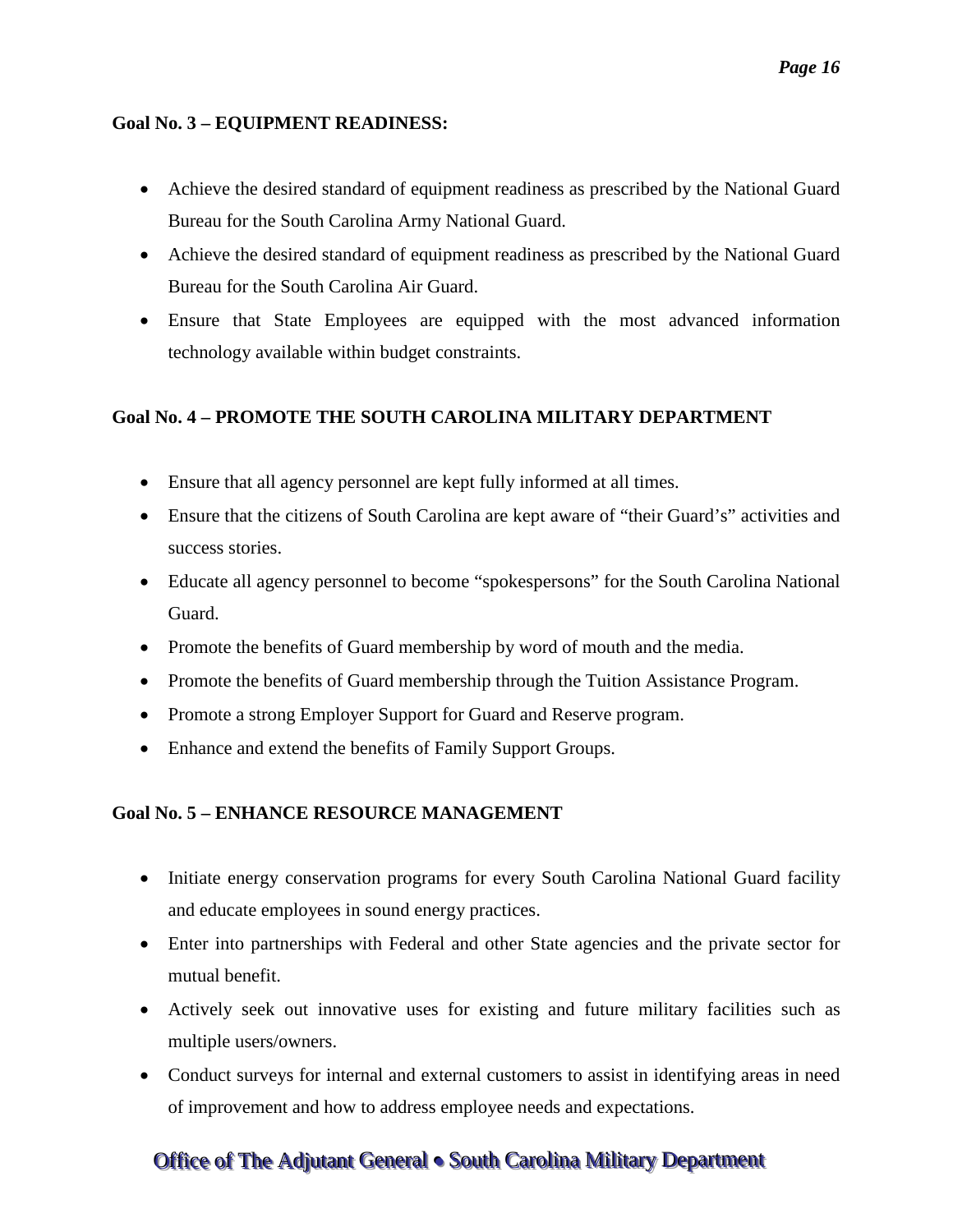#### **Goal No. 6 – SUPPORT STATE MISSIONS**

- Ensure that the Emergency Preparedness Division is fully mission-capable during times of emergency.
- Attract more at-risk young men and women for the Youth ChalleNGe Academy by a sound marketing/advertising program.
- Encourage the active participation of the State Guard in their support of local communities, civil authorities and the State during times of emergency.

The deployment of the strategic plan involves all employees of the South Carolina Military Department. Our **annual Strategic Planning Conference** addresses improvement opportunities in each agency division and sets objectives and initiatives that are then formulated in the annual business plan. This allows alignment of employee efforts with the issues of most importance to the agency and helps leadership in monitoring programs and the wise use of resources. Progress updates are reported on a regularly scheduled basis throughout the year by the Quality Councils directly to the Executive Council.

Performance measures are an important part of the process and help us track and measure our progress on issues directly tied to the goals of the strategic plan. These include: recruiting and retention, facility management and maintenance, response time to emergencies, error rates, cycle time reduction, customer satisfaction, employee expectations and needs, and employee and external customer training. The agency benchmarks with other States and like agencies to **identify, translate and implement best practices.**

Strategic planning, initiatives for quality improvement and key performance measures are the agency's tools in determining how successful we are in achieving our goals and accomplishing the mission set forth in the strategic plan.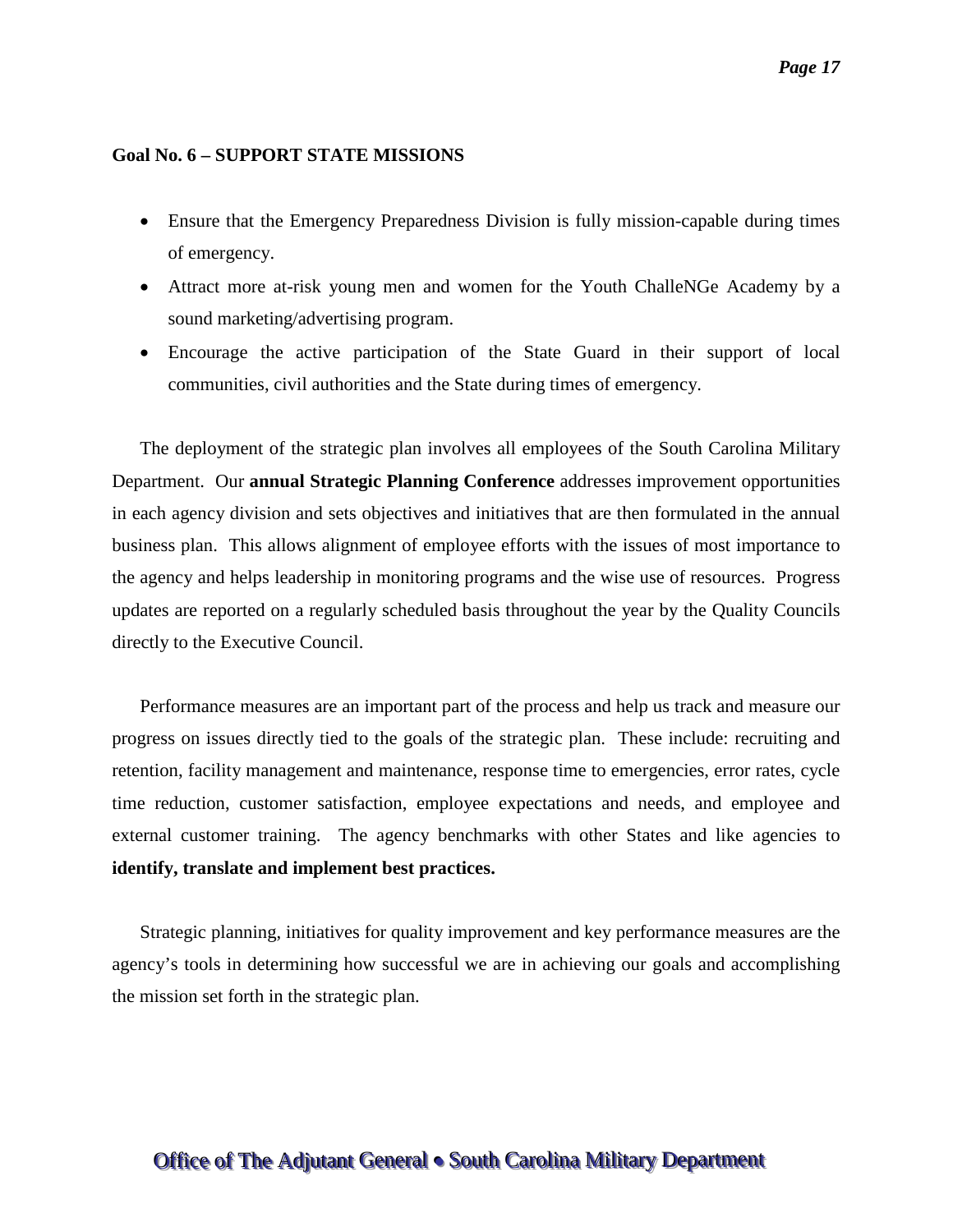#### **CUSTOMER FOCUS AND SATISFACTION**

<span id="page-18-0"></span>Identification of customers and their needs is crucial to the strategic planning process. However, the South Carolina Military Department's operations are of such a diverse nature that a complete list of customers exceeds the demands of this report. A primary list of external customers includes: the President of the United States; the Governor of South Carolina and the citizens of this State; the Departments of Defense, the Army and the Air Force; the National Guard Bureau; the Federal Emergency Management Agency; the traditional National Guard men and women of our Army and Air Guard components; parents/guardians of at-risk youth; the Universities of South Carolina and Clemson University; South Carolina Departments of Juvenile Justice, Social Services, Health and Environmental Control, Public Safety, Transportation; local magistrates; county and municipal governments; and the American Red Cross.

All of these customer groups provide input and feedback on the agency's processes. A variety of methods are employed to determine their market requirements and expectations. These include:

- Workshops
- Climate Surveys (Army and Air National Guard)
- Recruiting and Retention Surveys
- Participation in State and National Conferences
- After Action Reports
- Vendor Surveys
- One-on-One Customer Surveys
- Hurricane Season Assessment (Emergency Preparedness Division)
- Training Needs Assessment for Local and State Officials (EPD)
- Customer Satisfaction Surveys
- Utilization of the South Carolina Military Department's Website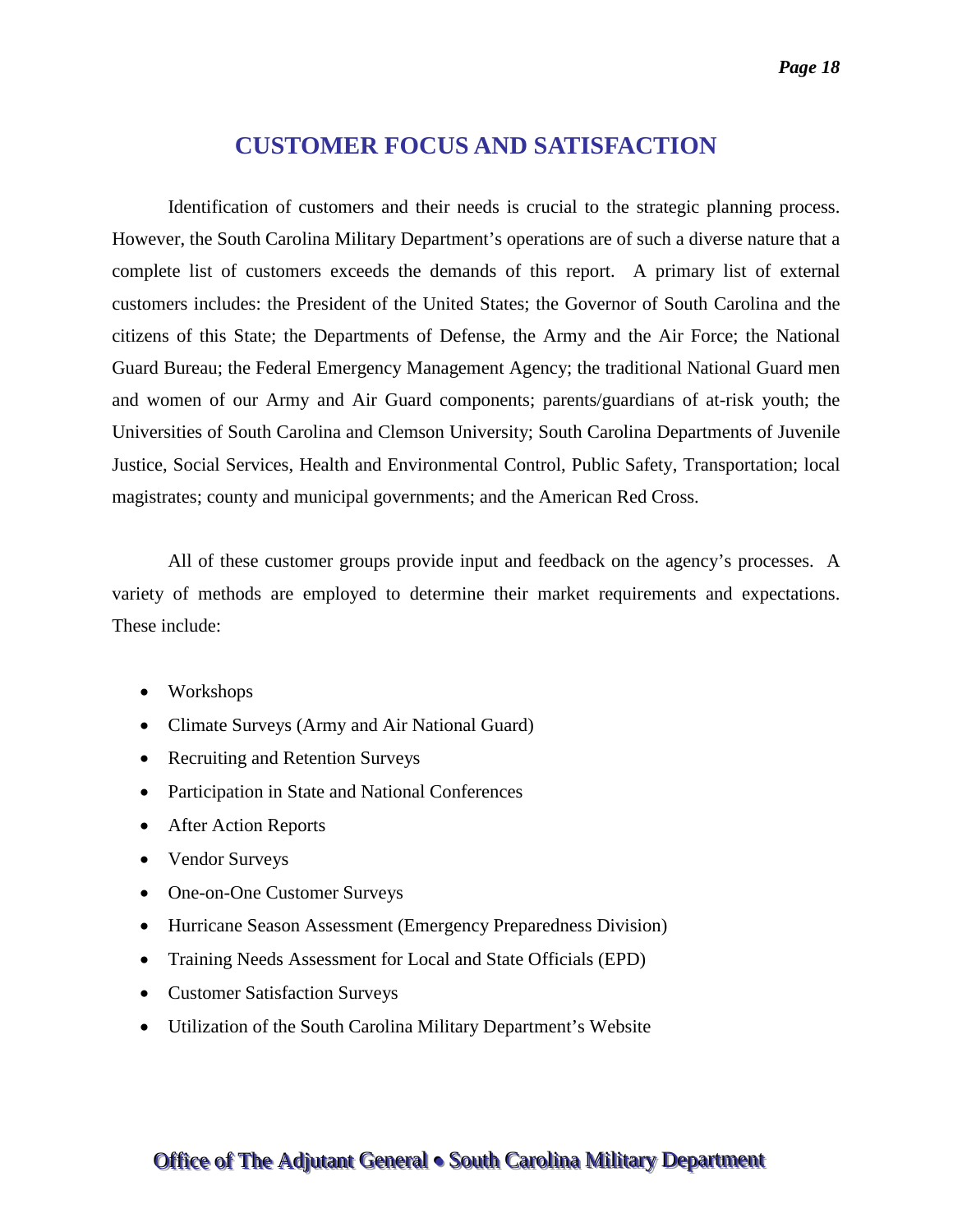Here are a few examples from this past year, all of which are in "line of sight" with the goals as set forth in the agency's strategic plan:

**South Carolina Army National Guard (SCARNG):** (1) SCARNG conducted an indepth survey on recruitment and retention on first-time enlistees. Dr. Hardy Merritt of the Budget and Control Board's Office of Human Resources conducted the survey. **It serves as a national benchmark study in identifying problem areas and the needs and expectations of young soldiers**. This study is available to the other States and Territories; (2) Also under the direction of Dr. Merritt, SCARNG in December 2000 will conduct its first "Climate Survey" of all traditional Army Guard men and women to assess these valuable customers' requirements; (3) SCARNG personnel and equipment are **proactive in the ordinary lives of our citizens and their communities** with projects like the Saxon Homes demolition in Columbia, new and improved roads at Lake Jocassee and the new information/exhibit center at the Congaree Swamp National Monument; (4) An enhanced Employer Support for Guard and Reserve (ESGR) program now supplies valuable information and establishes two-way communications with private sector employers necessitated by more frequent and prolonged deployments of the National Guard; (5) SCARNG has strengthened its Family Support by improving information flow and meeting the needs of "loved ones left behind" by the citizen-soldier; and (6) SCARNG continues to use "After Action Reports" that incorporate customer feedback on all major undertakings in order to determine performance standards and success rates.

**South Carolina Air National Guard (SCANG):** (1) SCANG conducts "Climate Surveys" on a frequent basis to determine air personnel needs and expectations; (2) SCANG was a major participant in the construction work at Congaree Swamp National Monument. **The end product was a National Park Service center that exceeded customer expectations and will enhance tourism for years to come**; (3) SCANG has put in place an ESGR program with a database containing each airman and airwoman's private sector supervisor in order to improve communications and insure the flow of correct information; (4) SCANG's version of the Family Support Group has been expanded to ensure that the needs of spouses and families are met during periods of prolonged deployment such as Operation Northern Watch in Turkey; and (5)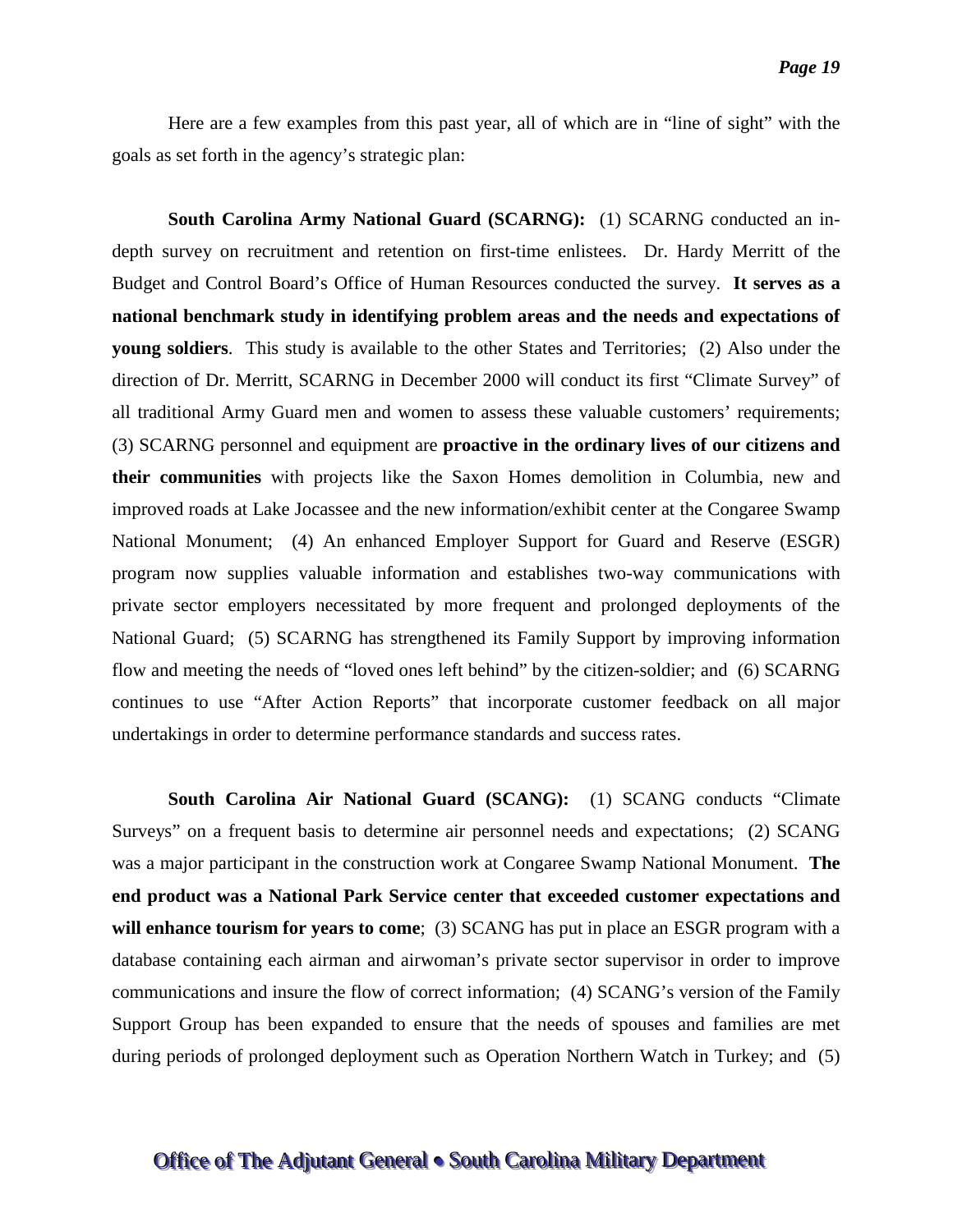SCANG, like its Army Guard counterpart, continually employs the use of "After Action Reports" in order to measure performance and success.

Both the South Carolina Army National Guard and the South Carolina Air National Guard participated in the agency's recent **Malcolm Baldrige-based assessment in order to improve processes to meet the customer's needs**.

**Emergency Preparedness Division:** (1) Hurricane Floyd provided an opportunity to examine hurricane operations based on feedback from citizens and local governments. Customer concerns were gained by direct input and by use of a private contractor hired to develop a 1999 Hurricane Season Assessment; (2) In coordination with the Departments of Public Safety and Transportation, the division revised the State Hurricane Plan to reflect lane reversals in the State's northern and southern coastal areas. The lane reversal could **reduce individual travel time by as much as 50%;** (3) The division developed a phased evacuation concept to encourage earlier evacuation in order to reduce congestion on evacuation routes. This plan was briefed to municipal and county officials to **insure customer satisfaction;** (4) A complete shelter review of over 200 locations was conducted in coordination with the Departments of Social Services and Health and Environmental Control, the American Red Cross and local governments. Comfort stations providing toilets, water and evacuation maps have been incorporated into the State Hurricane Plan; (5) The division created, edited and distributed 2,000 copies of a guidebook for State local officials to insure Y2K compliance; (6) Y2K Workshops were held in ten areas of the State; (7) The division organized, trained and exercised State agency response teams to assist local government if required during the Y2K transition; (8) Division personnel staffed the State Emergency Operation Center on a 24-hour basis during the holiday period of Y2K to respond to any potential problems; (9) The division conducts a training needs assessment at the beginning of the year to determine training needs for local and State officials; and (10) The division established a "Public Information Phone System" to provide disaster related information to evacuating citizens. In a partnership that involved 65 personnel from Departments of Public Safety, Mental Health and Health and Environmental Control, information was provided to 12,000 individuals requiring assistance during Hurricane Floyd.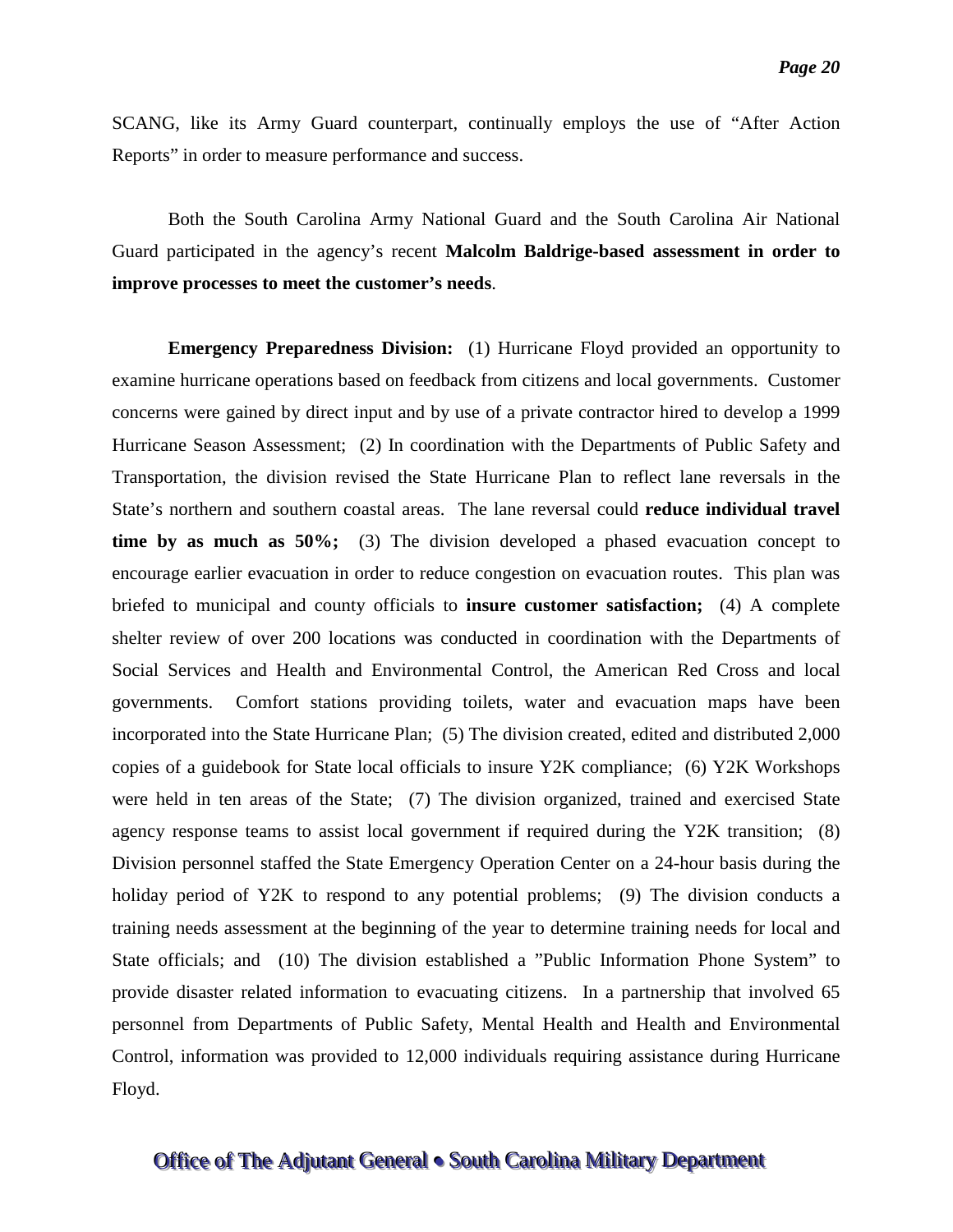**South Carolina State Guard:** The State Guard has 82 memorandums of understanding (MOUs) with state-wide and local organizations such as the Red Cross, Volunteer Organizations Active in Disaster (VOAD), city and county law enforcement agencies, community festivals, schools and non-profit entities. The measure of success has been the continued on-going execution of these MOUs. The State Guard is developing customer surveys to more accurately measure the degree of customer satisfaction. **The retention rate of the various MOUs has been 100% for more than two years**.

**Youth ChalleNGe Academy:** Through constant tracking and analysis of cadet and graduate surveys, the Youth ChalleNGe program ascertains to what degree cadets and graduates are helped. Monthly contact with graduates and the volunteers who mentor them are a requirement mandated by the National Guard Bureau. These contacts are tracked monthly and reported monthly. Surveys are also conducted at the beginning and end of each class that help identify satisfaction trends. Parent involvement throughout all phases of the program allows staff to build relationships with them and within the community they come from. Monthly monitoring that continues after graduation and exit interviews at the completion of the entire program helps us in determining customer satisfaction.

**Facilities Management Office:** This division seeks to understand the voices of customers by conducting site visit to all facilities throughout the State. The annual site visit target goal is to visit and assess at least 50% of the armory facilities. An environmental section routinely e-mails and conducts site visit surveys to identify and address health and environmental issues. Program activities address "Customer Needs" by active customer involvement in the planning stages of engineering and design for new facilities or addition/alteration of existing facilities.

**National Guard Pension Fund:** Serving as administrator of the South Carolina National Guard pension fund, this division conducts an annual "Retiree Briefing" averaging an audience of over 300 attendees. In addition to being updated on agency changes, customer satisfaction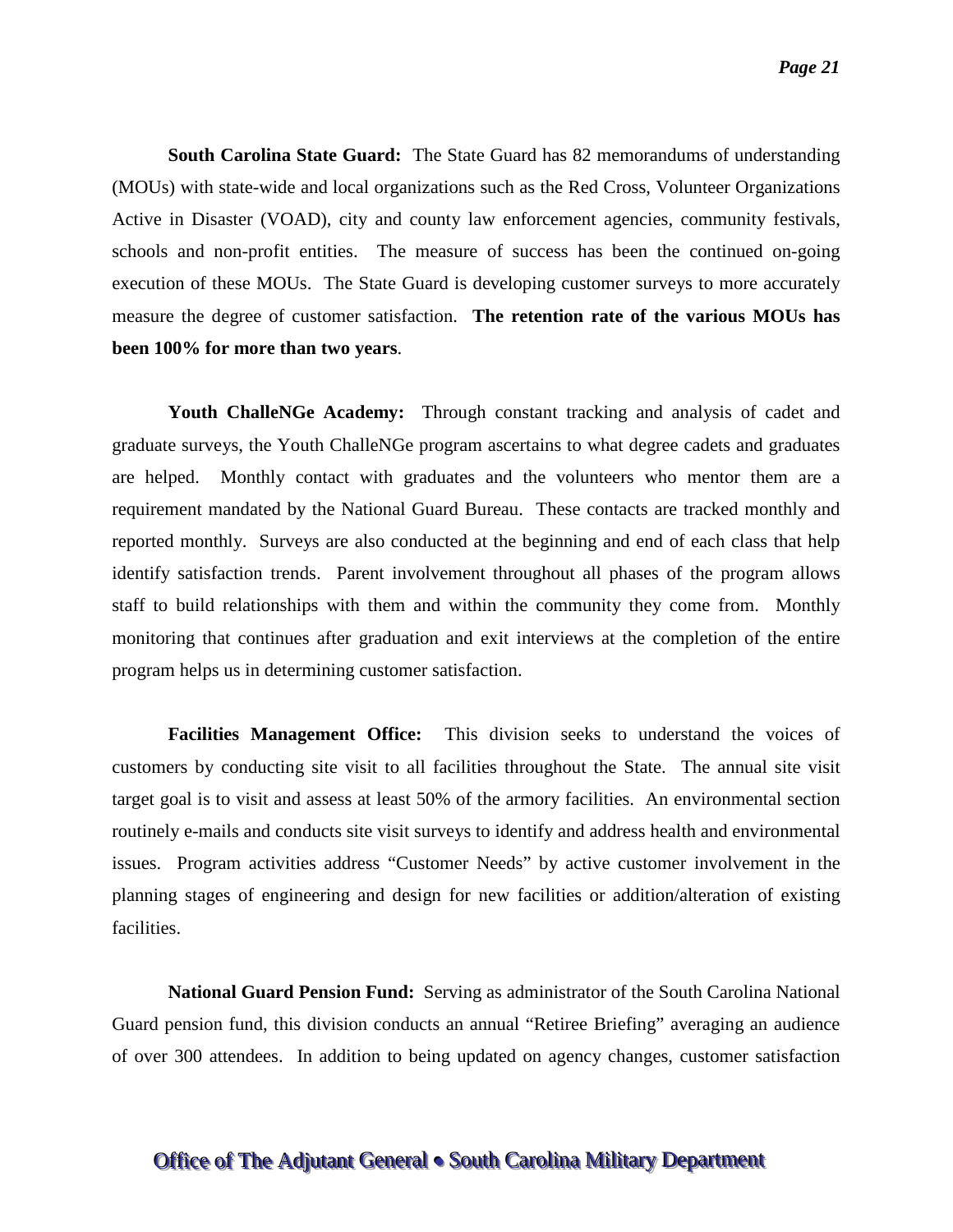surveys are conducted at the completion of the daylong program. **Retirees continue to make contributions as private citizens and remain important customers to this agency**.

**Accounting and Finance:** Based on monthly direct meetings with internal customers and conversations with external customers, this Division has determined that the customer requires fast turnaround on invoice payments and accurate and timely access to financial information. **The Division's goal is to process payments within six days**. This year a new chart of accounts was developed that allows users to better define their expenses and provide accountability to the agency. Monthly meetings were held to assist in the use and understanding of the new chart of accounts and direct access to the system.

**Information Technology:** Based on continual direct contact with internal customers and conversations with external customers, this Division determined that the customer requires fast and timely access to network assets. To achieve this, the Office of Information implemented a more secure, reliable and significantly faster server access for our remote customers. **Early indications are that up to 50% improvement in data access and reporting has been realized.**

The recent **Malcolm Baldrige assessment indicated opportunities for improvement** in the area of customer focus and satisfaction. The agency is currently exploring ways to correct weaknesses in existing processes that hinder our progress in achieving operational excellence. We must ensure that customers needs and expectations are being met.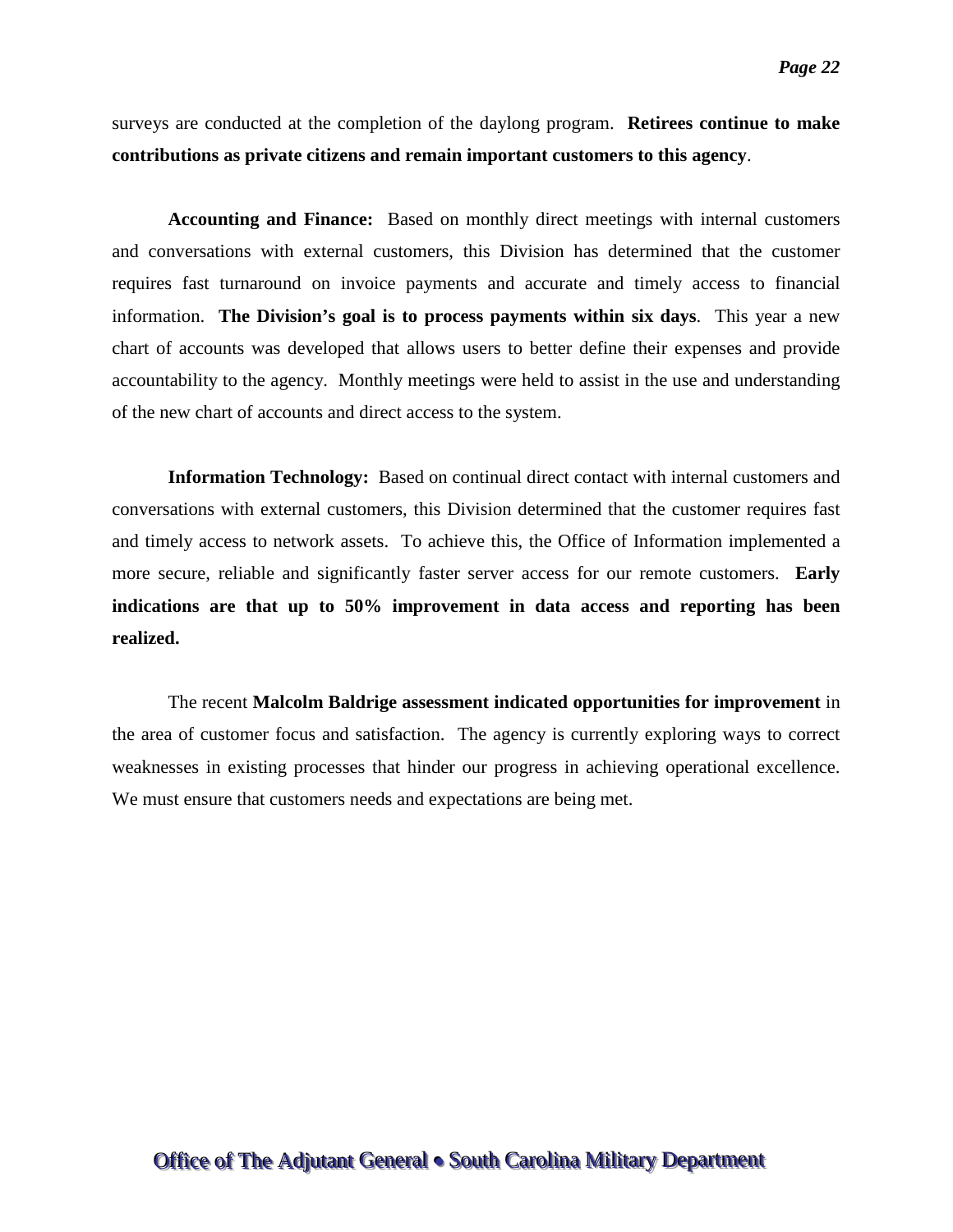#### **INFORMATION AND ANALYSIS**

<span id="page-23-0"></span>The agency's divisions have developed performance measures to either monitor system inputs, outputs and outcomes or to improve the systems by eliminating special and common cause variations. These measures reflect the information necessary for **quality management** to make data-based decisions that are wise, business-like and **in the best interests of the customer**. These measures also insure that the systems are operating properly to achieve the strategic plan's goals in the delivery of services or products to our customers.

**South Carolina Army National Guard and Air National Guard:** Both services have in place measurable key performance indicators that tie directly to the goals of the strategic plan; (1) Recruiting and retention reports that are briefed on a regular basis to commanders for their immediate action; (2) Unit status reports that reflect the readiness of Guard personnel in the event of Federal deployment or State emergencies; (3) Regular and frequent equipment readiness reports in support of soldiers and airmen; and (4) Quarterly meetings of facility personnel to address maintenance, future needs and training requirements.

**Emergency Preparedness Division:** (1) The development of an automated emergency management system that tracks requests for assistance from local government during disasters has resulted in **reducing processing time by approximately 50%**; (2) The State Warning Point receives and disseminates disaster/weather reports to insure that local officials are aware of potential problems. During this past year, **the number of warnings received and sent by operators increased by 20%**; (3) During the past fiscal year, the State Emergency Operations Center received 1,683 informational messages, 328 requests for assistance and was activated for 45 days. This was **over a five-fold increase** in response workdays over the previous year; (4) A "Capability Assessment for Readiness" (CAR), developed and coordinated by FEMA, is conducted every three years. This assessment examines the operational readiness of the State emergency management program to mitigate against, prepare for, respond to and recover from emergencies and disasters. **The division's average CAR score, on a scale of 0-5, is 3.9 compared to the national average of 3.2**; and (5) Similarly, the division has developed a "Joint Assessment Program" for South Carolina counties to be assessed. Each year one-third of the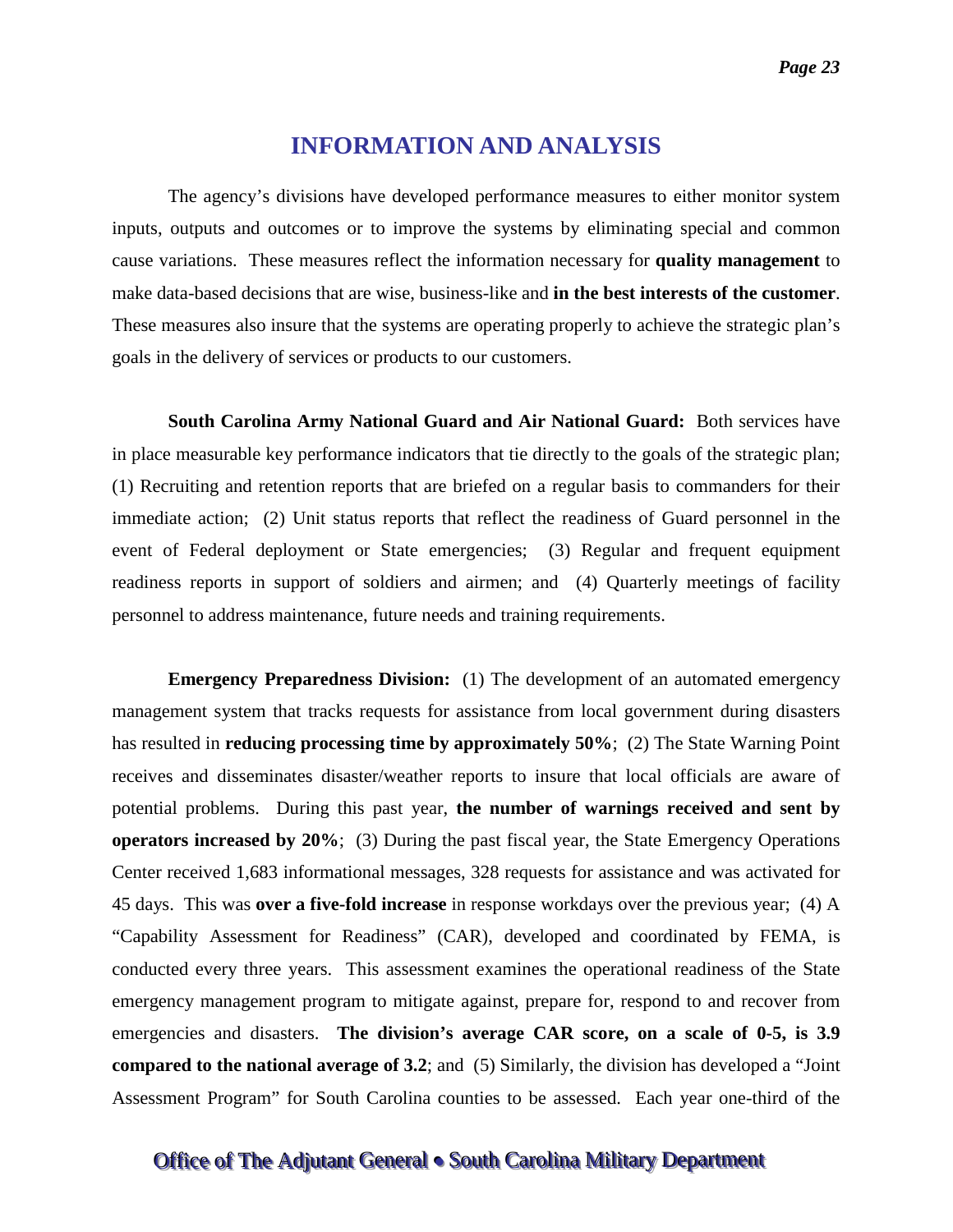counties are assessed. The program began three years ago, thus a baseline is now established for future comparison.

**South Carolina State Guard:** The State Guard measures organizational performance based on the following three metrics: number of volunteer hours, value of services in equivalent dollars and types of service. Metrics are based on actual official State Guard orders which tell the who, what, how and how many. This extremely reliable data is upgradeable with minimum effort. Strength drives the State Guard – the more volunteers available, the more services and projects can be accomplished. Benchmarking is accomplished based on the strength of the South Carolina State Guard versus other States. Although New York and Puerto Rico have slightly more members, **South Carolina's trend is very positive and continues to move upward from 500 in 1996 to 929 in 2000**. The desired number of members is 1,000 in order to reach the strategic plan's goal.

**Youth Challenge Academy:** Information pertaining to graduates, cadets and mentors is collected by the post-residential department and entered in the Academy's database. This information is analyzed by the Deputy Director and the Program Manager to insure that customer needs are being met. The data from monthly reports, surveys and educational data supplies performance measures which in turn support strategic planning and processes for improvement. By benchmarking this data with other Youth ChalleNGe programs across the country, the Academy is able to measure its competitiveness and success rate with its customers. This same data is used for comparisons with other at-risk youth programs in South Carolina. All data is transferred weekly to the National Guard Bureau and validated by semi-annual visits from this agency. Information considered to be "best practices" is shared by counterparts throughout the country and by evaluators at regional and national meetings.

**Facilities Management Office:** In maintaining accurate facilities information, this division measures by meeting specific goals, time and effort expended to complete the goal and the overall outcome of having reached that goal. More than ten computer applications are used to measure daily operations. Some of these applications are: Service Based Costing systems, a Utilities Usage data tracking system, Installation Status Reports, Computer Assisted Design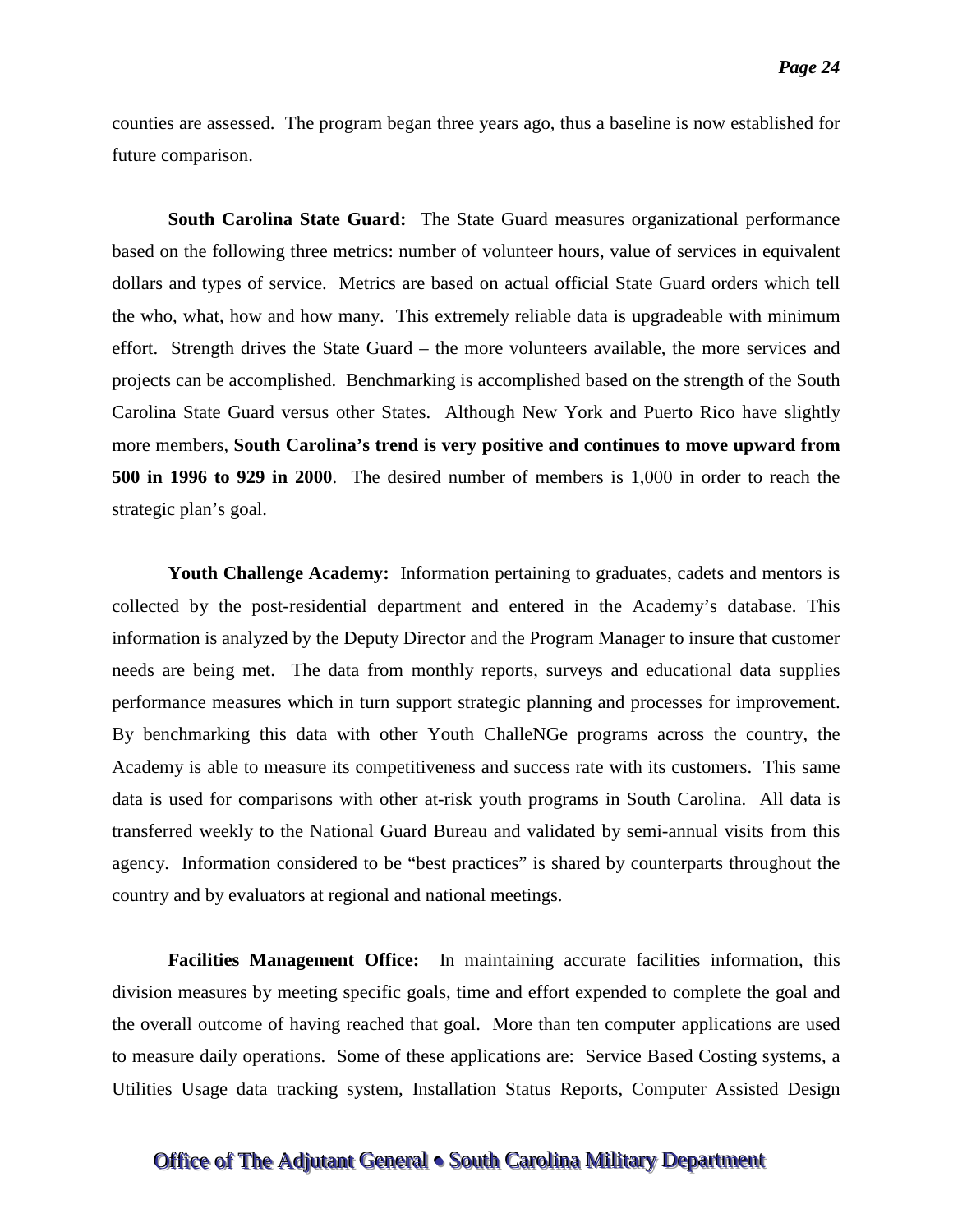systems, a Congressional programming database that documents authorizations based on customer needs for major construction projects and an Operations and Maintenance Army National Guard program that documents customer needs versus authorization on a project by project basis. The ability to reach goals identified in the agency's strategic plan is based on a clear understanding of these objectives coupled with effective personnel management. The following time management policies used by this division are: routine job/task cross-training, periodic individual performance counseling, flex time accounting because of the nature of the work, standard time and attendance reporting and compensatory time accrual.

**Accounting and Finance:** This division has identified three key performance indicators: average process time, voucher errors and returned vouchers. Measurement of these key indicators and their trending provides information in determining the success of service to customers. Measurements are reviewed on a monthly basis and an analysis is conducted on how to improve the processes used.

**Information Technology:** Three key performance indicators have been identified: network server on-line readiness, anti-virus currency and server backup currency. These three indicators along with their measurements allow the division to determine its success in providing exceptional service to our customers. To date, all indicators have met or exceeded established goals. **A web-based customer satisfaction survey with a 25% return rate indicated an overall 92% customer satisfaction rate**.

**Human Resources:** This division monitors and tracks four key performance indicators: number of vacancies, time required to fill vacancies, number of FTE positions and the percent turnover rate for the agency. Reduced turnover and time to fill a vacancy improve both internal and external customer satisfaction and at the same time helps fulfill the **agency's responsibility to the citizens of South Carolina by providing efficient and timely goods or services**. Human Resources benchmarks against other State agencies for **best practices** and incorporates these practices into its processes to maximize benefit to the agency and its internal customers. This division also holds regular seminars and briefings for the agency's State employees keeping them informed of insurance changes, policy changes and retirement benefits. **In January,**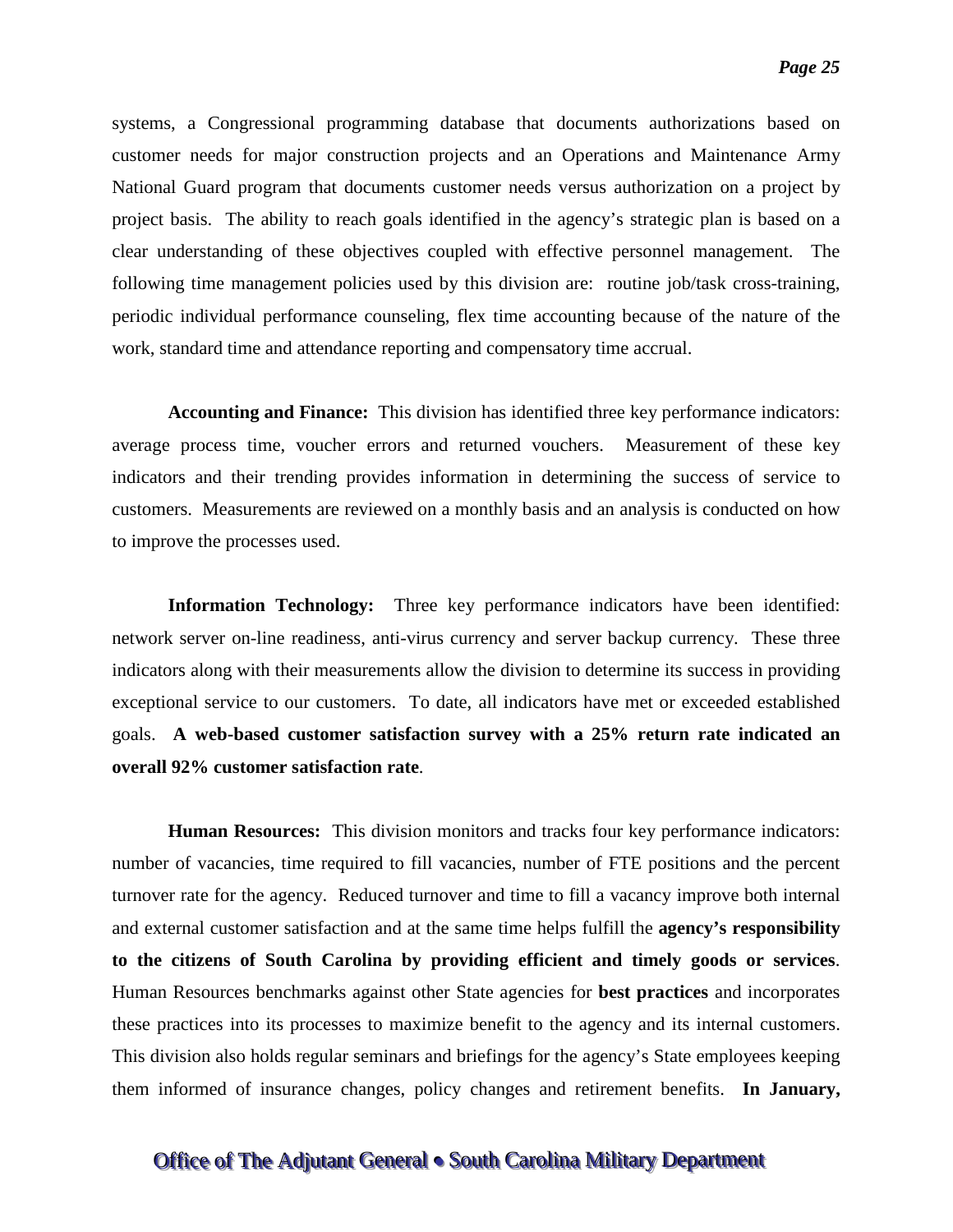**Human Resources produced a new employee orientation video capturing the diversity of the agency and explaining the agency's mission, vision and goals in relation to the strategic** 

**plan**. Additionally, a handbook was produced entitled "The Beginning Of A Relationship" outlining new employees' responsibilities, benefits and related topics. The first page of this brochure captures the agency's mission and vision statements as set forth in the strategic plan.

**Once more the agency's recent Malcolm Baldrige-based assessment indicates opportunities for improvement.** While the South Carolina Military Department has amassed a wealth of data, it is mostly



in tabular form, which is not conducive to tracking trends. Plans are under way to correct this situation with additional training.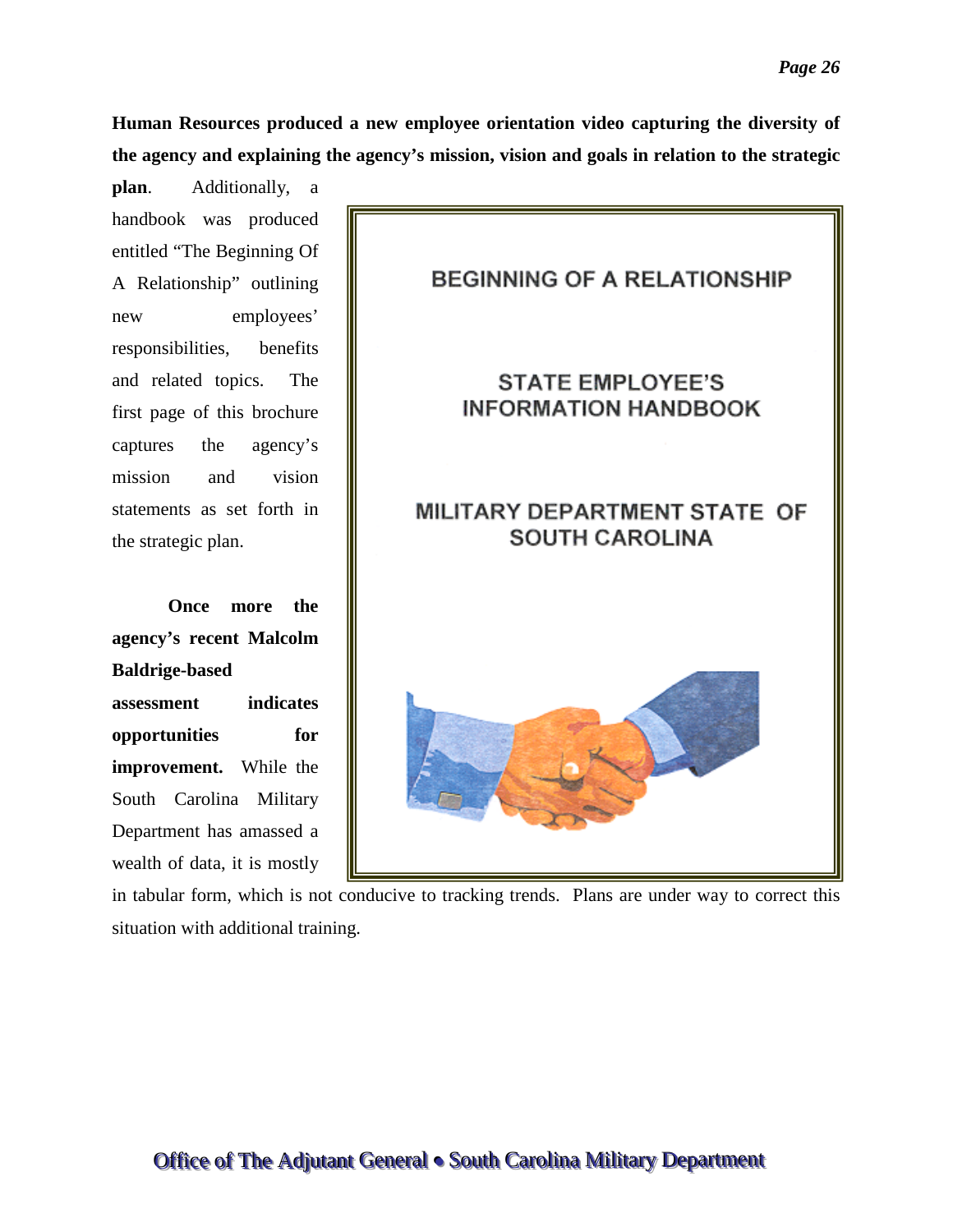#### **HUMAN RESOURCES FOCUS**

<span id="page-27-0"></span>The Adjutant General's staff consists of 1,647 technicians and Army Guard Reserve (AGR) personnel **(100% Federally funded)** and 378 State employees who are FTEs or occupy grant positions **(grant employees can be funded up to 100% Federally)**. This staff operates from the Columbia headquarters, 82 armories throughout the State, two Army National Guard training sites and one Air National Guard training base. As stated on Page 7, the South Carolina Military Department is committed to **"attract South Carolina's best and brightest, retain them and develop them to their fullest potential."** In order to succeed, employees are **empowered** to cross team and/or division lines to communicate issues and collaborate to optimize service delivery. Teams in each division are chartered to work on improvement and implementation issues that tie-in directly with the agency's strategic plan.

Leadership's responsibility does not end with internal staffing, but extends to the 10,759 citizen-soldiers of the State's Army and Air National Guard, one of the agency's largest customer groups. For the first time in a decade, there is a significant downward trend in strength. Analysts claim a strong State and National economy makes a commitment to Guard and Active Duty service less and less attractive. This agency is using every possible means to reverse this trend since it affects our ability to accomplish both Federal and State missions.

**A recent survey on recruiting and retention conducted for the South Carolina Army National Guard identified the influence of a civilian job as the number one reason for leaving the Guard**. Because of this finding, the agency has supported a stronger Employer Support for Guard and Reserve program and Family Support Group. This is evidenced by their inclusion in the Army Readiness Council's business plan and the strategic plan's strength goal. The South Carolina Air National Guard has made these strength issues part of their business plan as well.

As traditional National Guard men and women, these customers come to us one weekend a month and two weeks a year. Part of customer satisfaction for our citizen-soldiers is receiving the quality training they expect and deserve in a timely and efficient manner. Thus, the agency's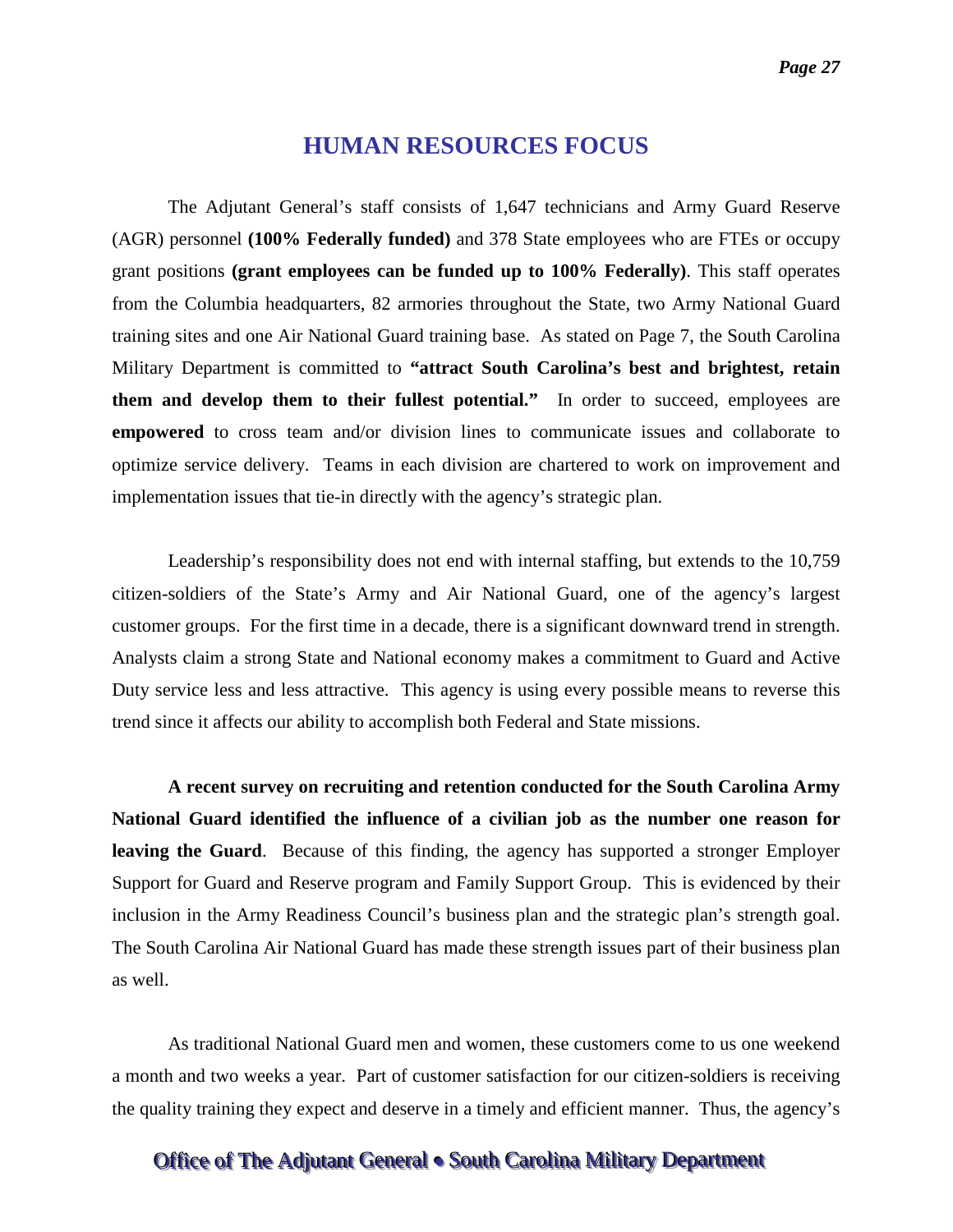responsibility extends not only to providing training of the highest caliber available **but providing facilities that are mission capable, free of health and environmental hazards and generally pleasing in which to work.** As stated on Page 8: **"Personnel and facilities continue to be the driving force of our organization."**

State employment recruitment and retention face problems, as well. Every effort is made to hire the best qualified person for the job, train them, provide them with the right tools and technology and provide a work environment that is safe, healthy and pleasing to work in. Processes are in place to reward exceptional performance with pay increases when possible and recognition through an awards program. An Award and Recognition Committee is in place to insure that employees are properly honored.

Employees perform better when they are kept fully informed. An **internal customer satisfaction survey** reinforced this observation and resulted in two significant actions that addressed information flow and training. In January, a newsletter entitled "All About Us" was started that keeps employees up-to-date on policy changes, upcoming agency seminars and courses, employee recognition and other pertinent data. Also in January, a "Culture for Change" course was introduced for all new employees and for all those employees who had not received "Quality Awareness" training. The course offers an overview of the agency and its different components, tours of the Air National Guard's McEntire Air Base and the Army National Guard's McCrady Training Center, **a core of instruction on customer service and a briefing on the agency's strategic planning process and business plan**. At commencement, a member of the senior leadership addresses the class and answers questions. Other courses offered through the agency include: Meeting Management, Statistical Process Control, Process Action Teams, Strategic Planning and a fully accredited Facilitator course. These courses help employees gain the skills and knowledge to become future leaders of the agency. Attendance at these courses is monitored by a database retained in the agency's Strategic Development Center.

A flexible work schedule also allows employees the time to pursue undergraduate and post-graduate courses. While additional education contributes to the individual's quality of life, it also enhances the individual's value to the agency. Human Resources is currently developing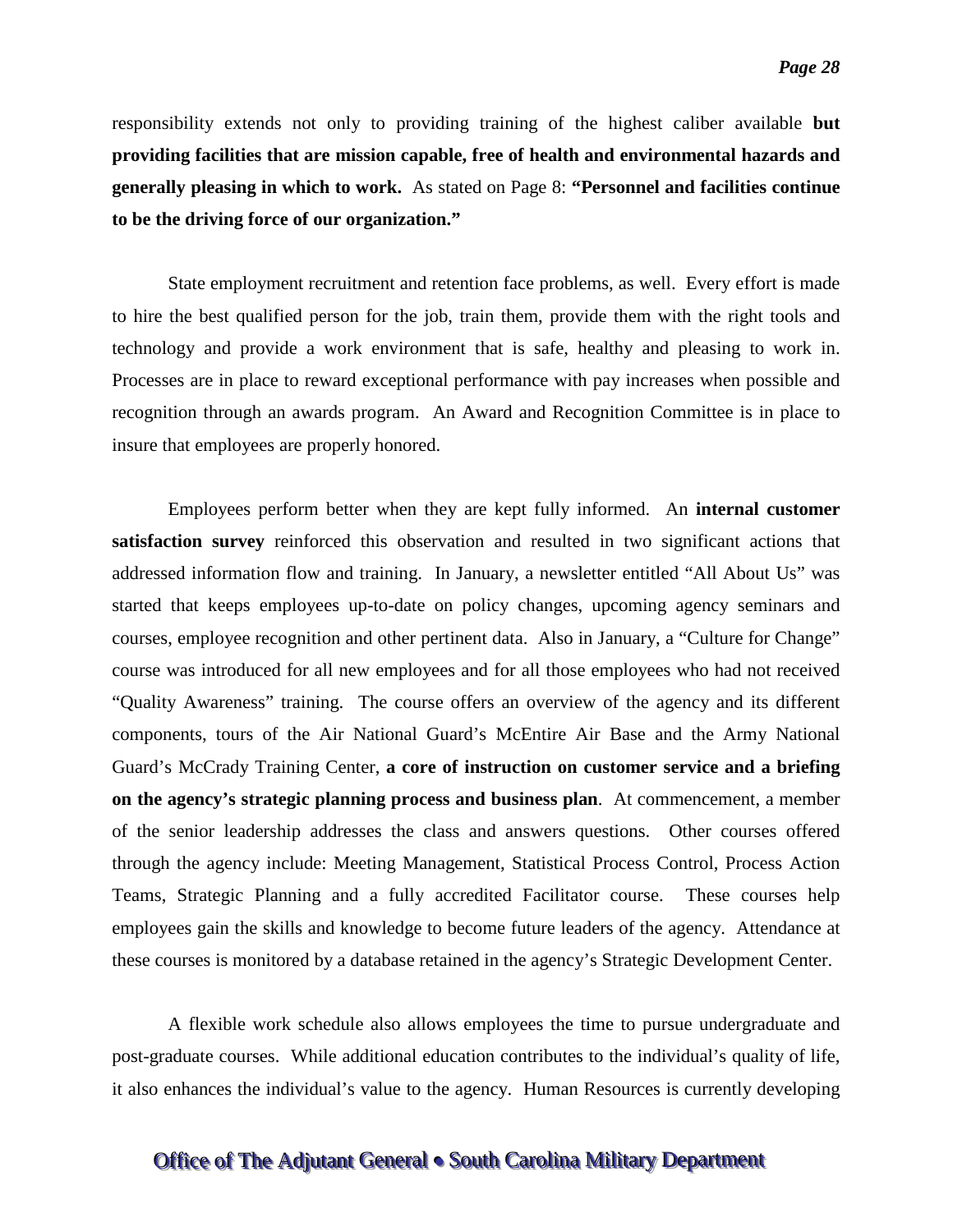a survey to address an expanded training curriculum geared to individual needs, e.g., supervisory training, computer skills, accounting techniques and other relevant areas. Professional training of this nature is critical **in preventing the loss of skilled personnel**.

The agency's accounting division conducts specialized training to insure that personnel have the skills needed in computer usage. These classes continue with on-going discussions on the requirements of the system and the processes by which it meets customer needs. **Accounting is also developing a comprehensive manual illustrating the processes required for improved customer service**.

Information technology plays an important role in today's marketplace by increasing the speed of internal processes and the faster delivery of services to our customers. A four-year program of workstation replacements to keep current with technology is **20% ahead of schedule**. The dramatic network speed **upgrade from a 10MB/sec to a 100MB/sec network was completed two months ahead of schedule**.

The agency has sponsored two credit unions for its employees and customers: McEntire Air National Guard Federal Credit Union and the South Carolina Army National Guard Credit Union. These credit unions have combined assets in excess of \$35,000,000 and provide valuable financial counseling and services to over 8,000 members.

Employee well-being and satisfaction is a significant indicator of our return on investment. Agency measures include customer surveys, focus groups, feedback, "Town Hall" meetings, exit interviews, turnover and absenteeism.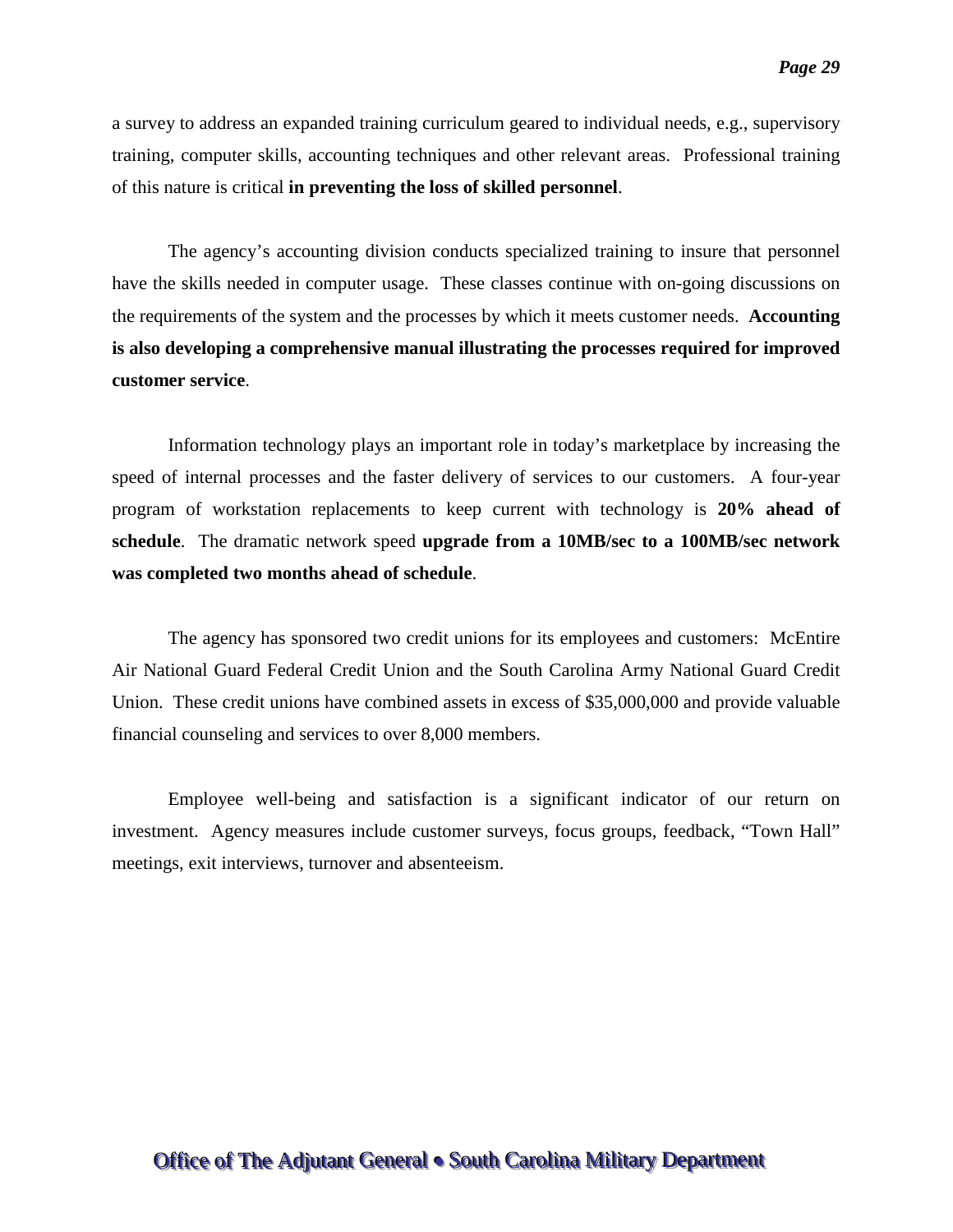#### **PROCESS MANAGEMENT**

<span id="page-30-0"></span>A responsibility of **quality management** is the identification and monitoring of key organizational processes that affect customer needs and business results. These processes need to be under constant review for **improvement, elimination and/or additions.** These processes and their measurements are the key to the agency's strategic plan in delivering a timely and quality product/service to our customers.

**South Carolina Army National Guard and South Carolina Air National Guard:**  Federal mandates require that both services report regularly on a number of mission- essential processes, along with appropriate metrics. These include recruiting and retention, strength, training readiness and equipment readiness. Additional requirements, **but of high customer importance**, are pay and leave records, officer and enlisted evaluations, promotions, benefits and retirement. All processes support the goals of the strategic plan.

**Emergency Preparedness Division:** (1) In support of the goal of "Support State Missions," this division coordinates the disaster planning process with key emergency related agencies to insure a successful response to disasters. State agencies continue this planning process by developing operating procedures. In conjunction with this, EPD conducts frequent procedural reviews and certifications. (2) The Hazard Mitigation program is designed to prevent repetitive losses from disasters to individuals, municipal, county and State governments. **Each year this process is reviewed to assure maximum benefits to the recipients of mitigation funds**. (3) Hurricane Floyd provided an opportunity to examine hurricane operations based on feedback from citizens and local government. The feedback about customer concerns and the findings of a private contractor resulted in the 1999 Hurricane Season Assessment. **This assessment led to significant changes in the State Emergency Operations that affect the lives and safety of thousands of citizens in the event of an evacuation**. (4) EPD conducts a **training needs assessment** at the beginning of the year to determine training requirement for local and state officials. This feedback gives EPD valuable data in meeting customer needs and expectations. (5) EPD developed an automated emergency management system that tracks requests for assistance from local governments during disasters. **As a result, processing time**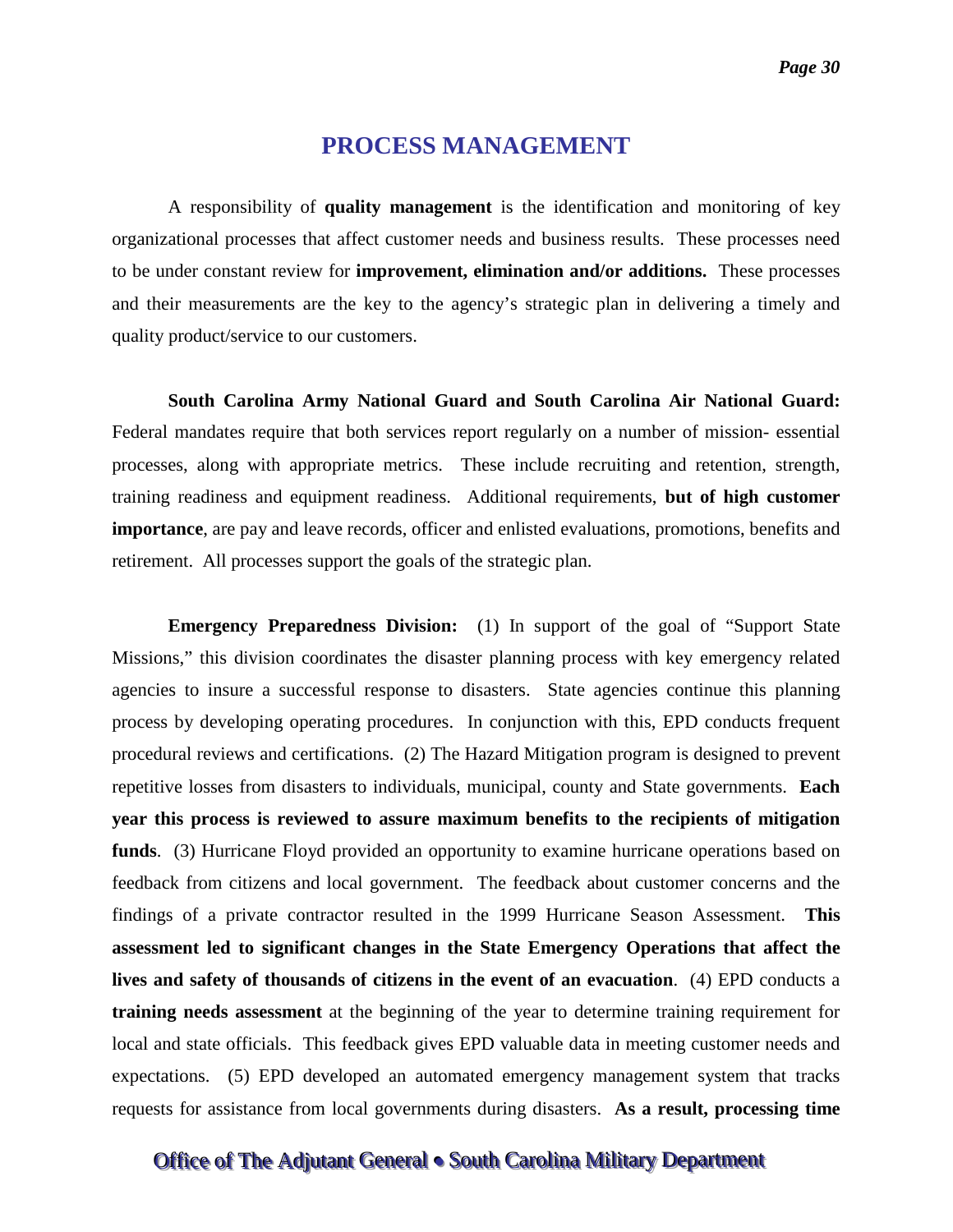**has been reduced by approximately 50%.** (6) A "Capability Assessment for Readiness" is conducted every three years and examines the operational readiness of the State Emergency Management Program, (7) Similarly, EPD developed a "Joint Assessment Program" for South Carolina counties to be assessed. A database has been established for tracking performance and process improvement on customer needs, (8) The training of emergency management personnel is a process of high importance to EPD. The division conducts training at State, county and local levels to enable effective preparation for and efficient response to emergencies and disasters. The objective of increasing available training exceeded its 10% goal, (9) In order to improve plans, procedures and operational performance, EPD conducted exercises with the Departments of Transportation, Public Safety and Probation, Parole and Pardon. In addition, there were Federally evaluated exercises involving fixed nuclear facilities. The inputs, outputs and outcomes of these exercises are essential in the pursuit of performance excellence for our customers. (10) And a final example of process management and supplier/partner relation for improvement: In support of the strategic plan's goal of readiness, the state military support coordinator developed an innovative approach, both operationally and budget-wise, in supplying his customer with "Log Packs" – packages for deploying units in emergencies containing food rations, flashlights, batteries, safety vests and other necessities. Customer input was sought to determine requirements and subsequent follow-up insured the customer's satisfaction.

**South Carolina State Guard:** (1) Flexibility to meet new challenges within the State Guard is encompassed by the ability to change organizational make-up or the Table of Distribution and Allowances, (2) When a new task or mission is identified, sections within the State Guard may be enhanced, e.g., chaplains for increased funeral participation, Historical Detachment for support of the South Carolina Military Museum or new detachments to recruit ROTC units, (3) State Guard regulations are also edited and revised as needed to keep abreast of current military doctrine and directives, (4) All these processes require feedback from our units in the field and comments from our partners in the memorandums of understanding on how the State Guard can improve and better serve them, (5) After Action Reports define and delineate how an exercise was conducted, and suggest possible performance improvements, and (6) Daily phone calls, e-mail and reports serve to keep the command elements informed of how business is being conducted.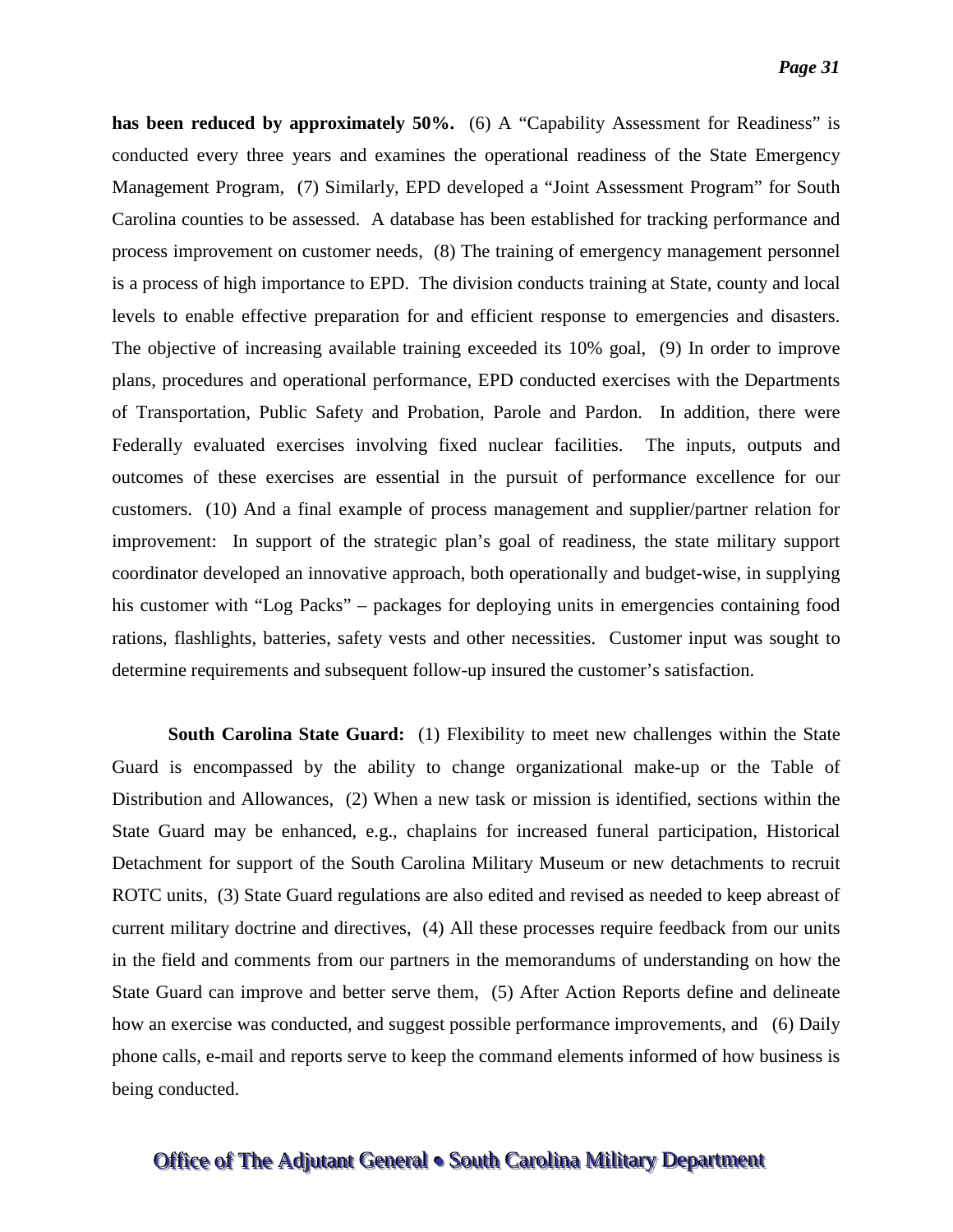**Youth ChalleNGe Academy:** The Youth ChalleNGe Academy manages several key processes to achieve its "Support State Missions" goal. (1) Each at-risk student undergoes continual performance assessment in the areas of academics, life skills and leadership training. This data provides a tool for individual counseling and guidance as needed to insure a productive, employable graduate of the program, (2) Benchmarking against similar programs in other States is conducted on a regular basis to identify best practices and implement what works best for the students, (3) A post-residential mentoring program tracks the graduate's progress and provides valuable moral support, (4) Feedback from program participants and family members is collected, analyzed and implemented when applicable to insure continuous improvement of the Academy, (5) The Academy's Advisory Board serves as a mechanism to monitor the program's responsiveness to the community and its needs since students must interact with their respective environments when they complete the program, (6) Regular evaluations by the National Guard Bureau validate the processes and measurements that the Academy has in place and provide a forum for feedback and new ideas, and (7) The Academy provides the Adjutant General's Office with current and accurate information on its operations on a day-to-day basis. This communication network has led to an improved understanding of the Academy and its needs via the budgetary process.

**Facilities Management Office:** This office is accountable for a number of processes which tie-in directly with all six of the agency's strategic goals. (1) In the area of construction, both major and minor, elaborate "information loops" are formed with customers, architects, contractors, sub-contractors and an FMO project manager. Documented planning sessions, a construction timetable, in process reviews and participants' input and feedback are crucial in delivering a product that meets the customer's specifications and expectations. Additionally, the project manager is responsible for compliance with State and Federal law and keeping the project within budget and on time. (2) An FMO team regularly visits agency facilities for on-site inspections. The results are tabulated from a standardized checklist for later evaluation and analysis. The visits also provide an opportunity for meetings with facility personnel and capturing their input on areas that need improvement. (3) The office's environmental sections insures the safety of employees/customers by regular on-site inspections of facilities for health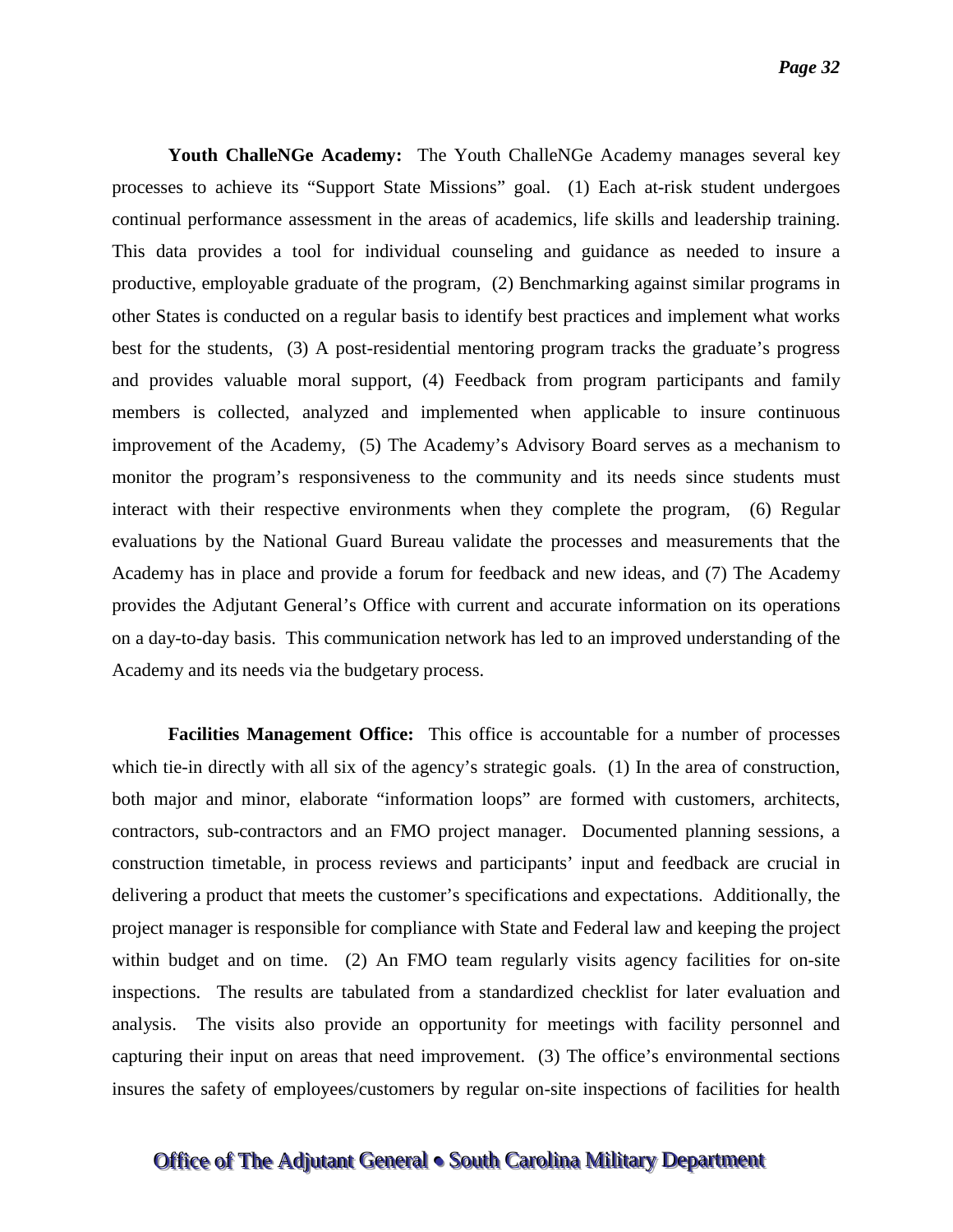and environmental hazards. Interviews are conducted with both staff and customers to determine compliance with State and Federal laws. Reports are evaluated and analyzed. Appropriate action, where applicable, are initiated and followed-up. (4) The environmental section, through partnerships with the Federal government and the Universities of South Carolina and Clemson, conducts rigid and thoroughgoing scientific studies, e.g., a fire ant study in conjunction with Clemson University. These studies will result in long-term benefits to the citizens of South Carolina. (5) An energy section, headed by the winner of the "1999 Energy Manager of the Year" by the Association of South Carolina Energy Managers, is the agency's driving force to reduce energy consumption by 5% by 30 June 01. Monthly statistics are collected and analyzed for further actions such as lighting retrofits, etc. Customer suggestions, seminars, interviews and facility manager input on how to save energy are important to this process.

**National Guard Pension Fund:** The purpose of this section directly supports the agency's goal of "Support State Missions." (1) This section is responsible for accurately identifying and distributing entitlements for two fund programs: the National Guard Pension Fund as supported by the State and a Federal Retirement for retirees of the Guard system with 20 or more years of service. Prompt pay is an important facet of customer satisfaction. To accomplish this, databases are maintained showing current retirees, former Guard members coming up for retirement and other pertinent information. These files are regularly reviewed and updated as necessary through telephone, e-mail and correspondence directly with the customer. (2) Each year this section hosts a day long retiree briefing to update pensioners on agency policy and benefit changes. Attendees are surveyed for input and feedback following each briefing. Suggestions are acted upon that will improve service to these valued customers. (3) This section is also charged with maintaining the State fund at the prescribed level. To accomplish this, actuarial firms are employed to validate the "health" of the fund and determine if additional monies are required from the State. Shortcomings, such as under-funding, are reported to the Controller General's Office. (4) A process is being put in place to track and trend the number of requests and types of request that come to this section by walk-in, phone, e-mail or correspondence. This data, along with delivery times, will enhance our service to the customer and provide an important performance measurement.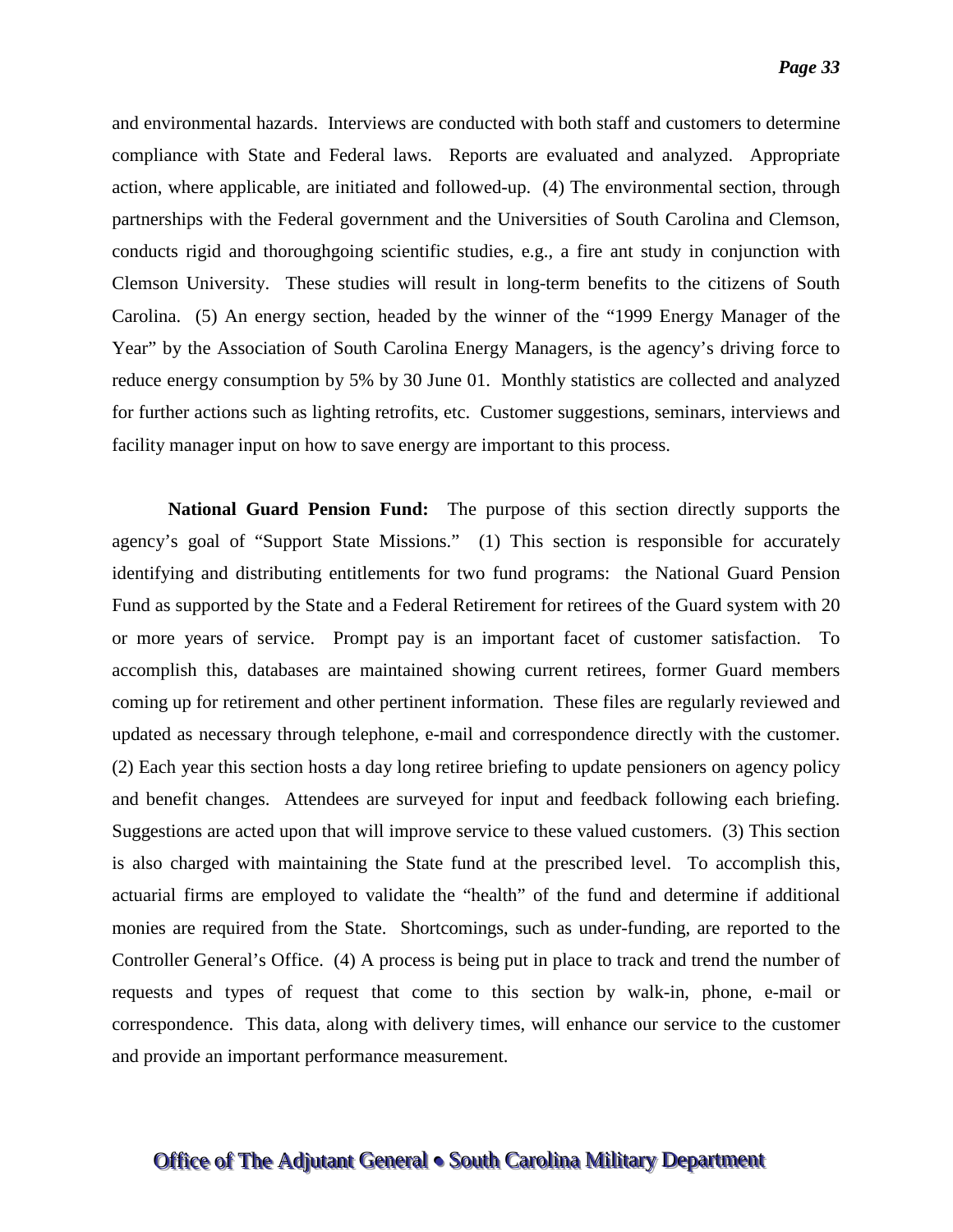**Accounting and Finance:** In support of the goal of "Enhance Resource Management," (1) This division has improved its software system to include direct access by major internal customers, thereby allowing division managers to address errors in the same period in which the error took place. (2) This year for the first time accounting information was closed and rolled automatically. This process has allowed the South Carolina Military Department to identify current cash status and make sound decisions before the end of the Federal fiscal year. (3) Working one-on-one and in joint staff meetings with key individuals in the Comptroller General's Office and the Treasurers Office has improved communications and processing time and reduced errors. The effects are considerable for this office: State Active Duty pay has been reduced from a three week process to three days and the average processing time on an invoice is now at four days. Customer satisfaction is assured when customers are paid accurately and on time. (4) Again, working one-on-one and in joint staff meetings with the Treasurers Office, a plan is being developed to transfer information electronically. This will increase the speed and accuracy of the information flow between both agencies. Also, a system has been established with the Treasurers Office that allows for better communications as to deposits of Federal and State money

**Information Technology:** This section's primary goal is to provide fast, accurate and reliable access to data for all customers of the agency and in support of the agency's goal of "Enhance Resource Management. (1) The Information Technology section has in place a fouryear workstation replacement plan to keep current with technology improvements. Regular reviews take place to insure the plan is on schedule and within available resources. (2) Information Technology tracks three performance indicators that determine their success rate in providing exceptional service: network server on-line readiness, anti-virus currency and server backup currency. To date, all indicators have met or exceeded goals. (3) In 1999, he agency's website was converted to a dot com versus a dot US address in order to reach desired customers outside of State government. This and other enhancements resulted in increased South Carolina Military Department website traffic. (4) This section is updating a comprehensive work guide that delineates the processes required for good customer service. The update should be in place by 1 Dec 00. This guide will be available to existing staff and as a learning tool for new employees.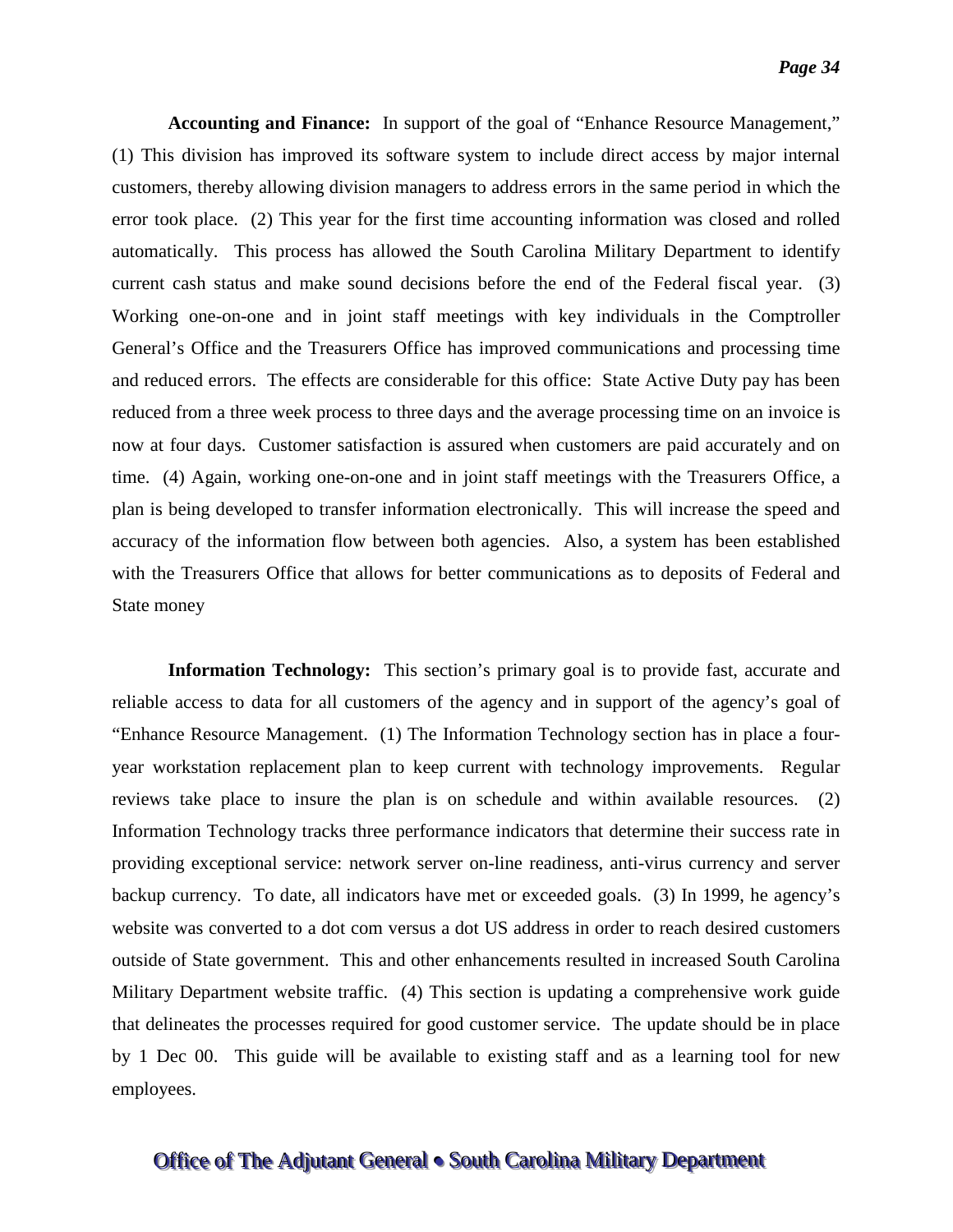**Human Resources:** Human Resources is tasked with providing agency managers with the information and the needed employees to accomplish all of the agency's goals. (1) HRO insures that a hiring process is in place that is compliant with State and Federal law. All staff receive training in this area either in-house by the HRO director, outside seminars and State HRO sponsored conferences. (2) This section benchmarks with other State agencies in identifying best practices that can serve our customer: improved interviewing techniques, fully delineated job positions, improved new employee orientations, etc. In 1999, an employee brochure, a new employee video and introductory course entitled "Culture for Change" were introduced. (3) To find out "how we are doing," HRO has selected several key performance indicators: number of employees receiving training, number of positions identified by type (FTE, part-time, grant), turnover rate and time to fill vacant positions. Review and analysis of these indicators will allow HRO to better serve its customers by improving on its processes. (4) HRO is partnering with the agency program managers and department heads to establish better communications so that their requirements can be met in a timely manner and with the best applicants possible.

As good as all this may sound, our **Malcolm Baldrige-based assessment clearly indicates a need for improvement in the area of process management, with the exception of the Air Guard component**. This agency needs to take a fresh look at information flow and follow-up actions, revisit the processes to correct weaknesses, better tracking and trending mechanisms, and, of course, improved measurements.

The South Carolina Military Department is committed to make these improvements for increased customer satisfaction through excellence in our performance. Our customers expect and deserve the best; they should receive no less.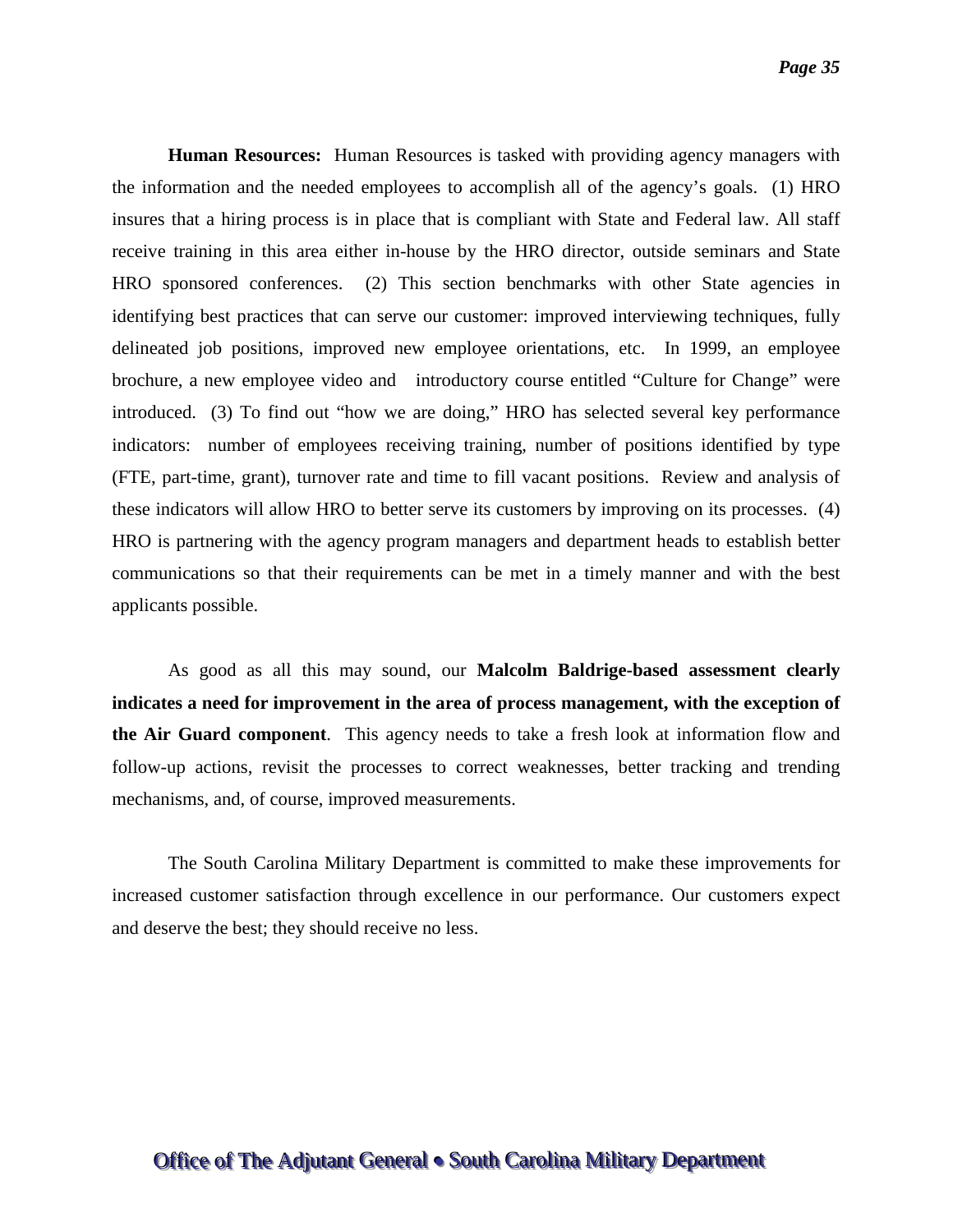#### **KEY BUSINESS RESULTS**

<span id="page-36-0"></span>Program Name:

<span id="page-36-1"></span>Armory Operations

Program Rank: First

Cost: \$1,631,959 State \$285,261 State (Salaries) \$1,917,220 Total

Goal: Manage facility programs in accordance with Section 25-1-1620, South Carolina Code of Laws, 1976, as amended. Provide quality facilities for use by the South Carolina Army National Guard in support of Federal training missions as mandated by the United States Army and the National Guard Bureau and support to the local communities. Program considers adequacy of facility relative to providing needed space for meeting strength requirements and fielding military equipment.

Objectives:

- Conduct comprehensive inspections of all supported facilities to identify and prioritize maintenance/construction requirements.
- Develop long-range plans for maintenance, repair, and construction of facilities to meet program goal.
- Improve the physical condition of the facilities and to ensure that they provide a safe and clean environment for employees and the general public at the lowest possible cost.
- Safely and effectively manage hazardous materials, to protect and preserve natural and cultural resources, to protect endangered species, to manage erosion control to manage land-disturbing activities, to manage the underground storage tank program, and to facilitate the removal and disposal of asbestos containing materials at existing locations.
- Effectively and efficiently manage the military construction program.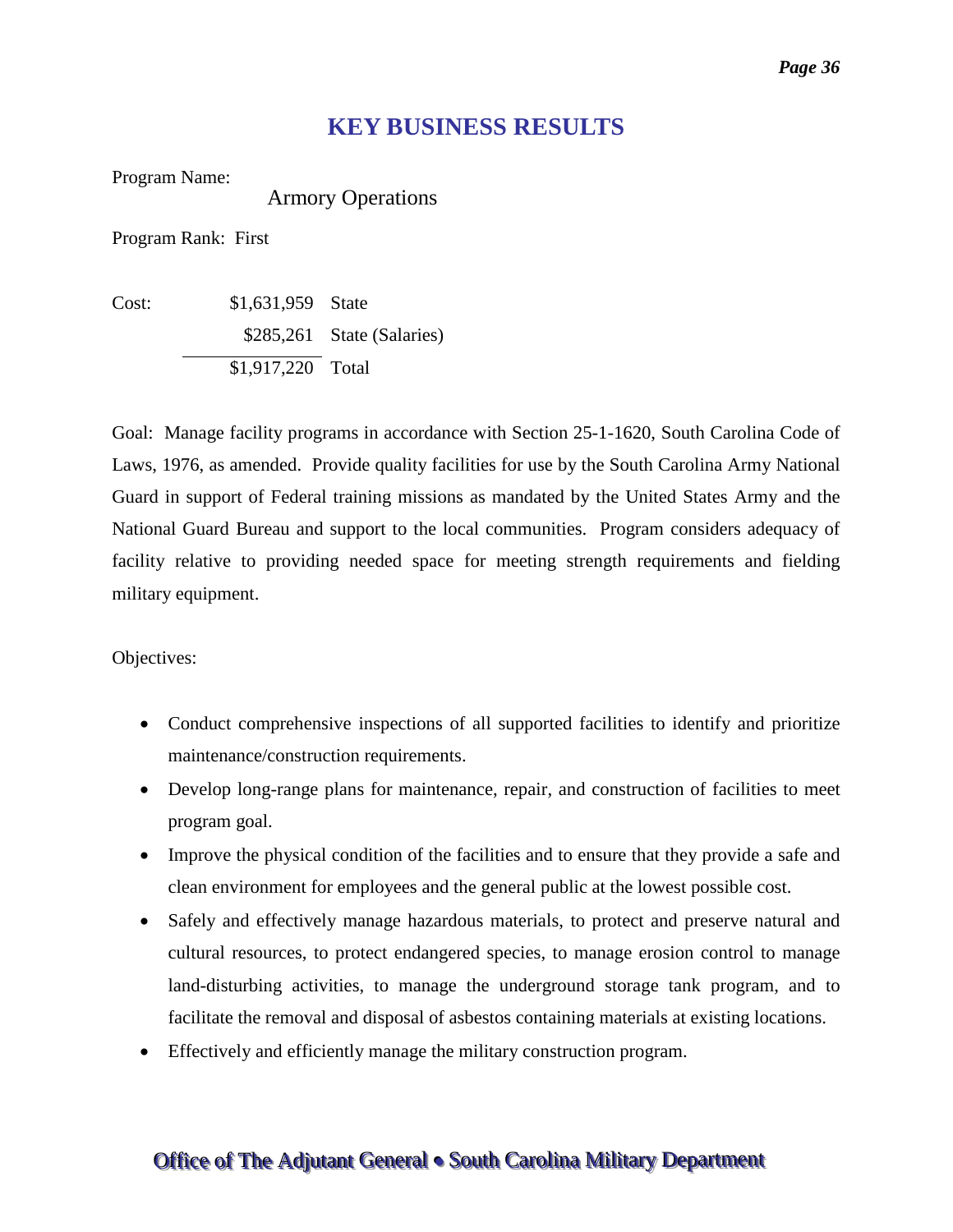#### Program Results:

• During FY 99-00, we conducted inspections to determine the status of each armory. These inspections included evaluation criteria provided by the Federal Government for the purpose of determining whether the facility provided adequate space for mission accomplishment as well as whether the facility met appropriate building standards.



**Armory Site Visit, Assessments**

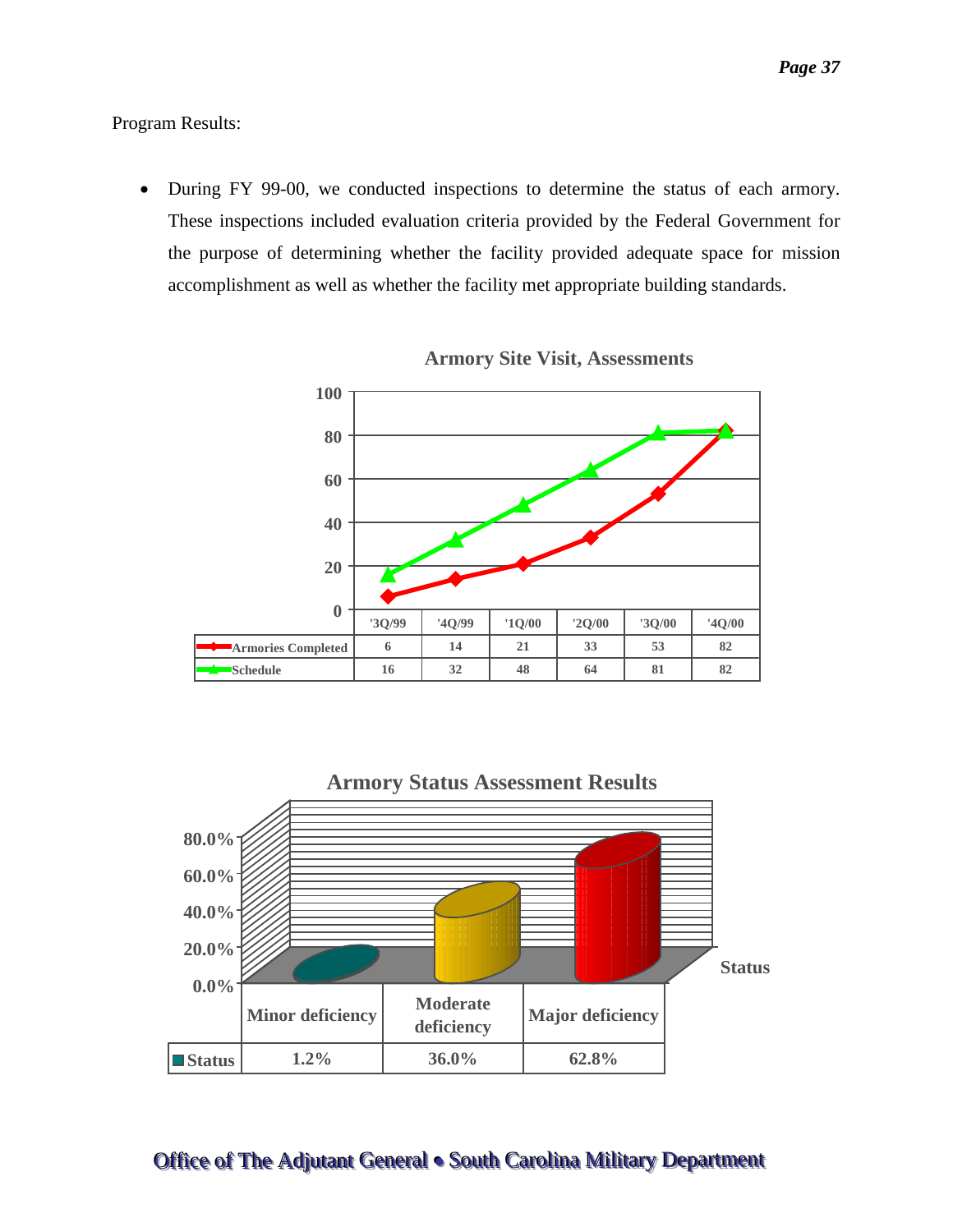• During the evaluation process, we identified the estimated maintenance and repair and minor constructions costs associated with upgrades to meet mission requirements.



Cost to Improve All Armories to Next Quality Level

State appropriations for FY 99-00 totaled \$1,631,959 with daily operational costs, i.e. electricity, natural gas, water, propane, etc., totaling approximately \$1,035,907. Maintenance and repairs affected during FY 99-00 totaled \$1,033,463. The total annual operating cost for FY 99-00 was \$2,069,370.

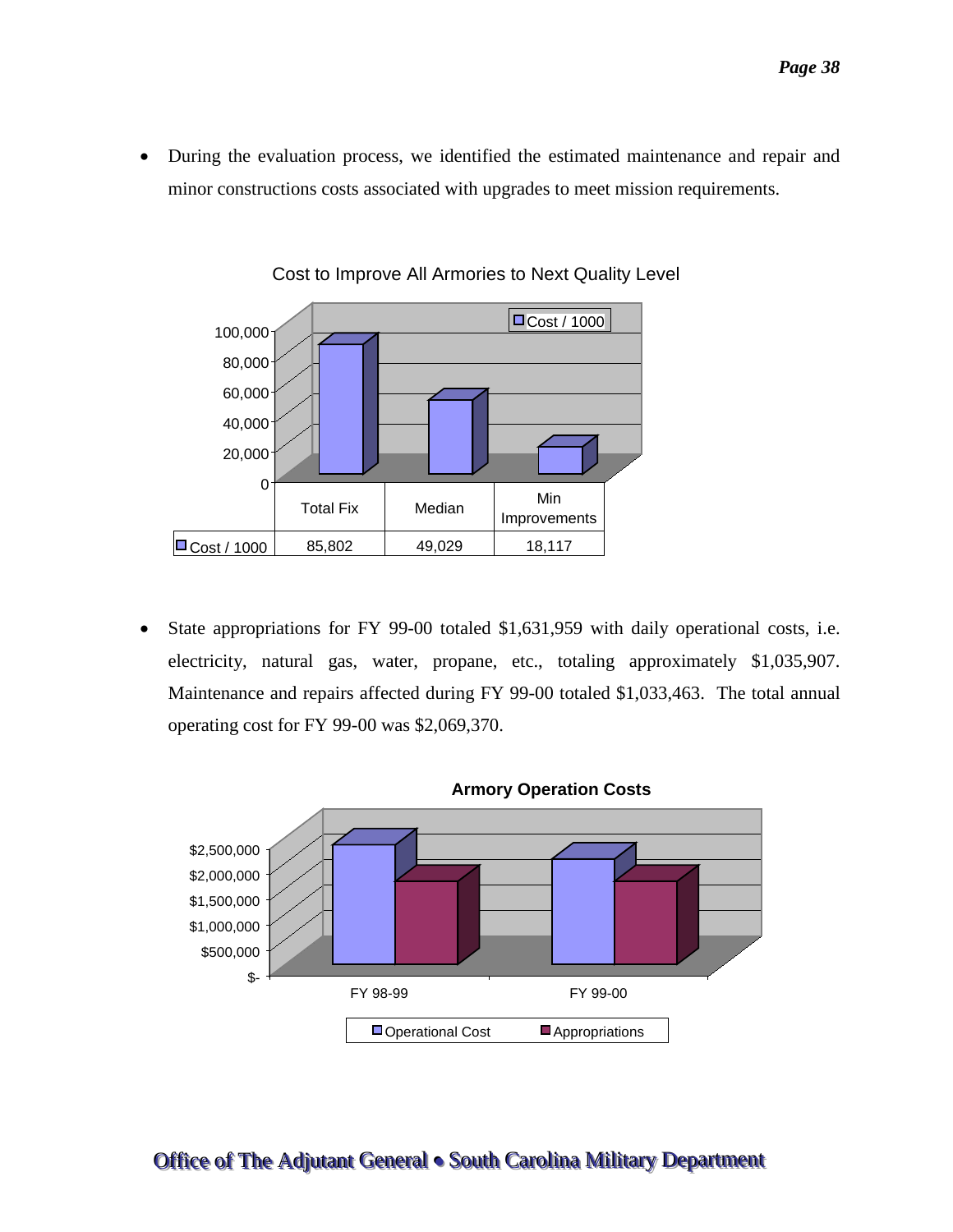• Funding shortfalls required to offset operating costs and make emergency repairs were derived from carry-forward funds from the previous year as well as an active rental program. Proceeds derived from the rental of armories, authorized through the annual Appropriations Act, totaled \$431,025.

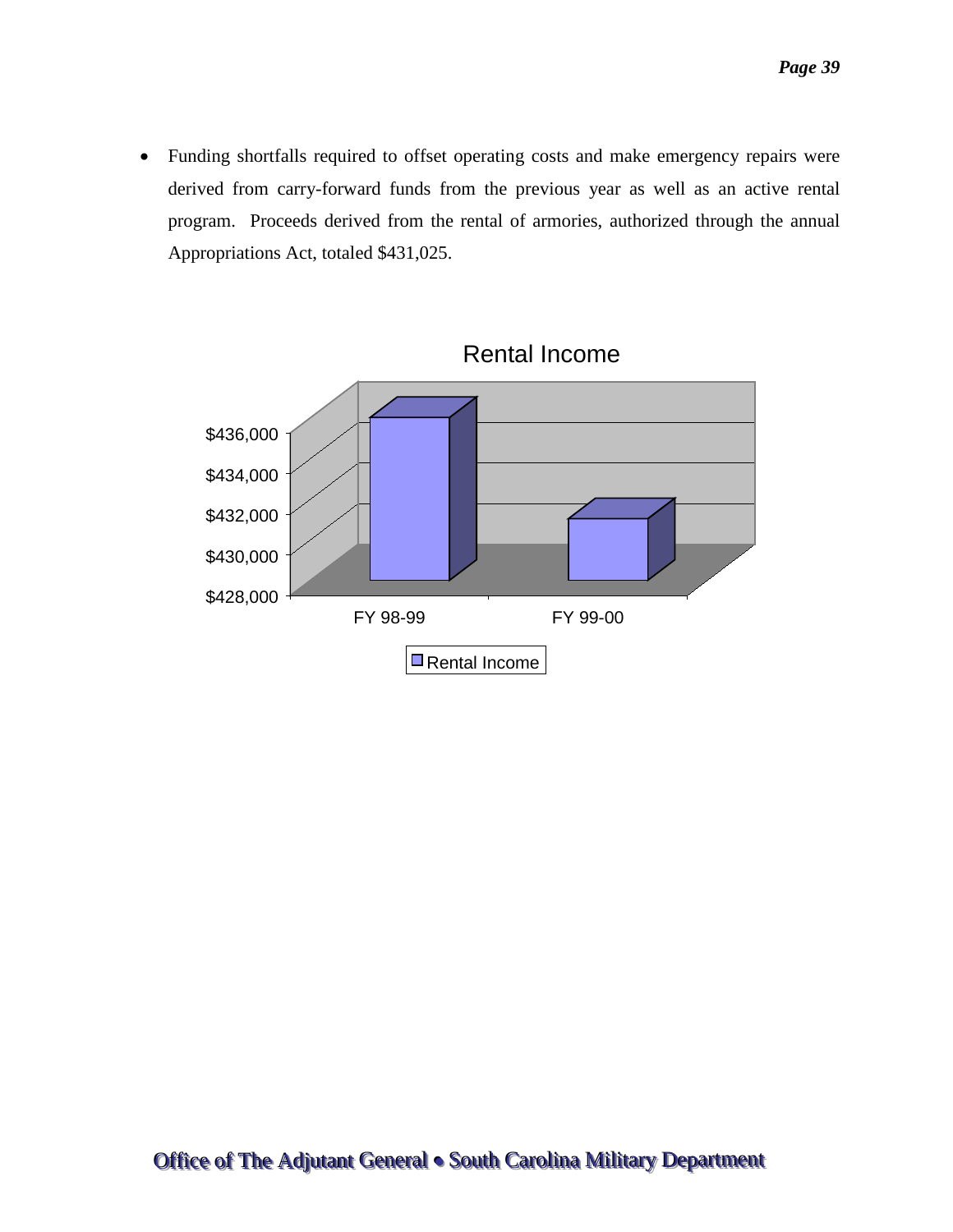#### Program Name:

## <span id="page-40-0"></span>South Carolina Emergency Preparedness Division / South Carolina Disaster Relief Assistance

Program Rank: Second

Cost: \$13,599,348 State \$65,519,392 Federal \$1,863,881 Earmarked \$80,982,621 Total

Goals: Reduce human suffering and enhance the State's capability to recover from a disaster.

Objectives: Provide State and Federal assistance to respond and recover from disasters.

Key Results:

- SCEPD responded to and managed two major Presidential disaster declarations (Hurricane Floyd and Winter Storm 2000) and the Y2K rollover during FY00. Hurricane Floyd had 27 counties declared for federal disaster assistance and the Winter Storm 2000 had 39. Both disasters had more counties declared than Hurricane Hugo.
	- o During FY00, 145 workdays were devoted to disaster response as compared to 27 in FY99.
	- o Additionally in FY00, the State Emergency Operations Center processed 1683 emergency messages and 328 requests for emergency assistance as opposed to 428 emergency messages and 55 requests in FY99.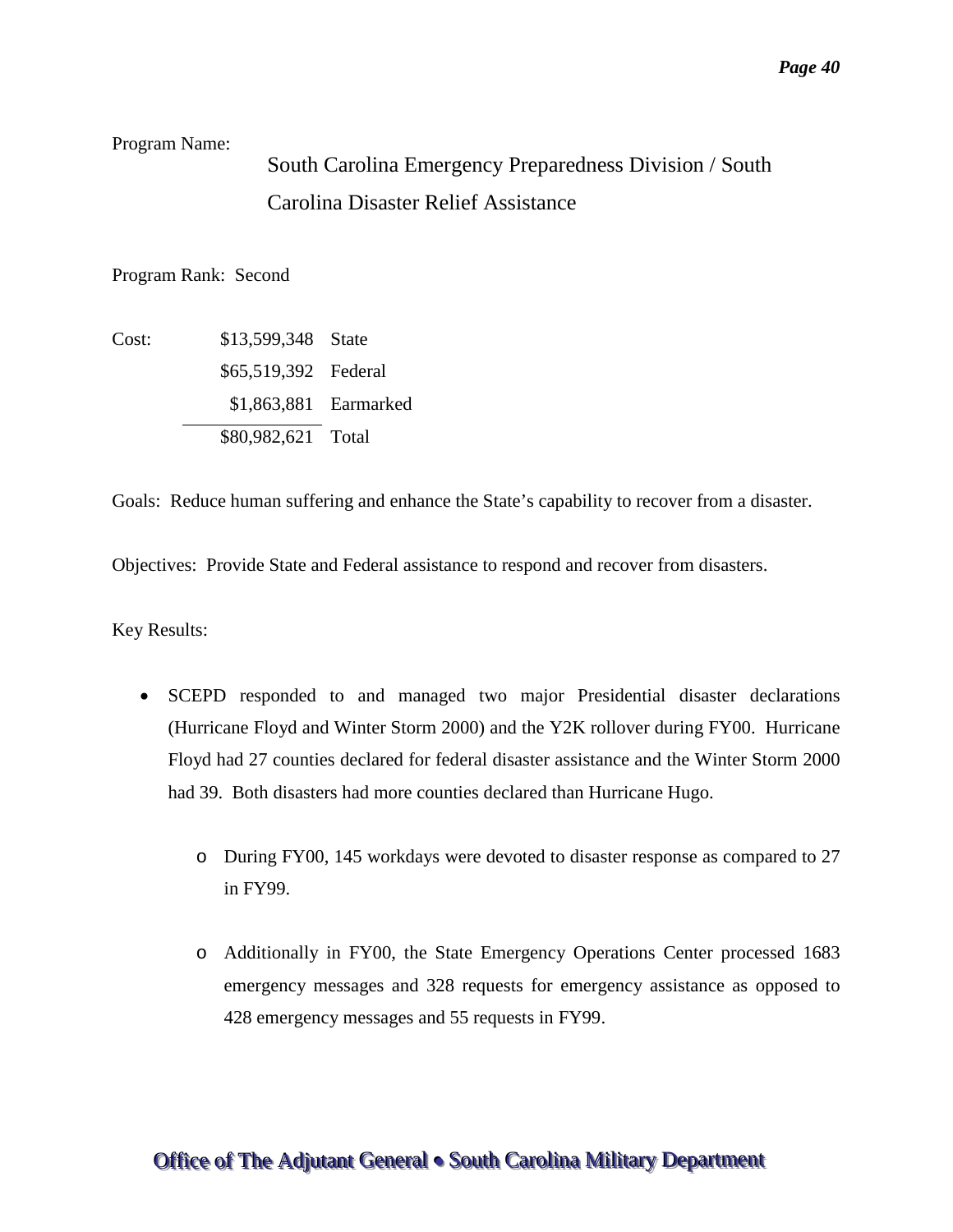

- SCEPD is substantially reducing the processing and payment time for public assistance programs since we began administering the program in 1998. A total of \$48.6 million of disaster funds has been approved/obligated for disbursal for Hurricanes Bonnie and Floyd and the Winter Storm 2000 for public assistance.
- SCEPD in partnership with the Department of Social Services, administered \$16.9 million of state and federal funds to provide timely financial assistance to individuals for housing assistance, food, clothing, counseling and household items following Hurricane Floyd.
- The Hazard Mitigation Grant Program provides disaster funds to improve the survivability of essential government buildings/facilities, businesses and homes. SCEPD is currently administering mitigation grants for Hurricane Bonnie, Floyd and the Winter Storm 2000 totaling \$15.4 million.
	- o Hurricane Bonnie projects have been developed, approved and are underway.
	- o Hurricane Floyd projects have been developed and approval from FEMA is pending.
	- o Winter Storm 2000 projects are being developed.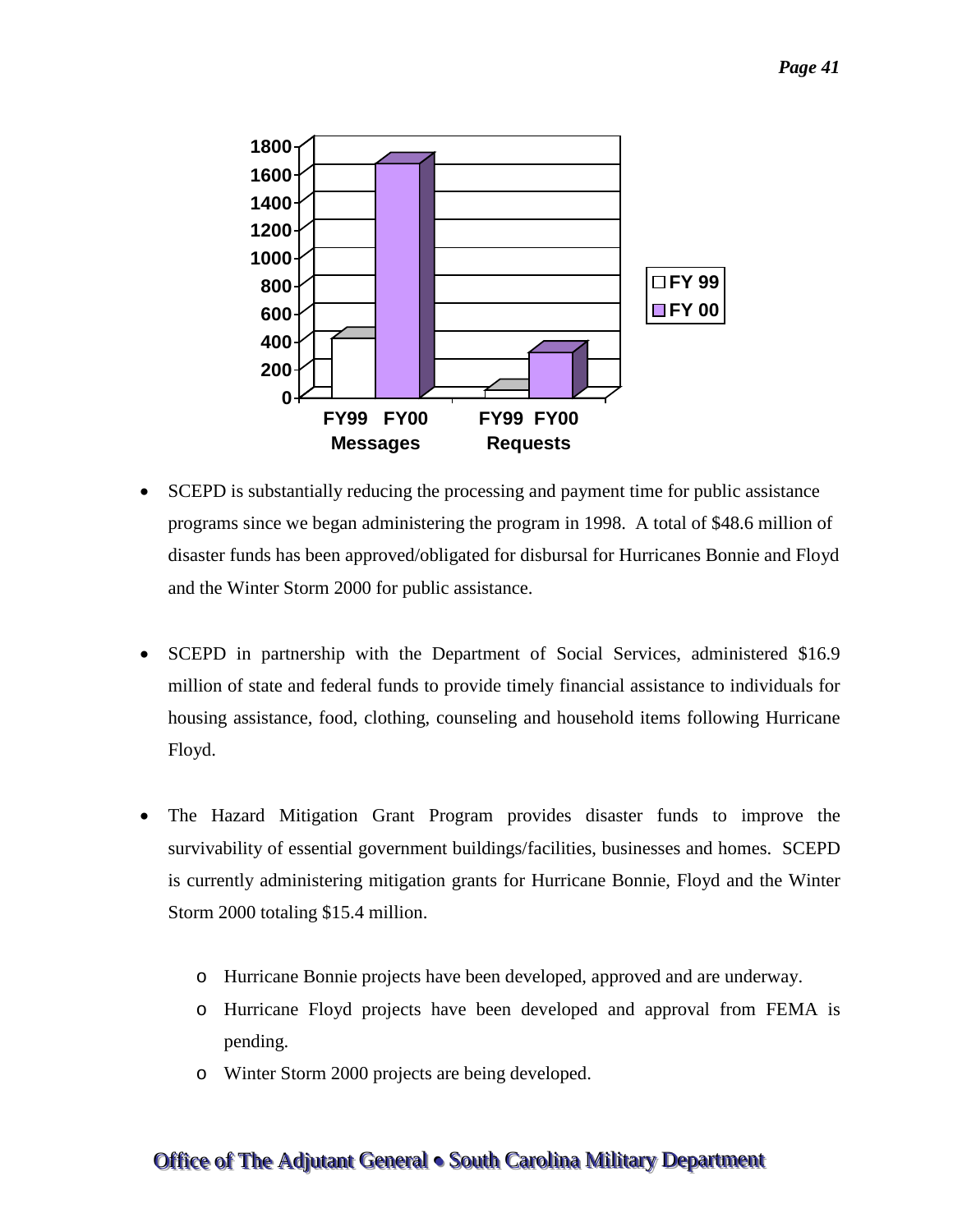- SCEPD has developed an automated system to reduce the emergency assistance processing time providing quicker assistance to local governments and citizens. This system proved extremely valuable during Hurricane Floyd.
	- o Sixty percent of requests for assistance are now completed in ten minutes or less as compared to the manual paper system of thirty minutes. This is three times faster than the paper system.
	- o The chart below reflects the request processing times.



#### **Request Processing Times**

- During Hurricane Floyd, SCEPD activated the Public Information Phone System to provide assistance to evacuating residents and tourists.
	- o During FY00, SCEPD trained 25 more personnel than FY99 to prepare for a possible increase in call volume.
	- o Prior to Hurricane Floyd landfall, an extensive advertising campaign of the phone system was conducted. This resulted in 12,000 calls that provided information to assist evacuating families for FY00 as compared to 200 calls in FY99.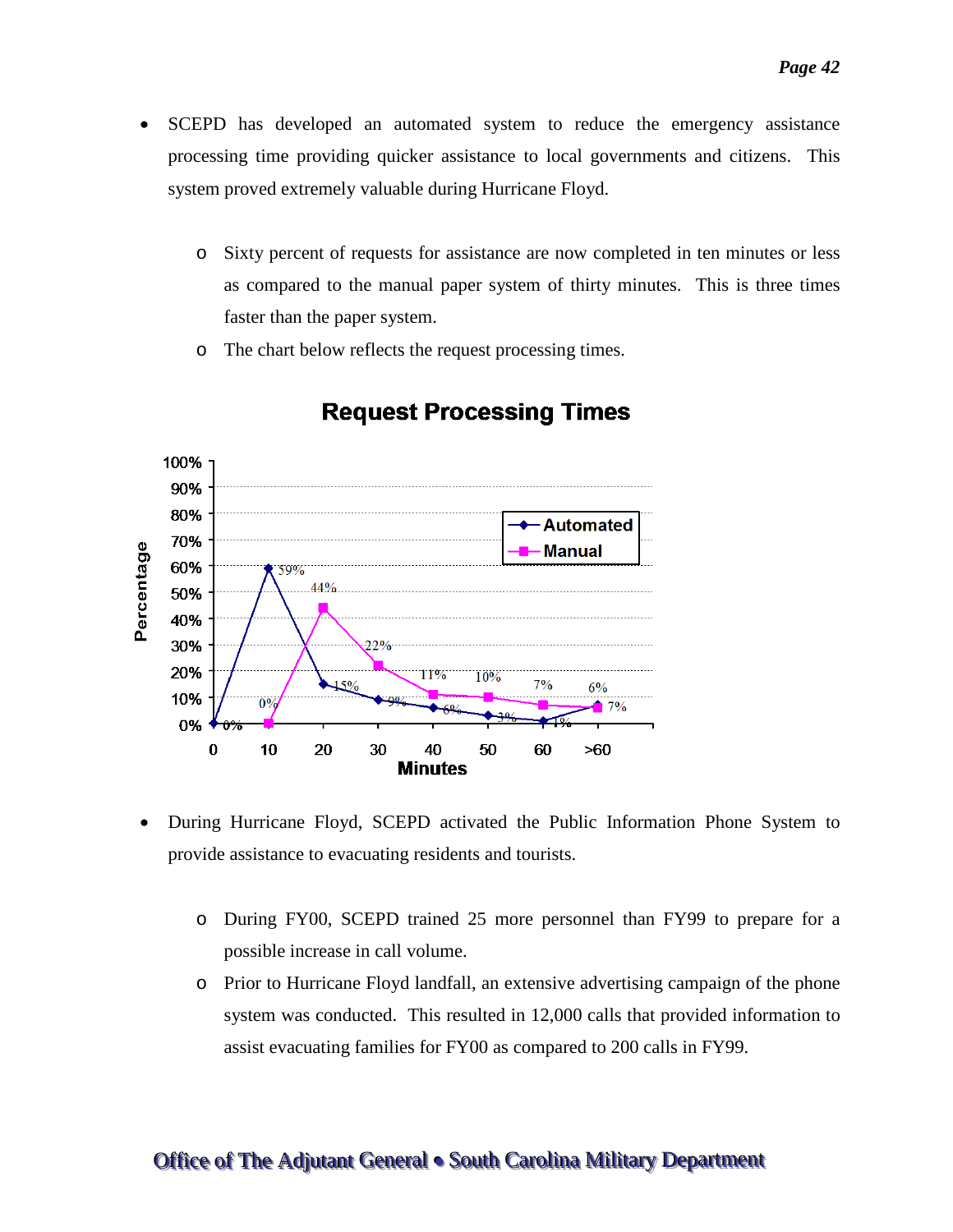<span id="page-43-0"></span>Program Name:

South Carolina Emergency Preparedness Division / Operations Program Rank: Third

Cost: \$1,345,208 State \$2,681,043 Federal \$1,132,333 Earmarked \$5,158,584 Total

Goal: Prevent the loss of life and property attributable to disasters.

Objective: Reduce the risk of loss of life from hazards and improve the State's capability to respond to disasters.

Key Results:

- The SC Emergency Operations Plan for disaster response and recovery was revised with input from numerous state agencies and volunteer organizations.
	- o Five new workshops were delivered to enhance the quality of inputs.
	- o State agency participation was increased by 13% from the previous year.
	- o The plan received a national rating of 4.2 on a 0-5 scale which was a 14% improvement over the previous rating.
	- o Fifteen of 17 support agencies operating procedures were reviewed and two were certified under the revised criteria.
- SCEPD provides numerous emergency management-training programs and conducts exercises to test the state's capability to respond to emergencies.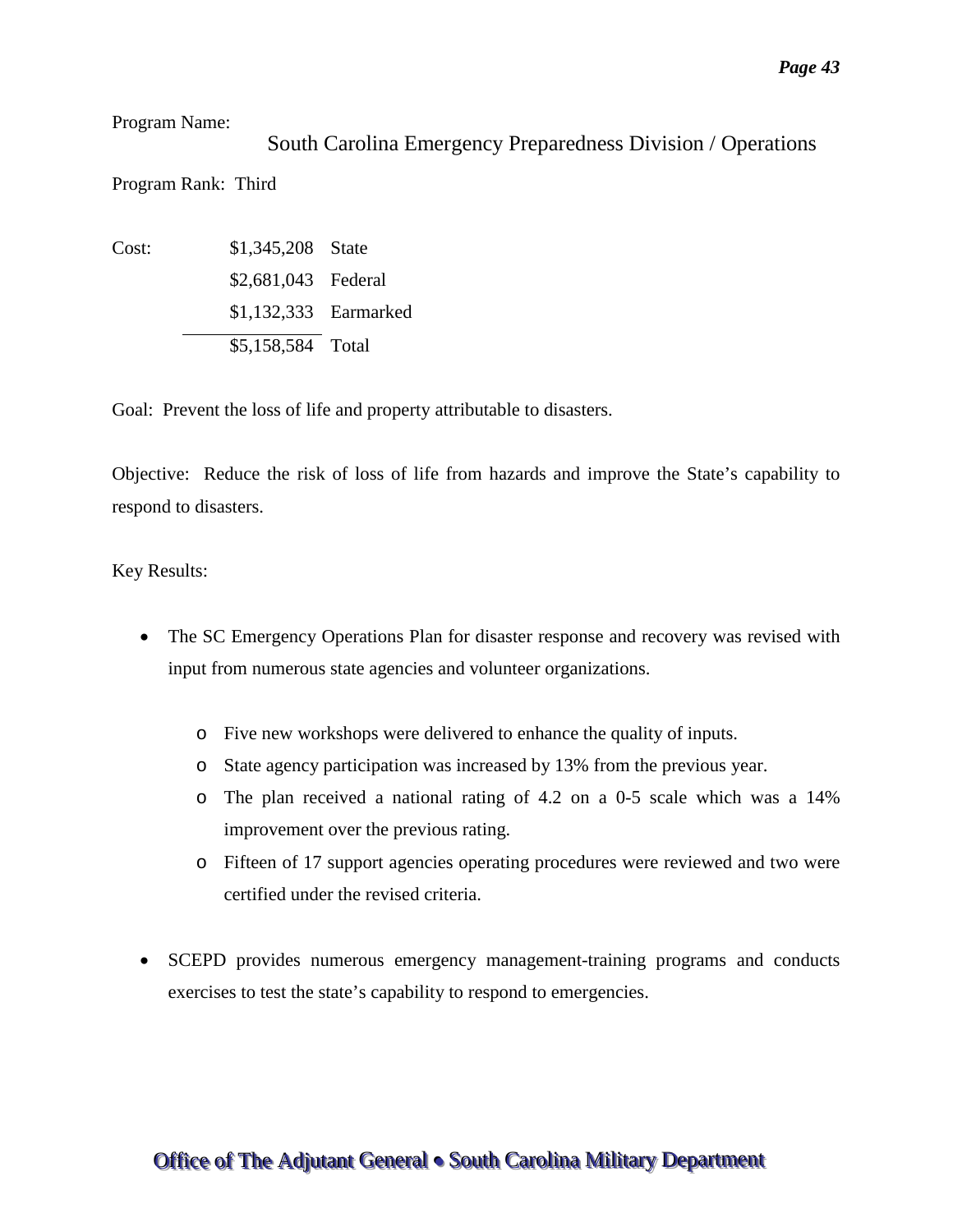o For FY00, the goal was to increase by 10% the number of courses presented and the personnel trained. Courses offered were increased by 11% and personnel trained increased by 40%.







**Courses Conducted**

- o Four federally evaluated exercises involving fixed nuclear facilities were successfully completed without any deviations.
- o Two exercises were completed for I-26 lane reversal validating newly developed procedures.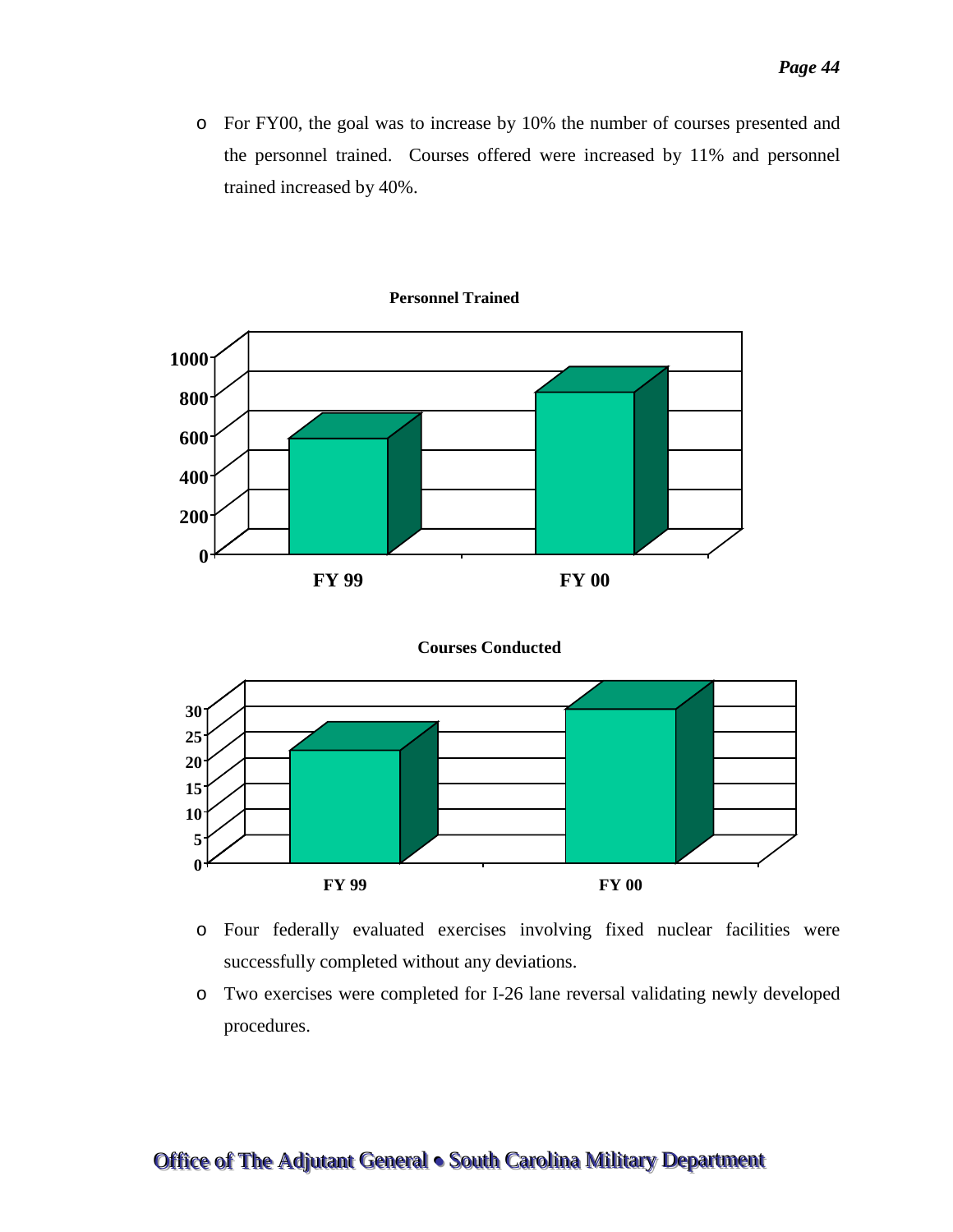• A Capability Assessment for Readiness (CAR) was conducted in FY00. The assessment is designed to examine the operational readiness and capabilities of state emergency management programs to perform duties within 13 Emergency Management Functions (EMFs). SCEPD received a 3.9 on a scale of 0-5. The national Average is 3.2.



#### **Capability Assessment for Readiness (CAR)**

- 1. Laws and Authorities
- 2. Hazard Identification and Risk Assessment
- 3. Hazard Mitigation
- 4. Resource Management
- 5. Planning
- 6. Direction, Control, and Coordination
- 7. Communications and Warning
- 8. Operations and Procedures
- 9. Logistics and Facilities
- 10. Training
- 11. Exercises and Evaluations
- 12. Crises Communications, Public Education, and Information
- 13. Finance and Administration
- In the FY00, SCEPD began a comprehensive program to enhance the state's capability to effectively manage a Weapon of Mass Destruction (WMD) incident.
	- o A state study within three geographic regions of South Carolina was conducted using workshops, sensing sessions, surveys and discussion groups.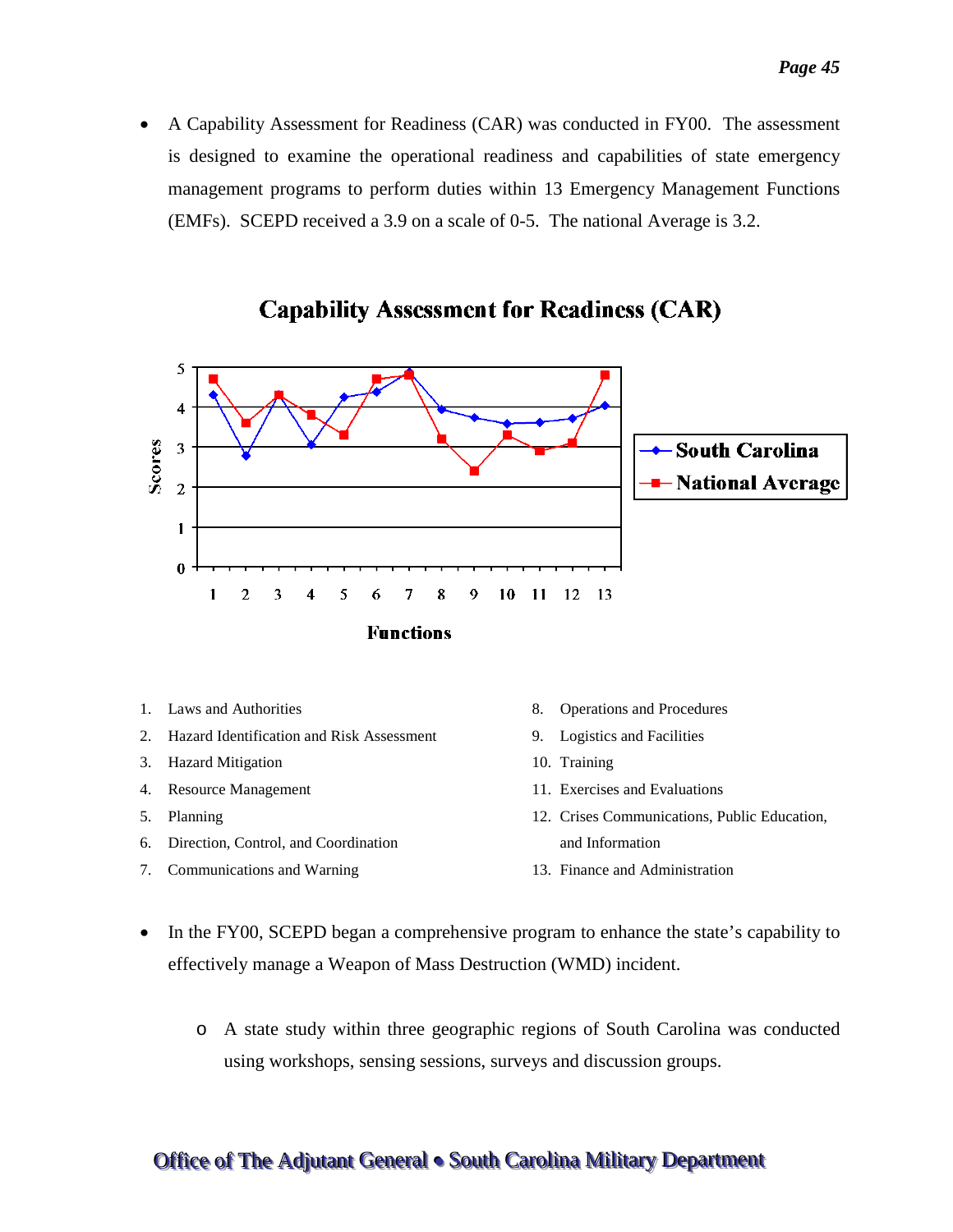- o A comprehensive WMD Risk Assessment and Target Inventory, a Response Resource Inventory and a Public Health System Patient Management Capability Assessment have been completed involving state, local officials and private industry.
- A joint emergency management assessment program began in 1997 to assist county officials in developing highly efficient and effective programs. One-third of the 46 counties are scheduled each year. As of FY00, a baseline has been established. The chart below indicates the average score for each functional area.



#### **FY 2000 Joint Assessment Evaluation**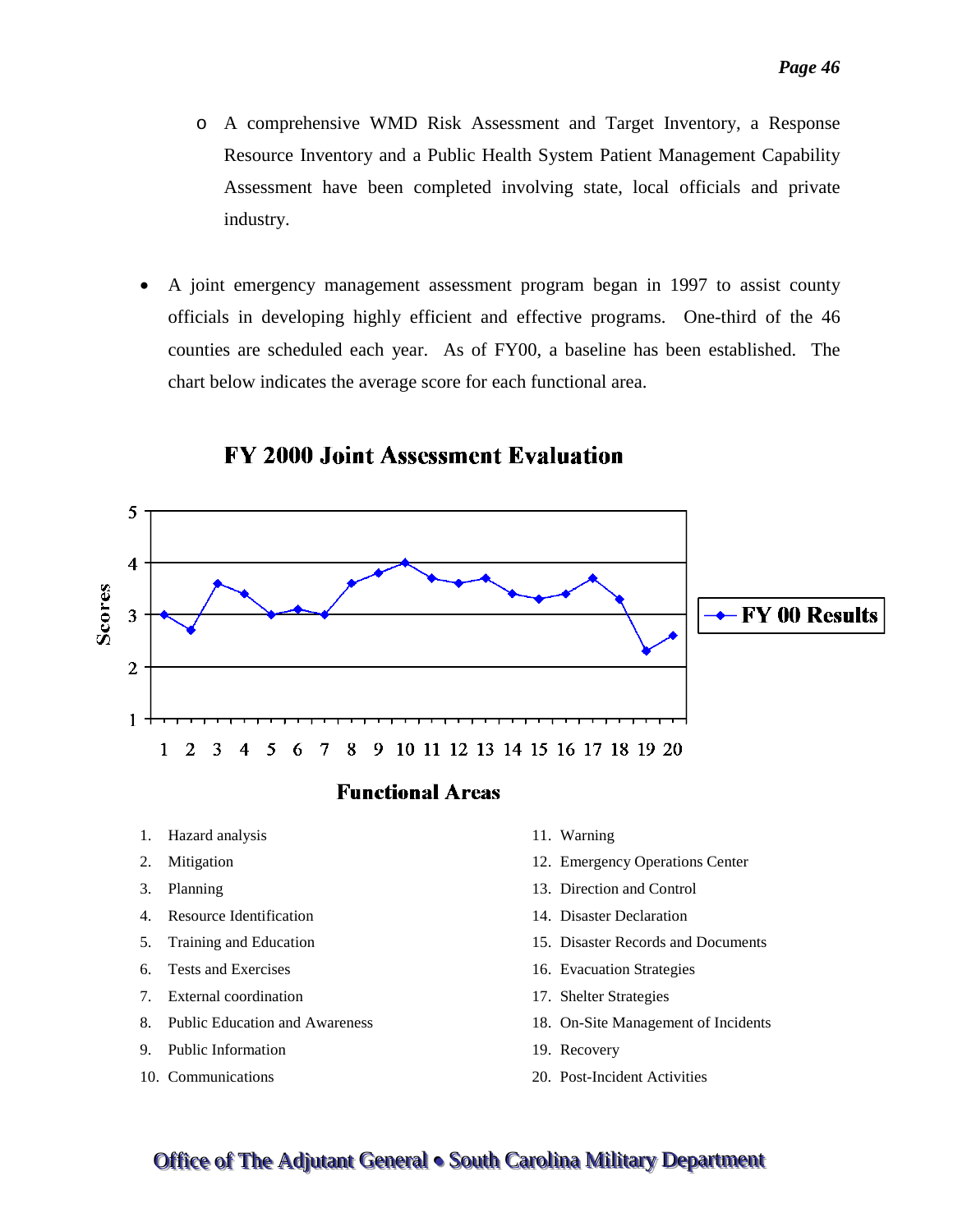- A five-phased hazard materials commodity flow study began in FY99 to determine the types `and frequency of hazardous materials traveling on SC interstates.
	- o FY00 Phase II completed 287 miles of interstate bringing the two-year total to 541 miles.
	- o The chart below shows the progress toward completing all phases. With completion of Phase II, 541 of the 971 total miles, or 55.8%, are complete.



- Numerous man-hours were devoted to the SC Hurricane Plan improvements that focused on the reduction of evacuation time, a new phased evacuation concept and improved evacuation route information.
	- o Lane reversal plan for I-26 could reduce individual travel time by as much as 50%.
	- o Approximately 400 man-hours were devoted to preparation and discussions with 156 local officials to insure concurrence with the phased evacuation and lane reversal concepts.
	- o Evacuation routes have been revised with improved ground and air surveillance.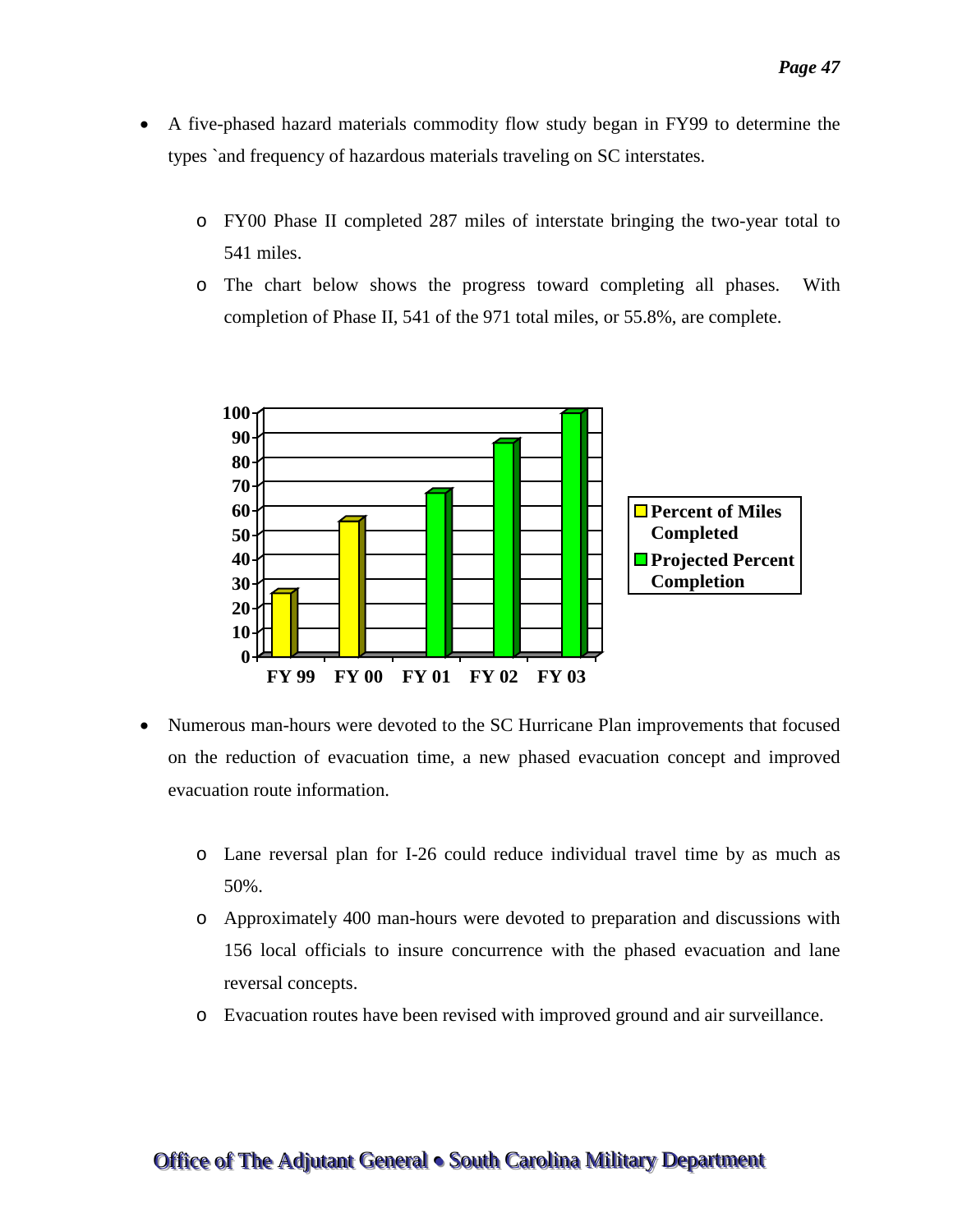- SCEPD responded to the unique challenge presented by the Year 2000 date changes or "Y2K" to insure state preparedness.
	- o Prepared state and local officials by creating and distributing 2000 copies of a guidebook for identifying potential problems and a step-by-step process for resolution.
	- o Held 10 information and planning workshops statewide for citizens, local government and industry to mitigate the possible effects of Y2K.
	- o For the Y2K rollover SCEPD was the central reporting location for state and local government to federal regional and national operations centers regarding the status of 11 specific federally funded programs and 10 critical functional areas.
	- o Reports were provided electronically to a central, national database twice daily for 12 days. Y2K monitoring activities included activation of the State Emergency Operations Center by SCEPD for three days during the most critical rollover period.
	- o During the Y2K rollover SCEPD conducted checks of 29 separate elements of the State Warning Point's communications equipment and operations systems (ie telephones, radios, satellite phone, fax and computers etc.)
	- o An Information Technology system was installed to provide basic security against computer hackers and others operating under the cover of Y2K.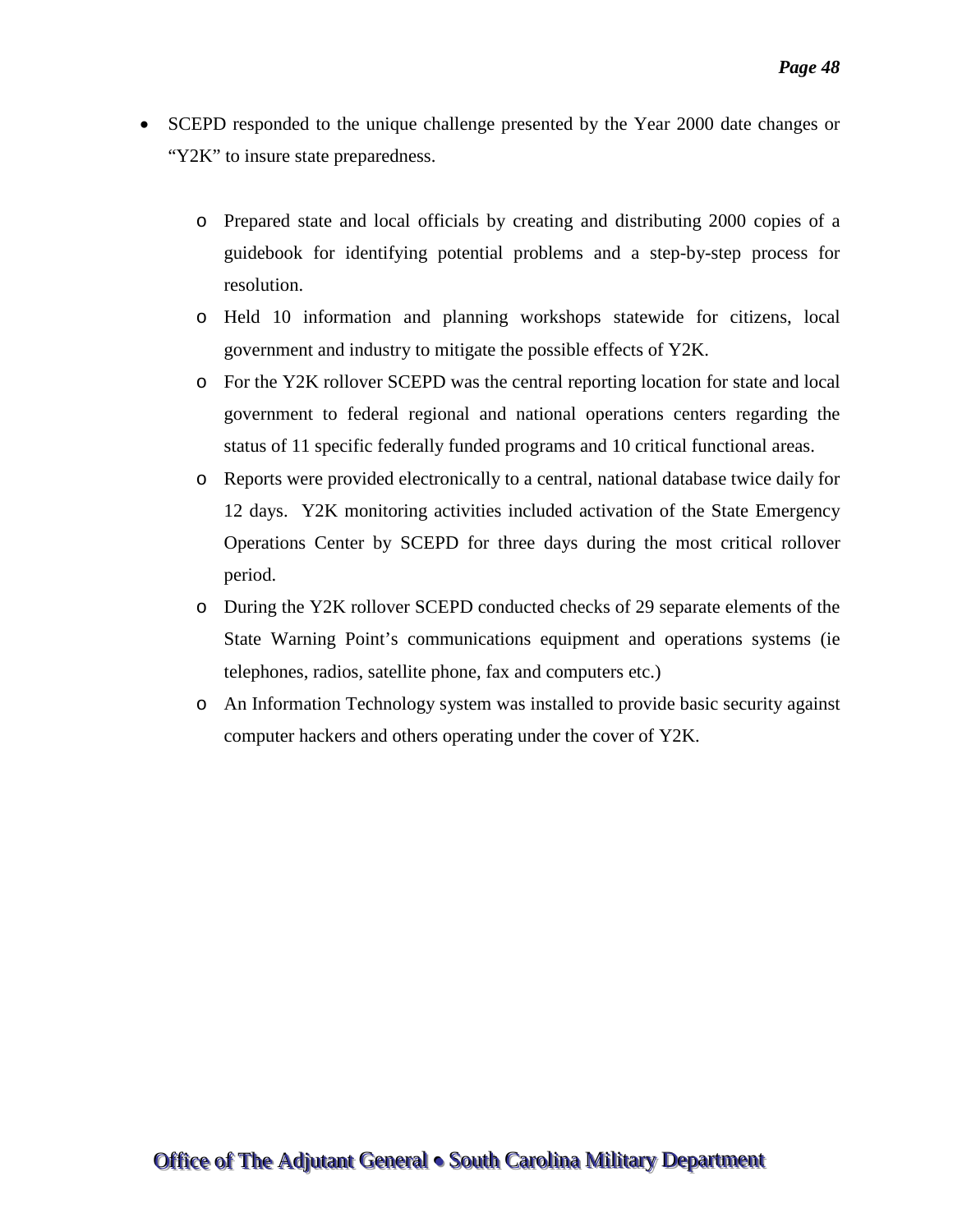Program Name:

#### <span id="page-49-0"></span>Youth ChalleNGe Academy

The South Carolina National Guard Youth ChalleNGe Program is a 17-month program (5 months in residence with a 12-month follow-on program) designed to assist at-risk youth (16-18) in acquiring the basic skills and education necessary to succeed in life.

Program Rank: Fourth

Cost: \$1,990,000 Federal

Goal: Attain maximum enrollment number (200) per year and maintain 85% of enrolled students who either: complete the program and return successfully to the public school system; become gainfully employed; or pursue higher education.

Objectives:

- Graduate at least 50% of enrollment with GED.
- Secure or assist in securing gainful employment or higher education opportunities for at least 50% of graduates.

Key Results:

- The South Carolina National Guard Youth ChalleNGe completed its second year of operation during State fiscal year 1999-2000. In total, since its inception the program has graduated four residential classes. Two classes have completed the total 17 month program. The remaining two classes are currently undergoing the post-residential monitoring phase through the mentoring program.
- An important phase of the Youth ChalleNGe Program involves a 12-month post residential period in which an assigned mentor monitors the progress of the graduate.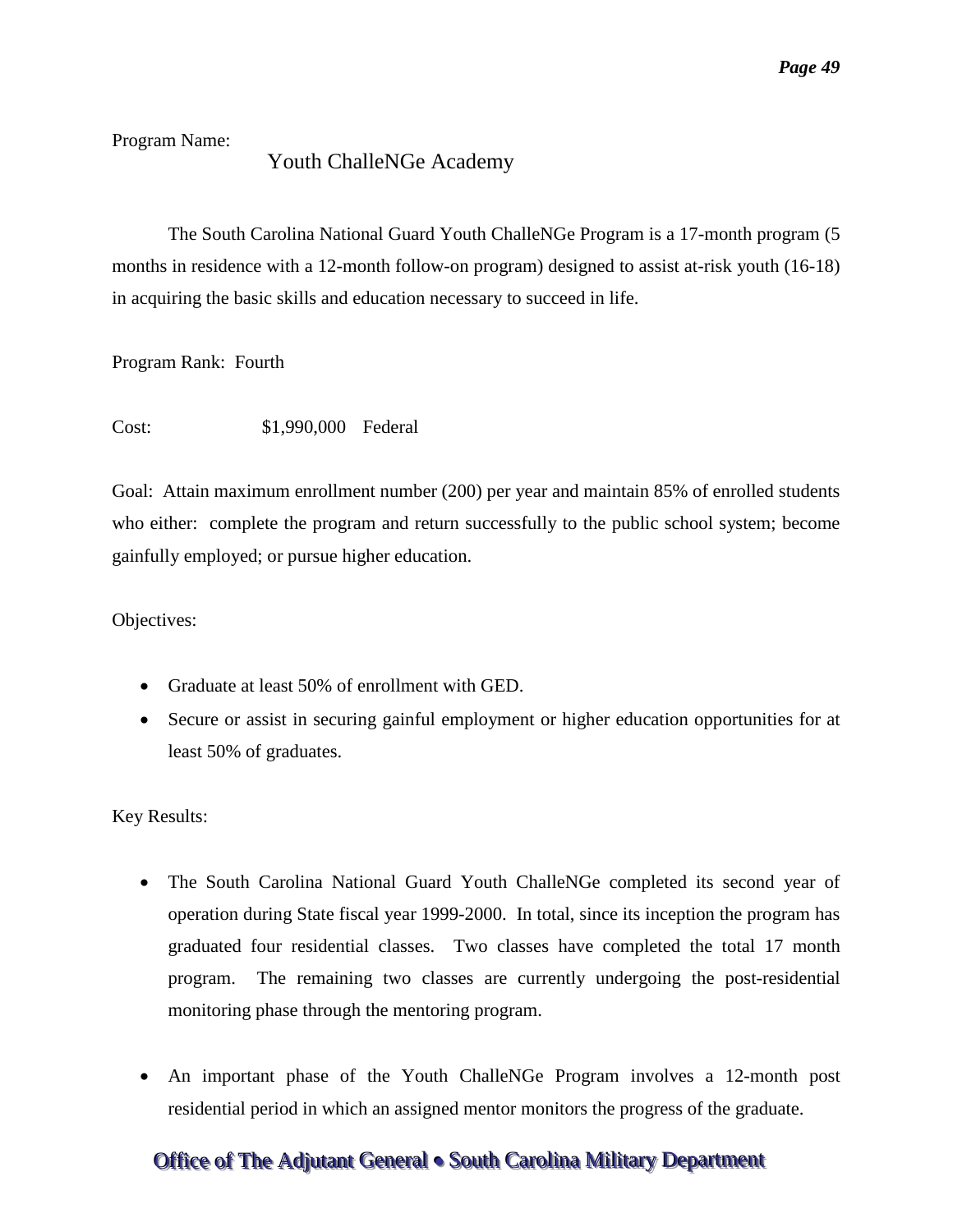- o Monthly contact is maintained with the individual and a monthly stipend in the amount of \$100.00 is awarded to those graduates who are employed or enrolled in school during this follow-on period.
- o The post residential phase is considered one of the most critical indicators of the long-term success of the program.



**GEDs EARNED IN RESIDENTIAL PHASE (AS OF 15 SEP 00)**

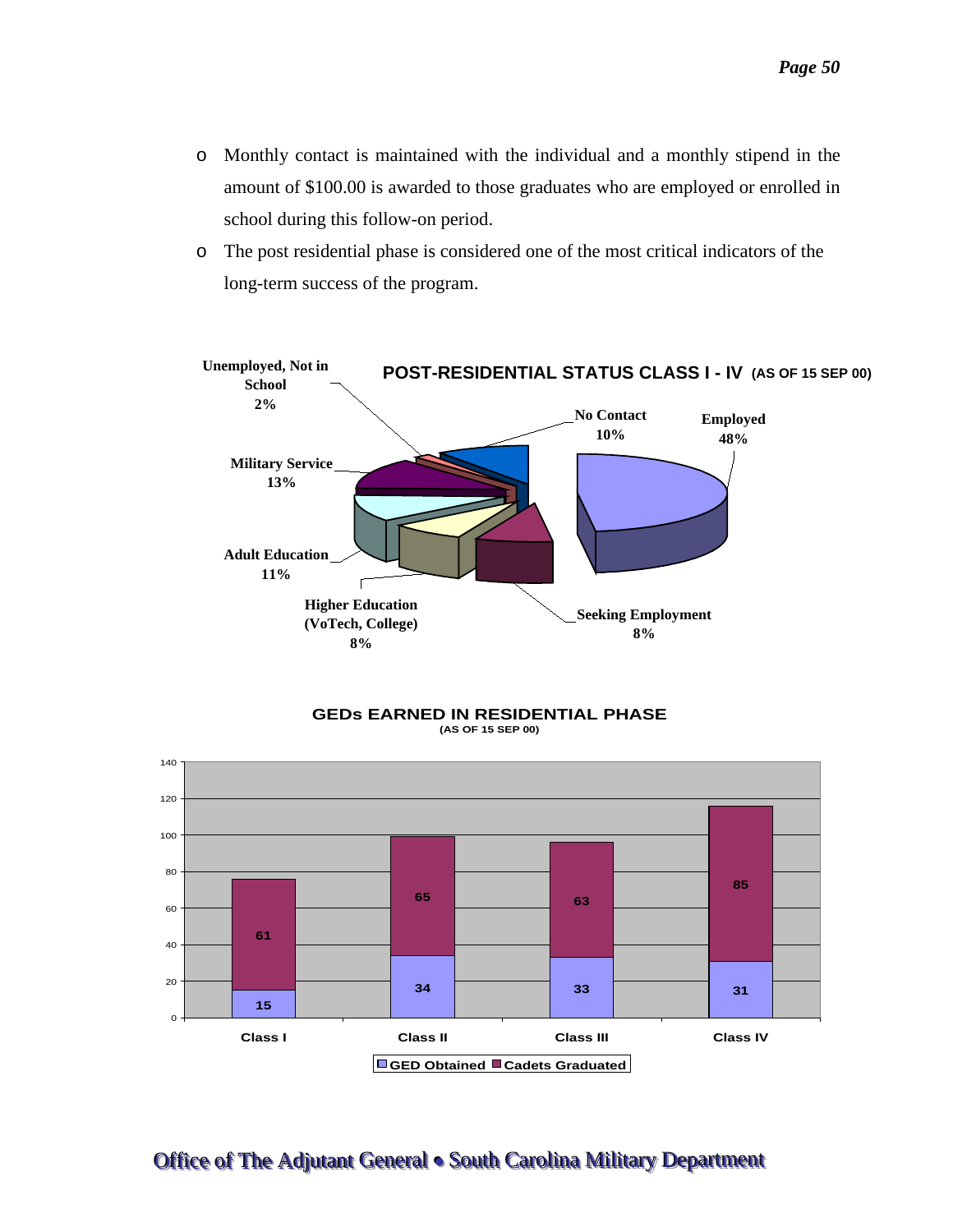Program Name:

<span id="page-51-0"></span>Tuition Assistance

Program Rank: Fifth

Cost: \$400,000 State

Goal: Manage and administer the program in accordance with Section 59-114-40, South Carolina Code of Laws, 1976, as amended and applicable Adjutant General Regulations. Increase number of personnel enlisting in the South Carolina National Guard and encourage retention of personnel in the National Guard.

Objectives: At least fifty percent of total appropriation targeted for use of recruiting new personnel and first term (enlistment) soldiers and airmen.

Key Results:

- The South Carolina National Guard is currently at 87% of its authorized strength.
- The Tuition Assistance program has become a valuable tool in attracting new personnel into the National Guard, retaining our quality personnel and providing viable continuing education for career members.
	- o During FY 99-00, 339 qualified applicants received tuition assistance; of these 216 were considered new recruits or  $1<sup>st</sup>$  term soldiers or airmen and 123 are in their second, or higher, enlistment.
	- $\circ$  The Goal of 50% recruiting 1<sup>st</sup> term was exceeded in FY 99-00.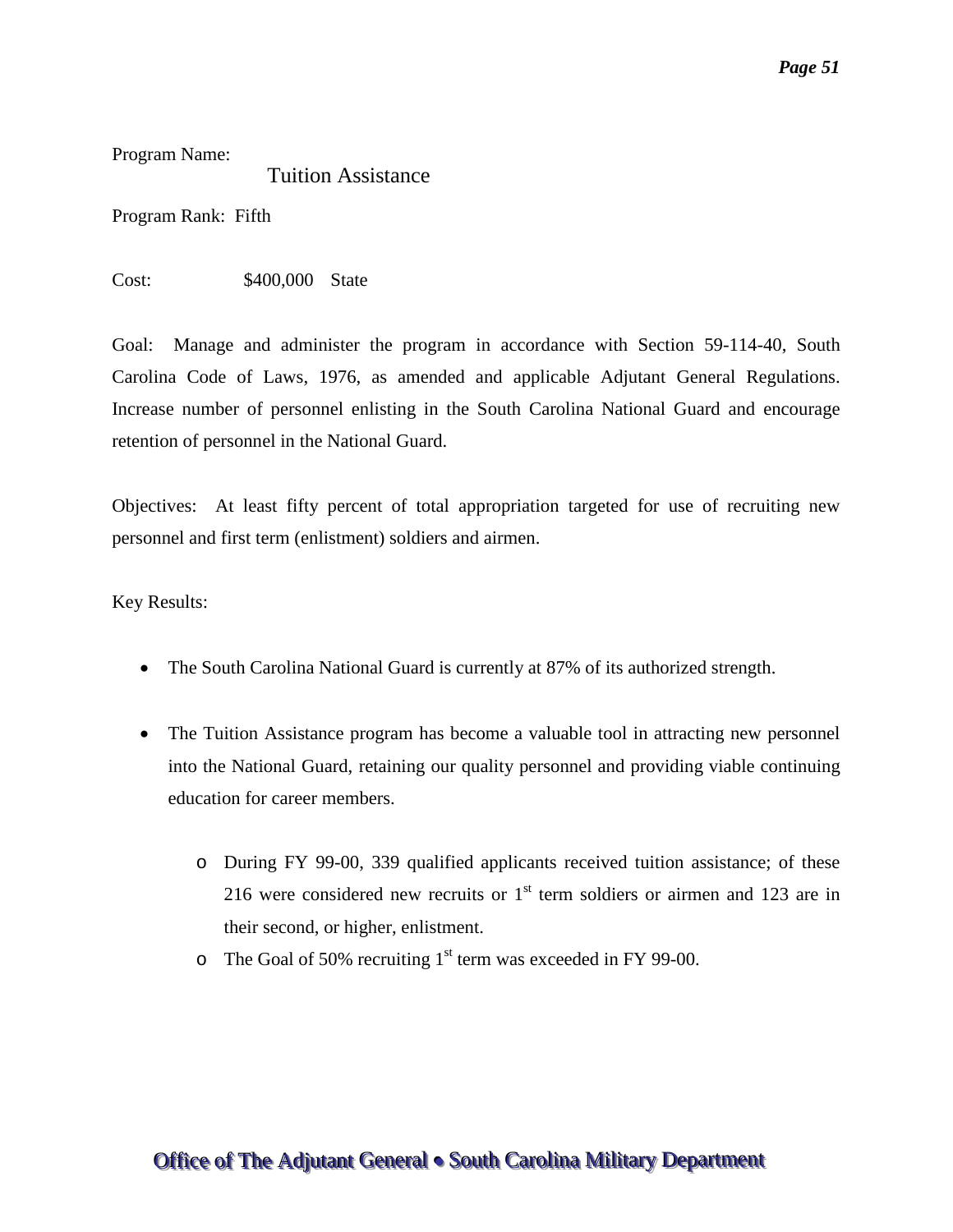

## **Tuition Assistance Recruiting/Retention Statistics**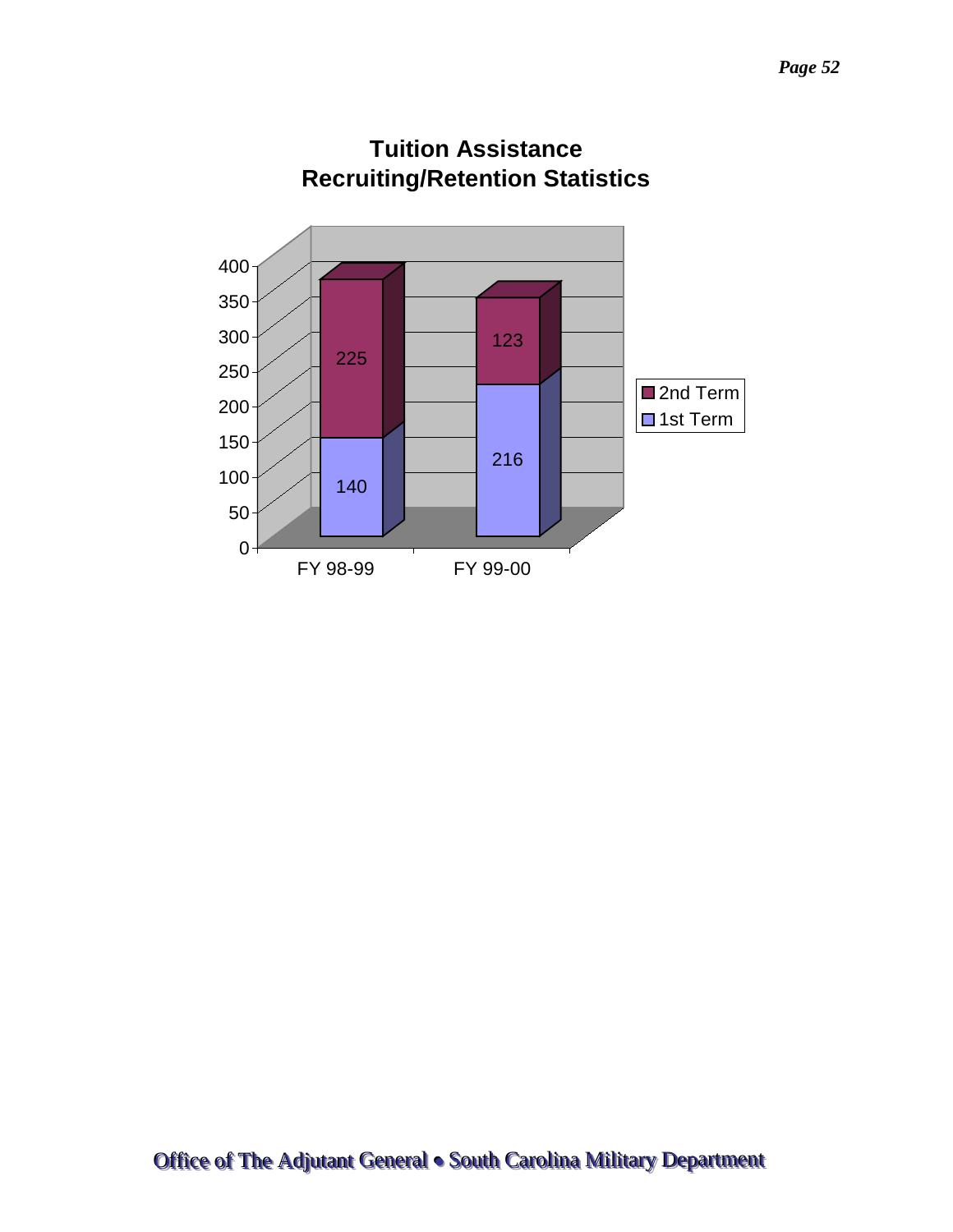Program Name:

#### <span id="page-53-0"></span>Office of The Adjutant General

Program Rank: Sixth

Cost: \$1,852,103 State \$858,380 State (Employer Cont) \$76,692 State (Mil Personnel) \$37,497 State (POTO) \$119,721 State (Army Contract) \$350,660 State (Air Contract) \$3,295,053 Total

Goals: Manage the Agency and the South Carolina National Guard in accordance with Section 25-1-350, South Carolina Code of Laws, 1976, as amended.

Objectives: Provide direct support of the organizational goals, which enable us to achieve our mission and vision. The six goals for the South Carolina Military Department are:

- Strength
- Training Readiness
- Equipment Readiness
- Promote the Military Department
- Enhance Resource Management
- Support State Missions

Key Results:

• In "Promoting the South Carolina Military Department" goal, the agency has developed a web site to provide customers with additional information concerning the South Carolina Army and Air National Guard, the Youth ChalleNGe Academy, the South Carolina State Guard and the Emergency Preparedness Division. Tracking the number of "hits" to this site will monitor the effectiveness of this promotion. This past year resulted in a 1,000% traffic increase from the previous year.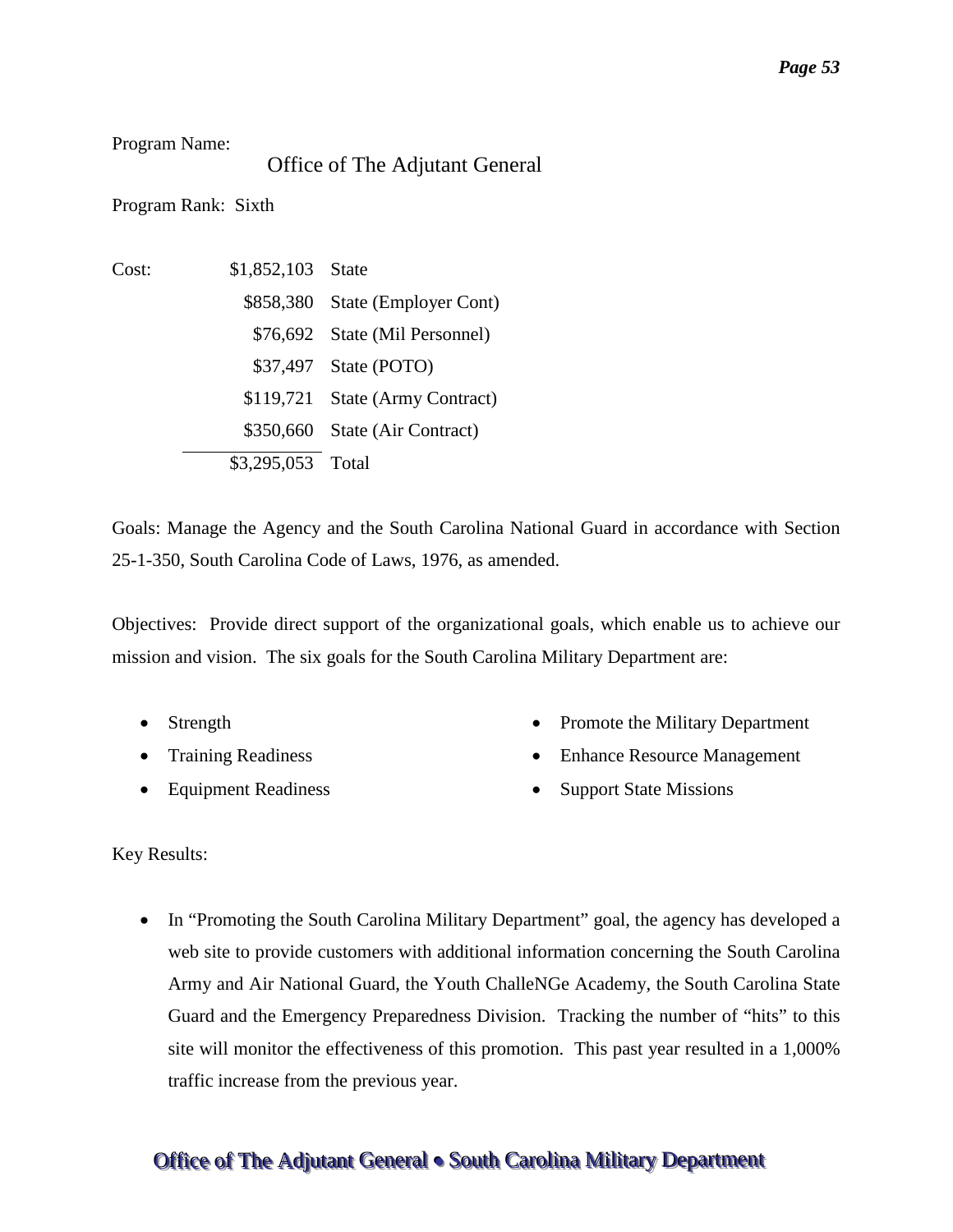

**WEB STATS - Percentage Change (as of 31 Aug 00)**

• In support of the strategic plan's goals of "Enhance Resource Management" and "Support State Missions," the agency entered into two Federal cooperative agreements: The Youth ChalleNGe Program for at-risk youth, which after its second year enjoys an 88% success rate; and construction of an information/exhibit center at the Congaree Swamp National Monument, which exceeded the National Park Service's expectations.

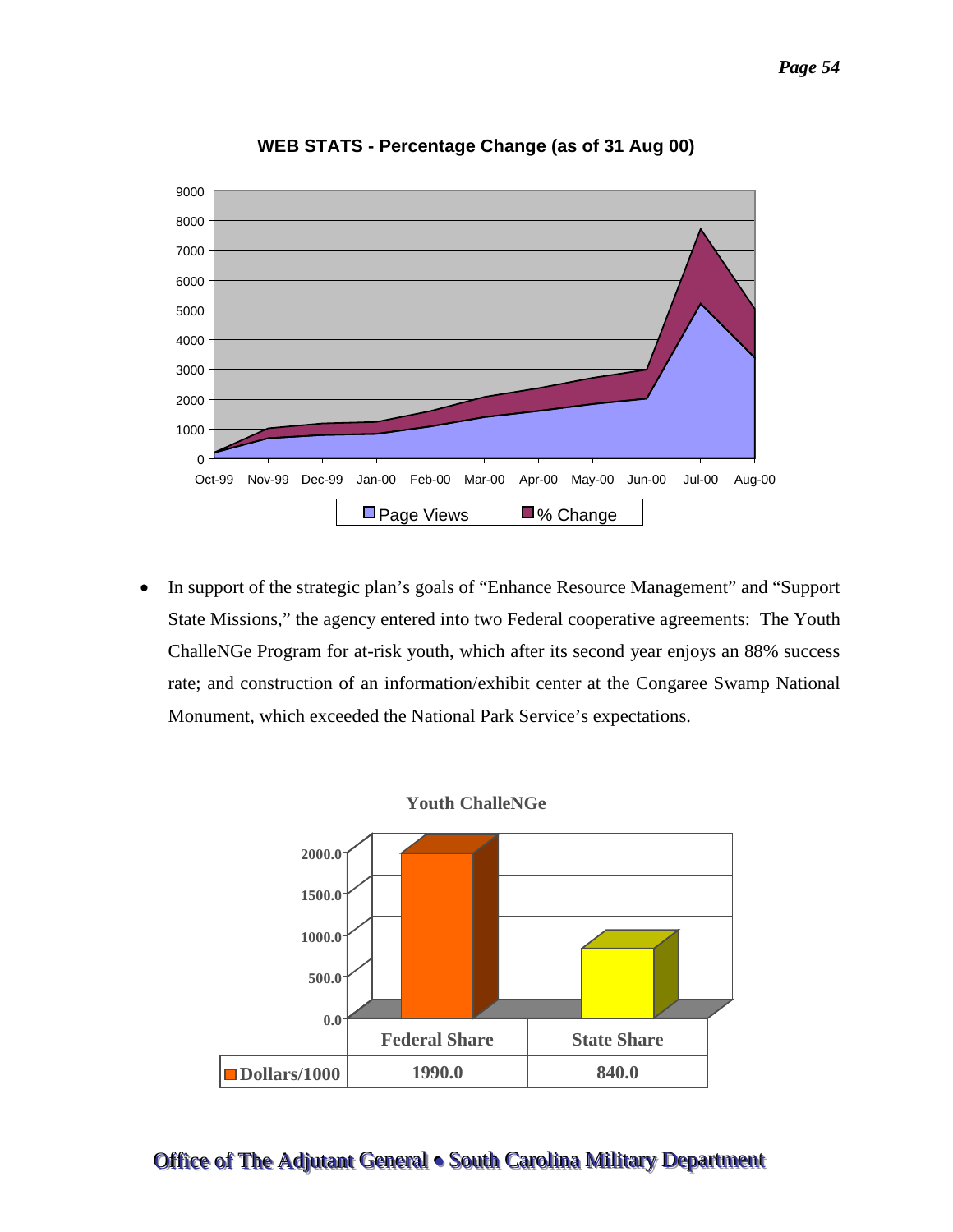

• Responding to State and Federal mandates, the South Carolina Military Department, has initiated energy conservation efforts. The agency's goal is to reduce energy consumption by 5% by 30 Jun 01. Historically, the South Carolina Military Department ranks as one of the lowest energy consumers among the State agencies.



## Office of The Adjutant General • South Carolina Military Department

#### **Congaree Swamp National Monument**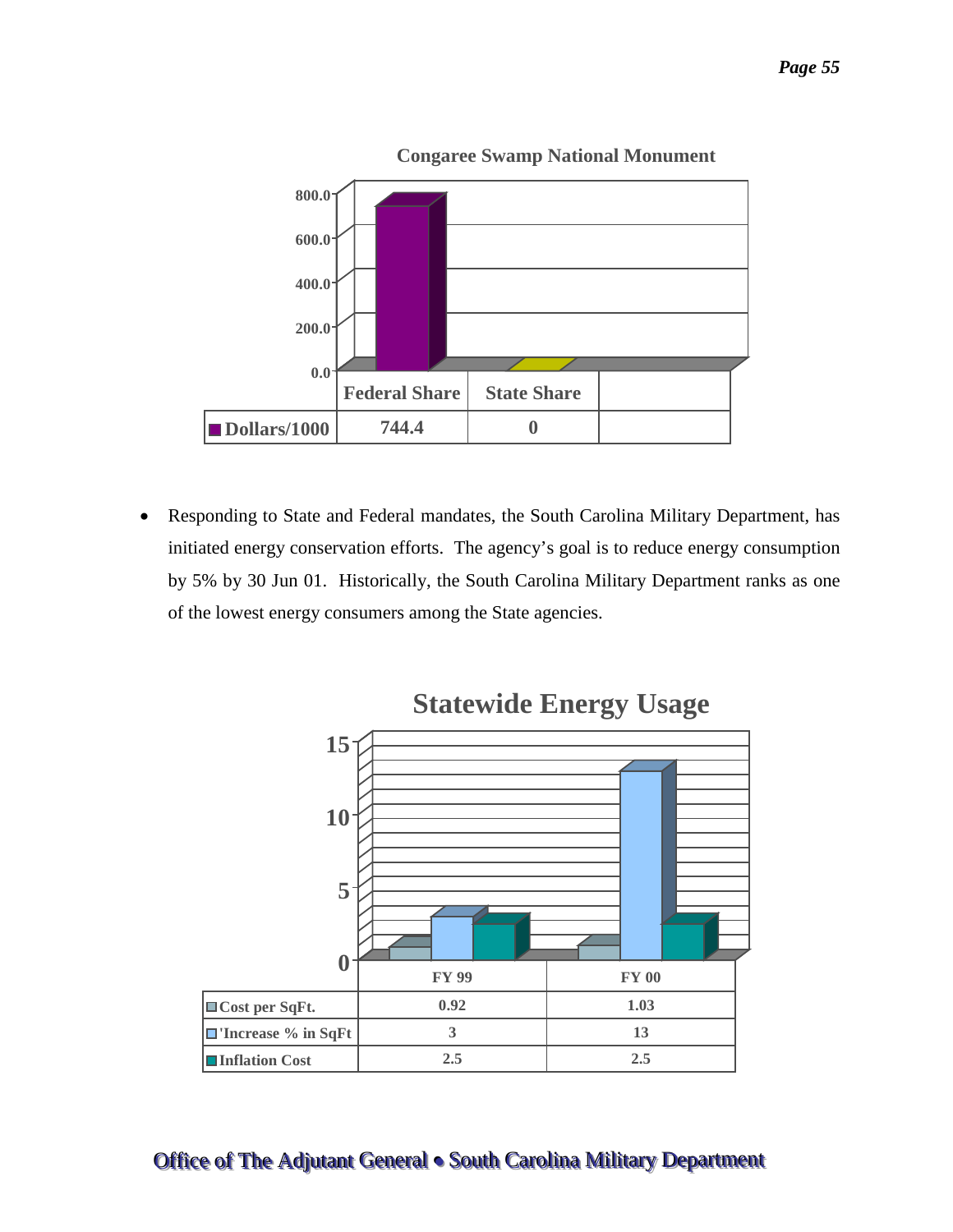• The heart of operation for the South Carolina Military Department is information technology. It is crucial that customers, both internal and external have access to data that is accurate and delivered in a timely fashion. Server on-line readiness and virus protection are two important measurements. In the first chart, the server on-line goal was 95 %. The year-end result for FY 99-00 was over 99%. The goal of a less than two week virus protection was exceeded as well.



**FY2K Network Server On-Line Readiness**



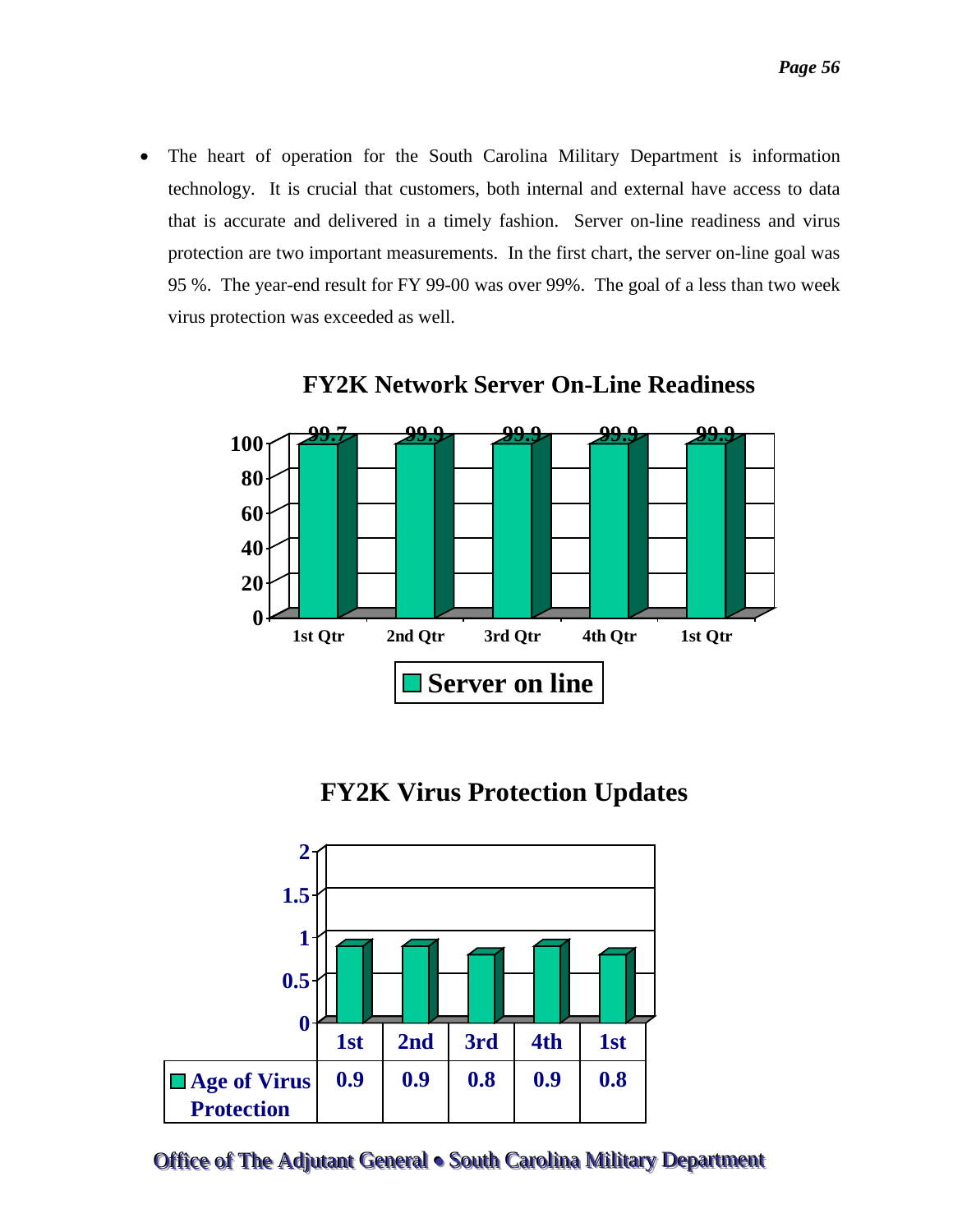• The Accounting and Finance division charts and trends several key performances indicators. These include the number of vouchers processed against an average standard from previous years, the number of voucher errors against an average standard, the number of vouchers returned against an average standard and the average process time to and from the Comptroller General's office against set goals. The last two charts reflect that goal were being met and that processing time had been greatly reduced.



**Vouchers FY 00**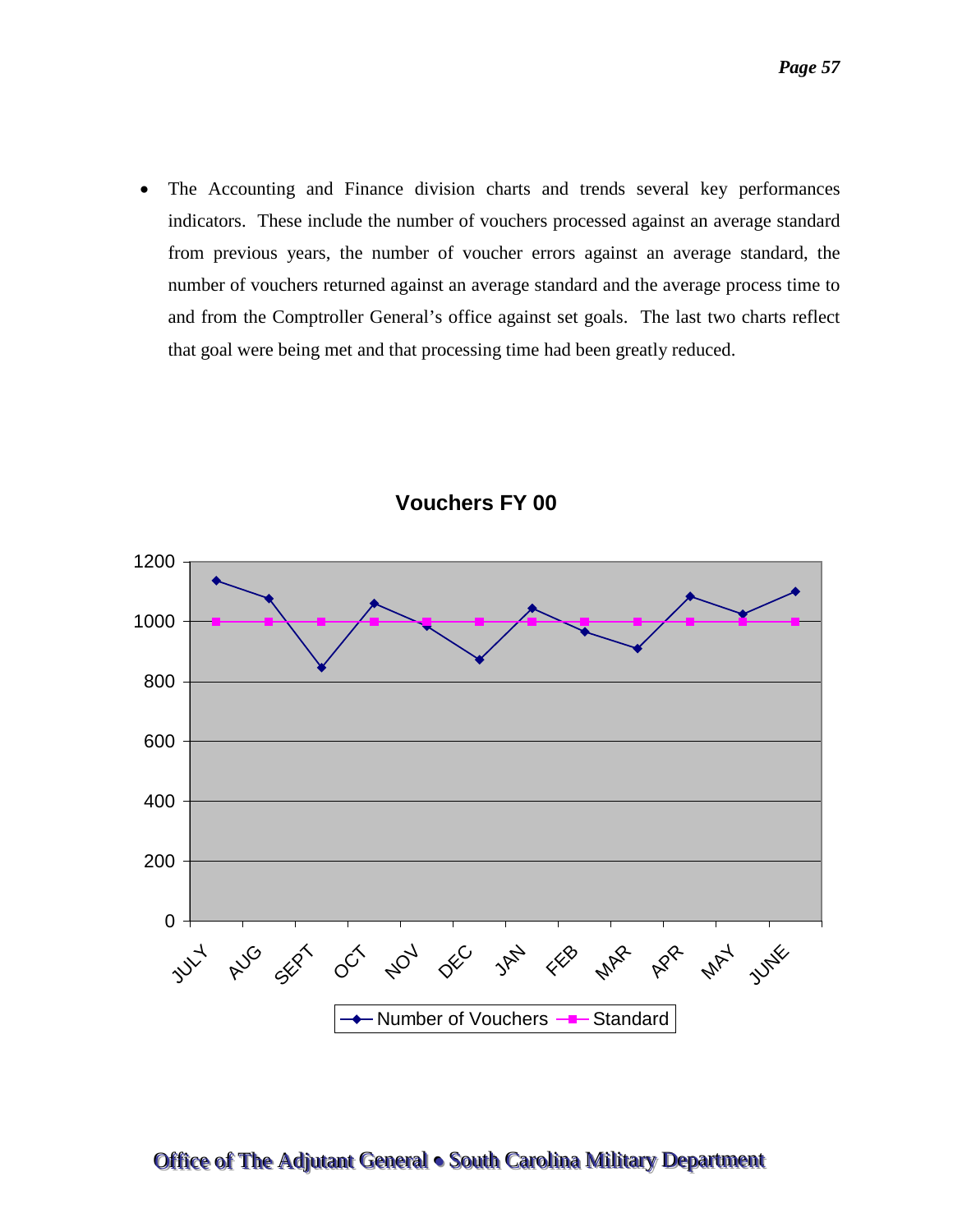

## **Voucher Errors FY 00**

**Returned Vouchers FY 00**

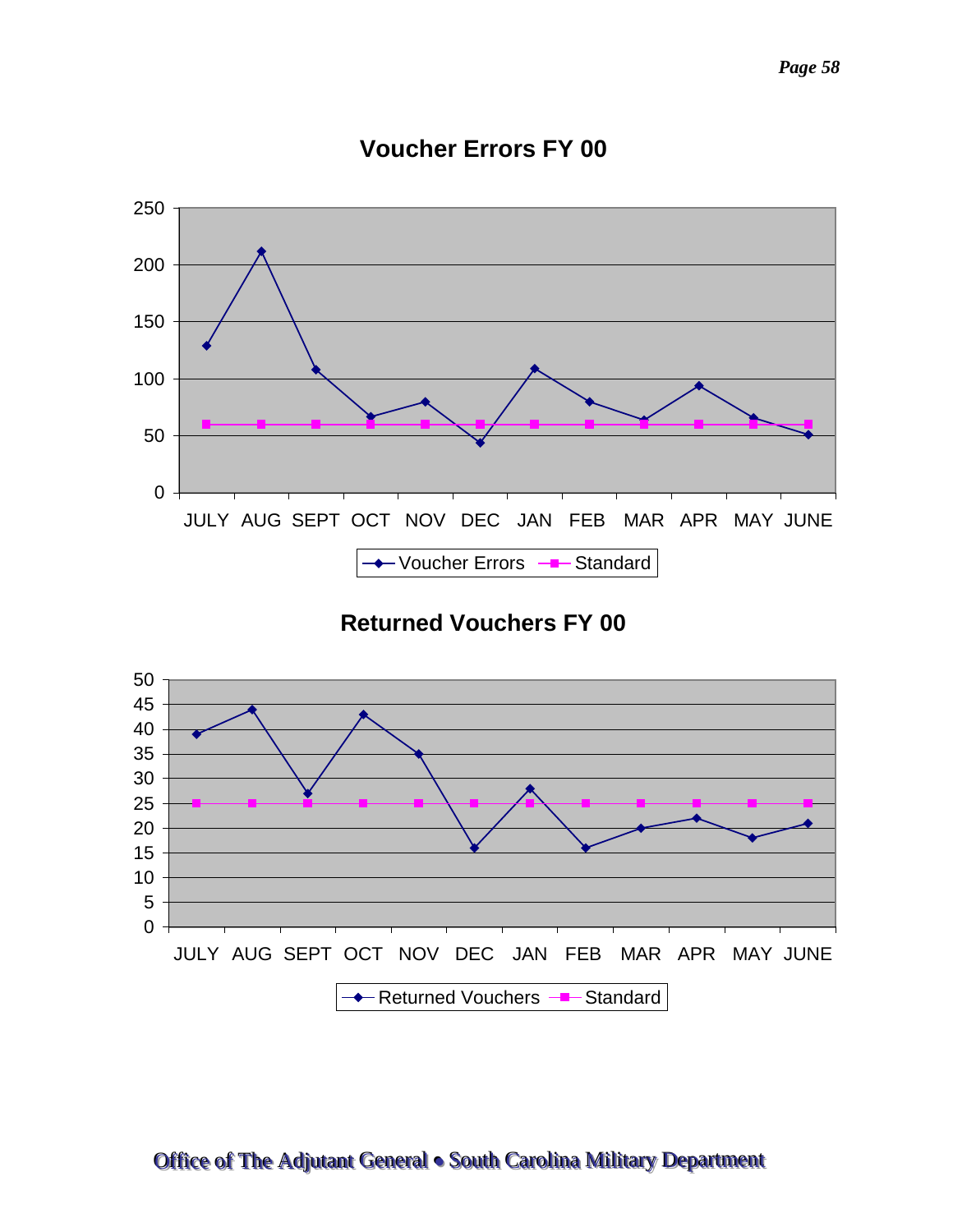

## **Average Process Time FY 00**

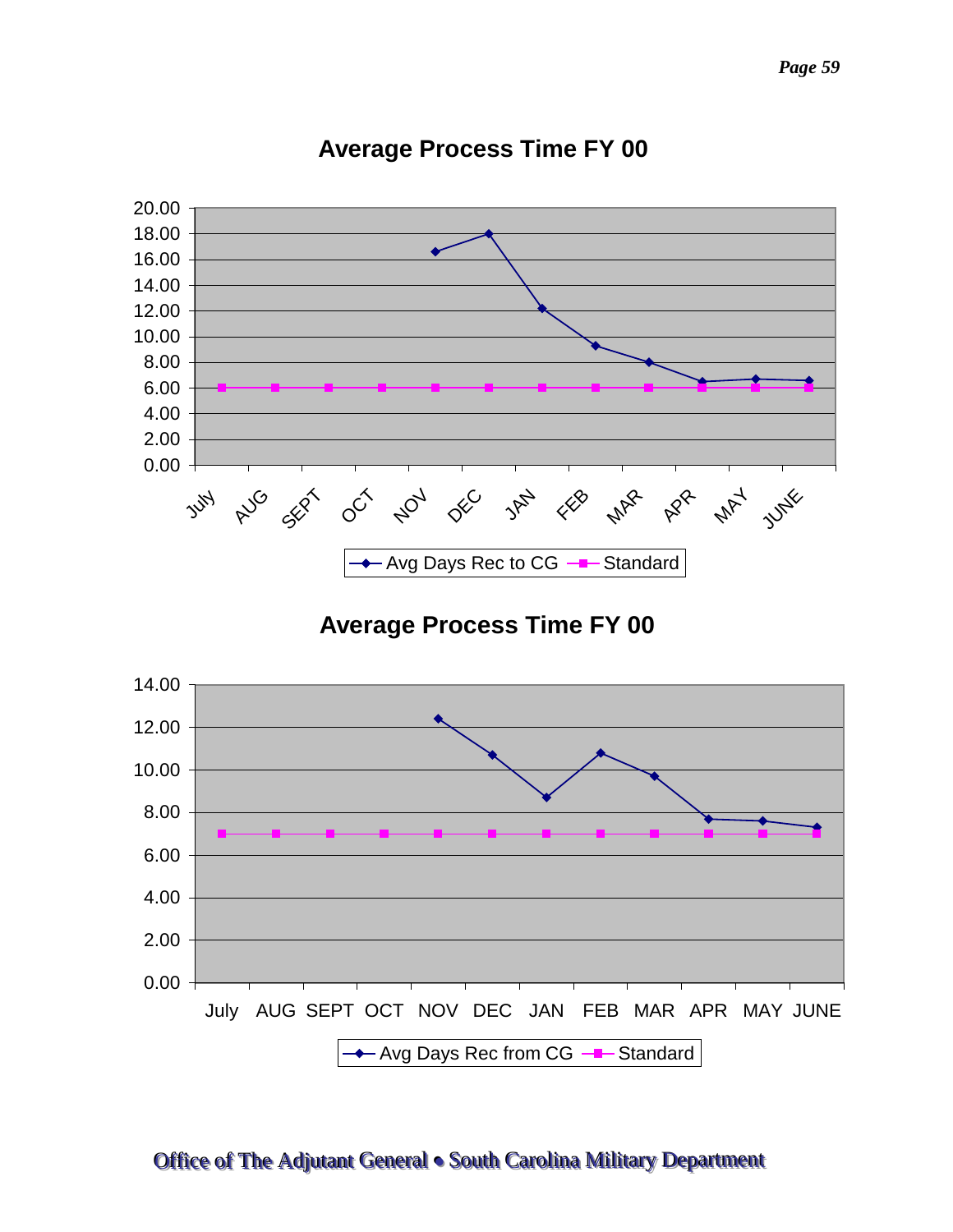Program Name:

<span id="page-60-0"></span>South Carolina State Guard

Program Rank: Seventh

Cost: \$107,444 State \$4,500 State (Funeral Flags) \$111,944 Total

Goal: Support the Military Department in State missions consisting of maintaining public safety; supporting local civil authorities to provide essential service; protecting local resources and services; assisting local law-enforcement agencies; supporting disaster assistance requests from the Red Cross and other humanitarian agencies; conducting state and community service projects at minimal cost to the state.

Objectives: Provide continuous support to the Budget and Control Board during contingency operations. Provide support to State/Local Law Enforcement Agencies; Provide chaplain support to the National Guard Youth ChalleNGe program; conduct honor guard for military funerals when requested; Conduct annual training in drill, ceremonies, and continuing education.

Results:

• During FY 99-00, the South Carolina State Guard provided approximately 27,304 hours of volunteer hours to various State and local authorities.



#### **State Guard Volunteer Hours**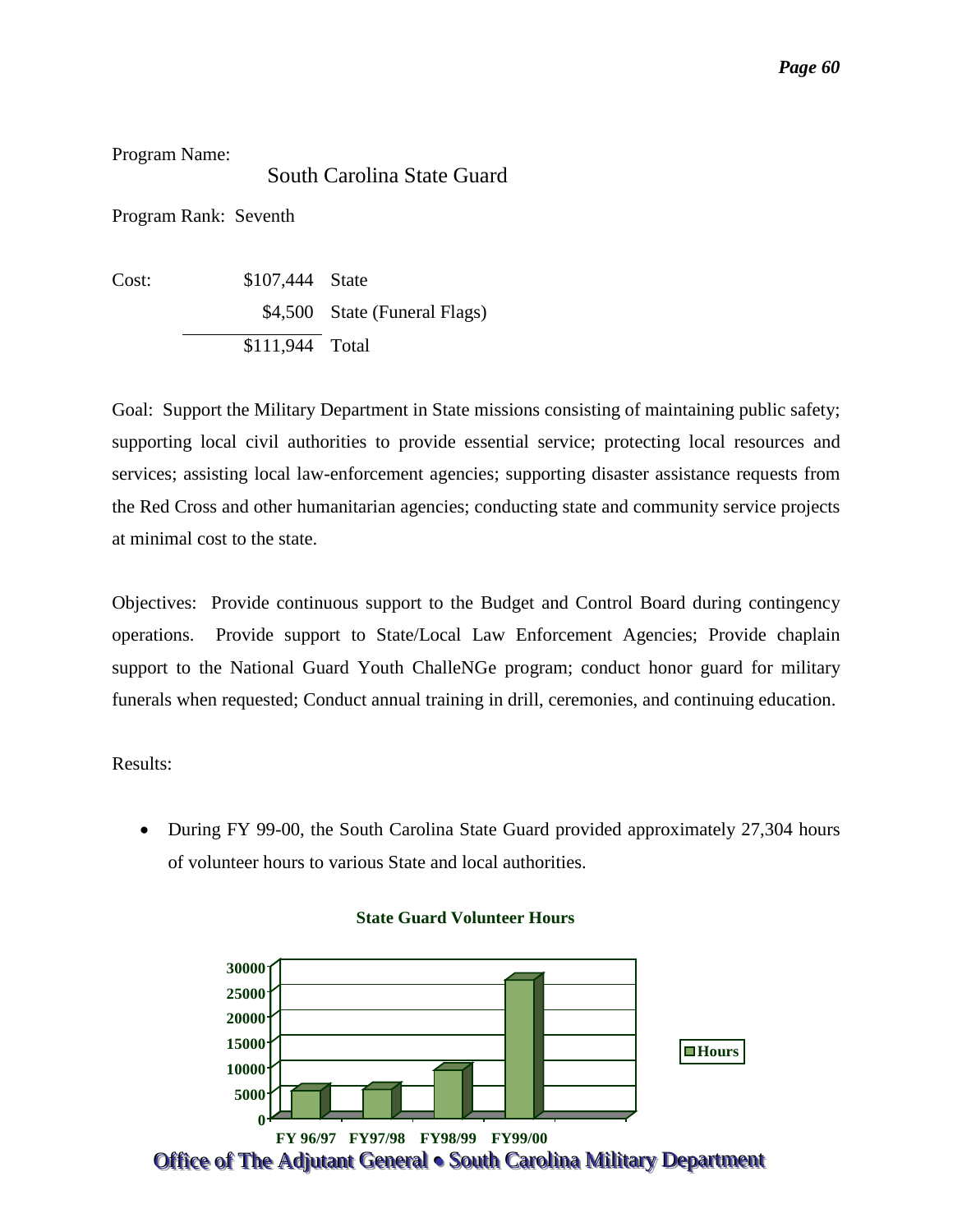

#### **Volunteer Hours Savings**

• The State Guard provided honor guards for 57 military funerals. This tradition, generally requested by family members, is being provided when the active component cannot provide such services.

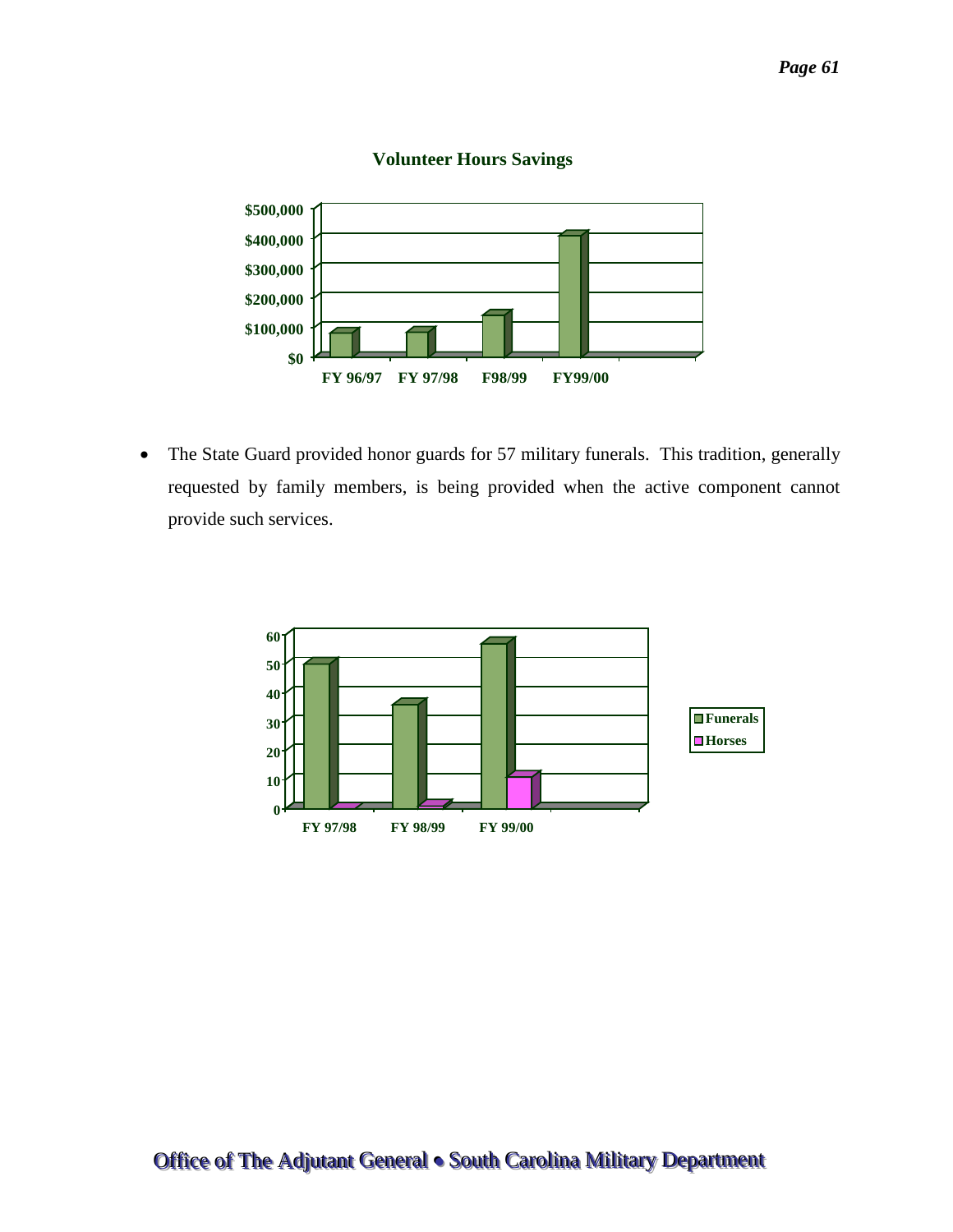Program Name:

#### <span id="page-62-0"></span>National Guard Pension Fund

Program Rank: Eighth

Cost: \$2,499,865 State

Goal: Program is managed in accordance with Sections 25-1-3210 through 25-1-3240 of the South Carolina Code of Laws, 1976 as amended.

Objectives: To accurately identify authorized recipients and distribute entitlements in a timely manner. To maintain the fund at the prescribed actuarial funding level.

Key Results: During fiscal year 99-00, Army and Air National Guard State Pensions had an annual economic benefit to the South Carolina economy of 1.9 Million Dollars



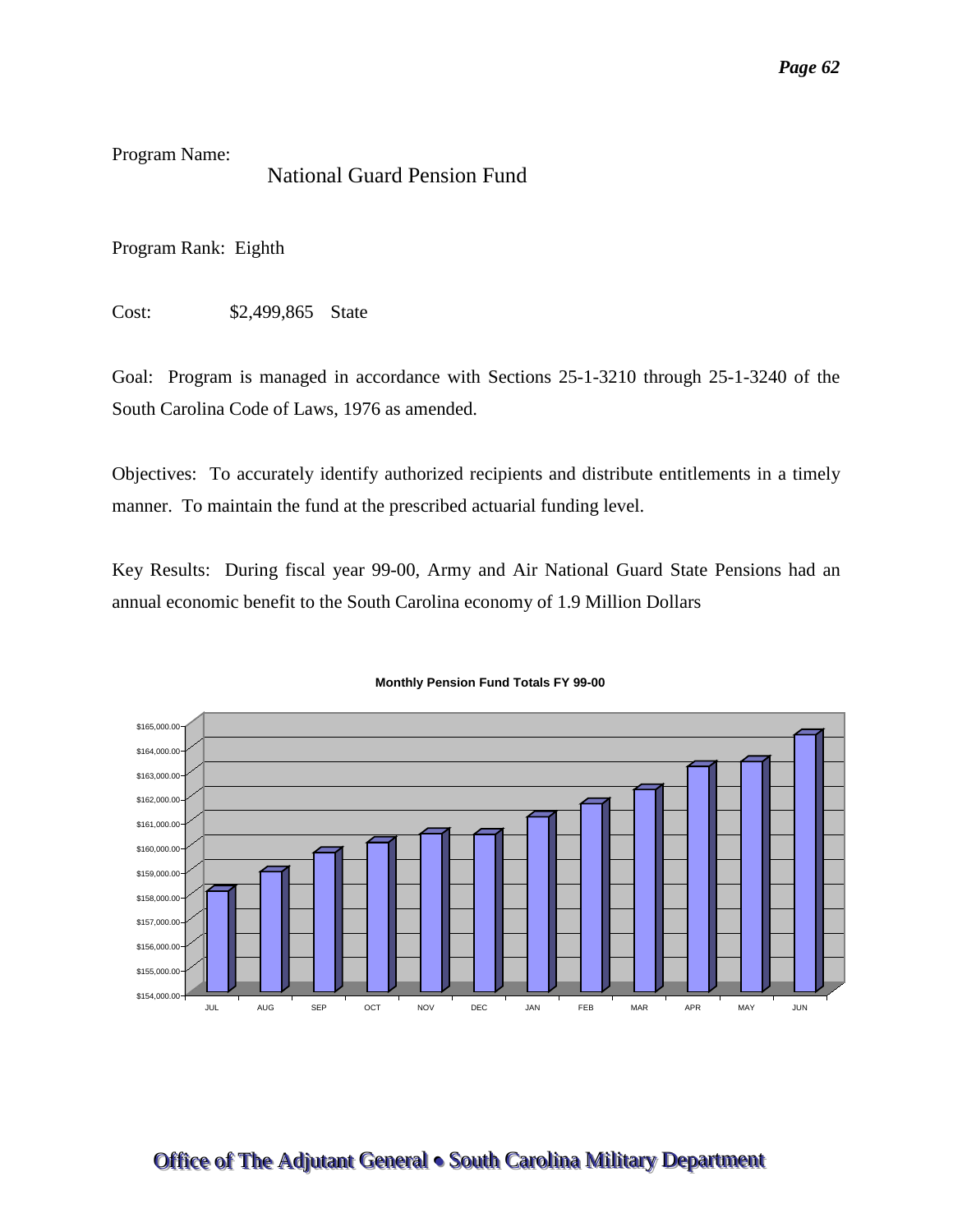#### **Yearly Pension Fund Trends**



In February of 1999, we received authorization from the Comptroller General to disburse pension payments through direct deposit on a voluntary basis. The use of this system reduced administrative costs, totaling \$14,724 incurred in the mailing of "paper checks" and provided the entitlement to the retirees in a more timely and efficient manner. Direct deposit statistics are reflected below



#### **National Guard Pension Fund Receiptents & Direct Deposit**